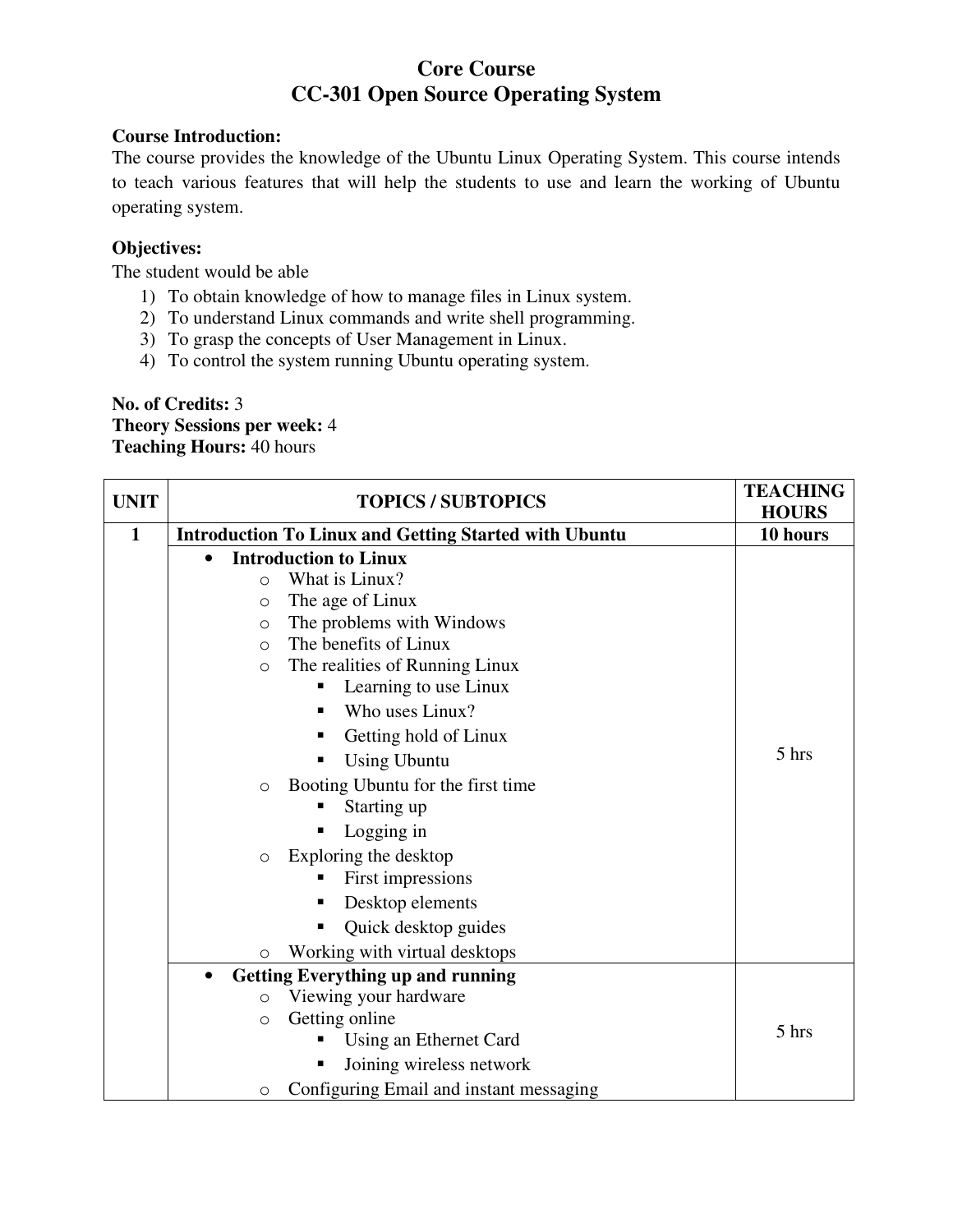|                | Adding a Printer<br>O                                   |          |
|----------------|---------------------------------------------------------|----------|
|                | Configuring a local printer                             |          |
|                | Configuring a network printer                           |          |
|                | Configuring a windows/SMB shared printer                |          |
|                | Setting up digital imaging devices<br>O                 |          |
|                | Transferring photos from digital camera                 |          |
|                | Configuring scanner                                     |          |
|                | Configuring Bluetooth<br>$\circ$                        |          |
|                | Configuring sound cards<br>$\circ$                      |          |
| $\overline{2}$ | Securing computer using Ubuntu and personalizing Ubuntu | 10 hours |
|                | <b>Securing Computer</b>                                |          |
|                | Windows security vs. Linux Security<br>$\circ$          |          |
|                | Root and ordinary users<br>O                            |          |
|                | Personalizing Ubuntu<br>O                               |          |
|                | Changing the look and feel<br>$\circ$                   |          |
|                | Altering the theme                                      |          |
|                | Changing individual theme components                    | 5 hrs    |
|                | Changing the wallpaper                                  |          |
|                | Configuring input devices<br>$\circ$                    |          |
|                | Configuring mouse options                               |          |
|                | Changing keyboard settings and shortcuts                |          |
|                | Personalizing login details<br>O                        |          |
|                | Changing login picture<br>$\circ$                       |          |
|                | <b>Personalizing Ubuntu</b>                             |          |
|                | Adding and removing desktop items<br>$\circ$            |          |
|                | Adding shortcut<br>O                                    |          |
|                | Creating a shortcut                                     |          |
|                | Creating a link                                         | 5 hrs    |
|                | Adding and removing menus<br>O                          |          |
|                | Adding all menus to a panel                             |          |
|                | Adding the applications menu to a panel                 |          |
|                | Deleting a menu                                         |          |
|                | Setting power saving features<br>O                      |          |
| 3              | <b>Managing File</b>                                    | 10 hours |
|                | <b>Understanding file system concept</b>                |          |
|                | Drive references<br>$\Omega$                            |          |
|                | Case sensitivity<br>O                                   |          |
|                | File access and storage<br>$\circ$                      |          |
|                | <b>Using Nautilus</b><br>$\circ$                        | 5 hrs    |
|                | Menu bar                                                |          |
|                | Toolbar<br>п                                            |          |
|                | Location bar                                            |          |
|                | Zoom controls                                           |          |
|                | View as icons/list                                      |          |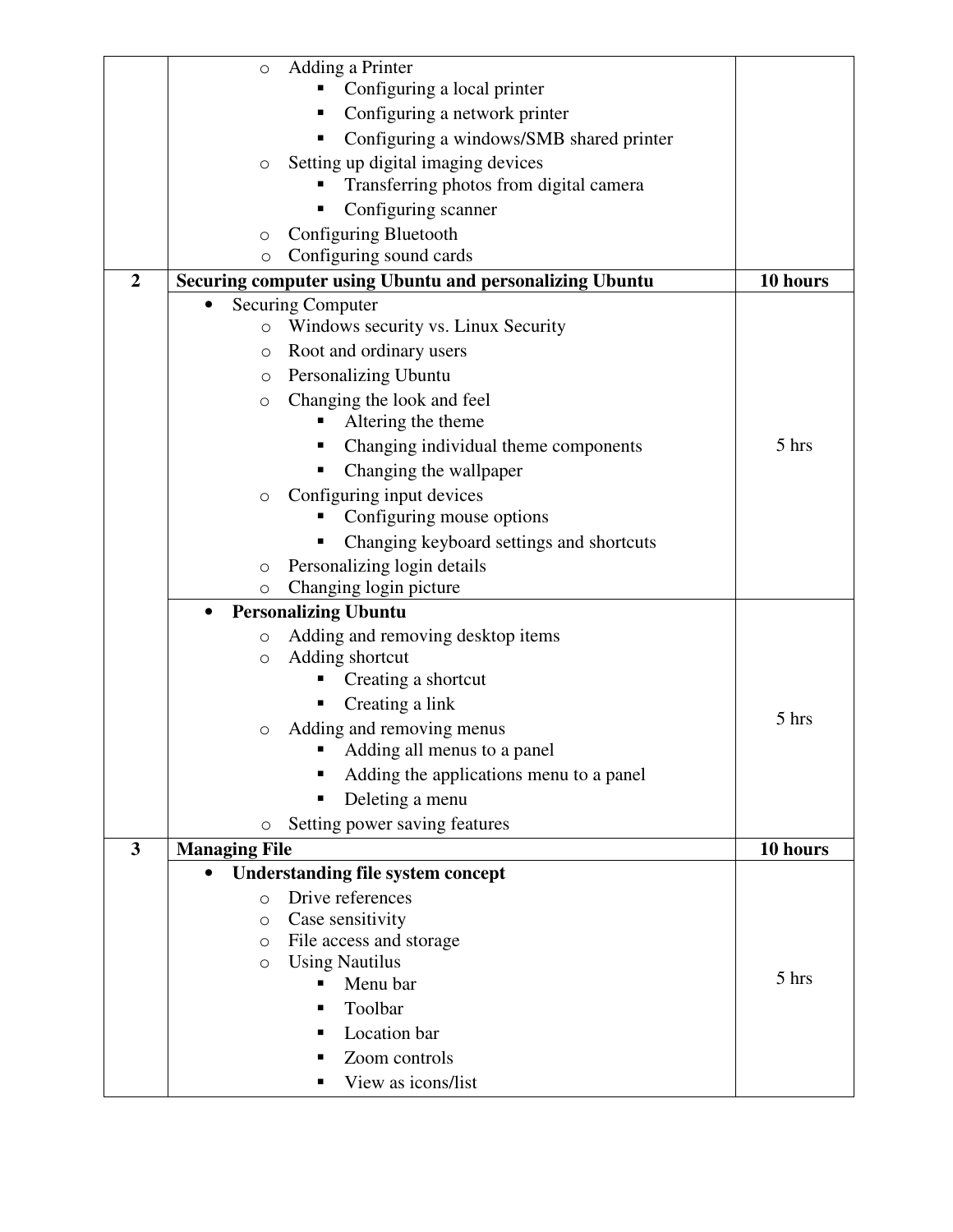|   |                     | п<br>Places pane                                            |          |
|---|---------------------|-------------------------------------------------------------|----------|
|   | $\circ$             | Launching files and running programs                        |          |
|   | $\circ$             | Accessing removable storage devices                         |          |
|   |                     | Ejecting media from drives                                  |          |
|   | O                   | Introducing the Bash Shell                                  |          |
|   | $\circ$             | What is the Bash Shell?                                     |          |
|   | $\circlearrowright$ | Getting started with shell                                  |          |
|   |                     | Running programs<br>п                                       |          |
|   |                     | Running the shell via a virtual console                     |          |
|   |                     | Getting help                                                |          |
|   | $\circ$             | Working with files                                          |          |
|   |                     | Listing files                                               |          |
|   |                     | Copying files<br>п                                          |          |
|   |                     | Moving files<br>п                                           |          |
|   |                     | Deleting files<br>п                                         |          |
|   |                     | Changing and creating directories                           |          |
|   |                     |                                                             |          |
|   | $\bullet$           | <b>Understanding Linux files and users</b>                  |          |
|   | $\Omega$            | Real files and virtual files                                |          |
|   | $\circ$             | Users and file permissions                                  |          |
|   |                     | Viewing permissions                                         |          |
|   |                     | Altering permissions                                        |          |
|   | O                   | The file system explained                                   |          |
|   | $\circ$             | Mounting                                                    | 5 hrs    |
|   |                     | Using the mount command                                     |          |
|   |                     | Mounting a Drive manually<br>п                              |          |
|   |                     | Removing a mounted system<br>п                              |          |
|   | $\circ$             | <b>File Searches</b>                                        |          |
|   |                     | Using the find command                                      |          |
|   |                     | Using the locate command                                    |          |
|   | O                   | Using whereis command                                       |          |
| 4 |                     | Working with Text files, controlling the system, Multimedia | 10 hours |
|   |                     | <b>Viewing the text files</b>                               |          |
|   | $\circ$             | Using the cat command                                       |          |
|   | $\circ$             | Using the less command                                      |          |
|   | O                   | Using the head and tail commands                            |          |
|   | O                   | Using a command line text editor                            |          |
|   |                     | Understanding vi modes<br>Π                                 |          |
|   |                     | Using vi to edit the file<br>п                              |          |
|   |                     | Creating a new text file using vi<br>п                      | 7 hrs    |
|   | $\circlearrowright$ | Searching through files                                     |          |
|   |                     | Using grep to find text                                     |          |
|   |                     | Using regular expressions                                   |          |
|   | O                   | Comparing text files                                        |          |
|   | $\circ$             | Viewing the processes                                       |          |
|   | O                   | Controlling processes                                       |          |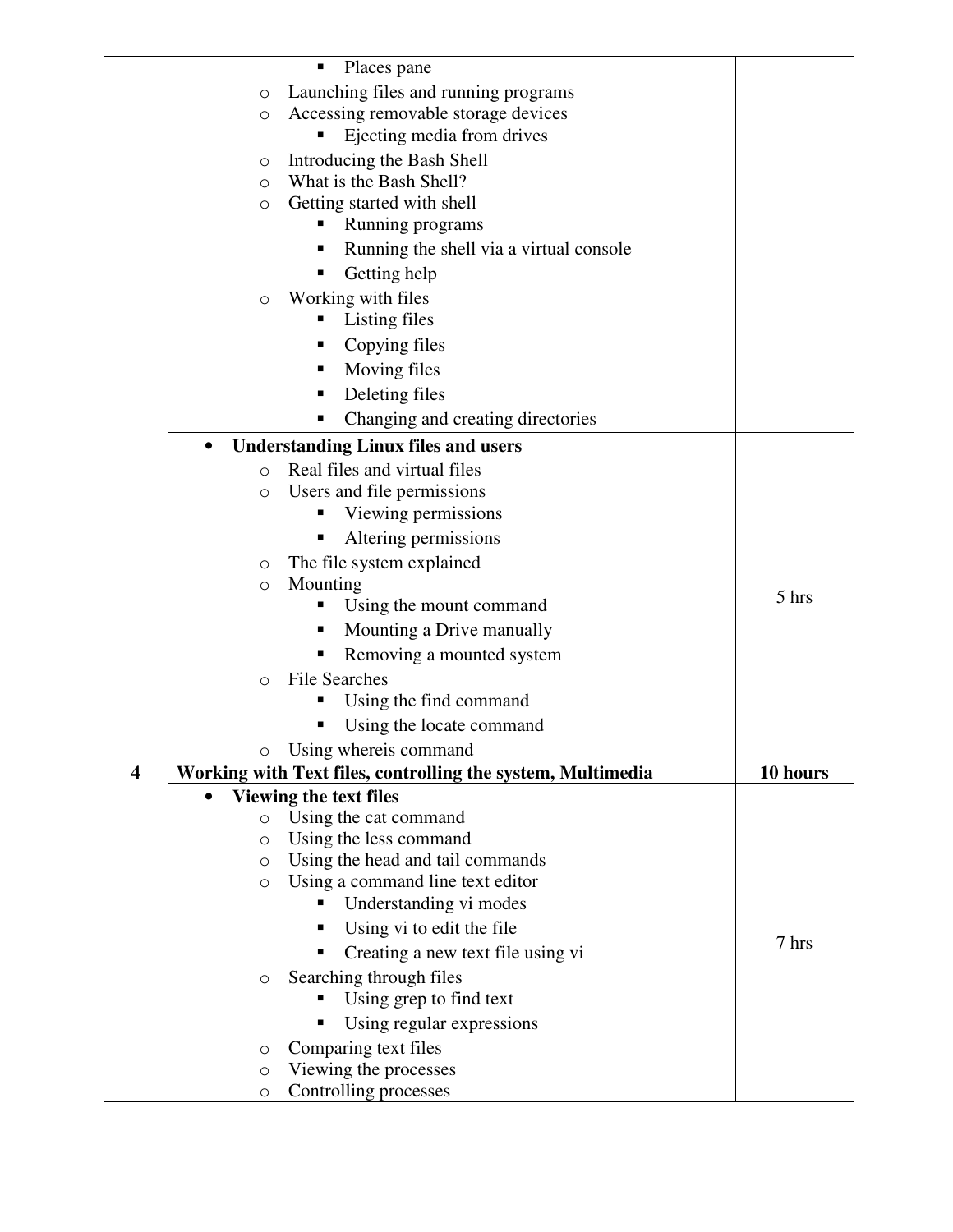| Killing processes<br>п                         |       |
|------------------------------------------------|-------|
| Controlling zombie processes<br>▪              |       |
| Using other commands to control processes<br>п |       |
| Controlling jobs<br>$\circ$                    |       |
| Piping and directing output<br>$\circ$         |       |
| Piping the outputs of commands                 |       |
| Redirecting output<br>п                        |       |
| <b>Multimedia</b><br>$\bullet$                 |       |
| Digital Music<br>$\circ$                       |       |
| Playing the music files                        |       |
| Listening to audio cds<br>п                    |       |
| Movies and multimedia<br>$\circ$               |       |
| Watching videos                                |       |
| Installing codecs<br>п                         |       |
| Installing real player<br>п                    |       |
| Player Back video<br>п                         | 3 hrs |
| <b>Image Editing</b><br>$\circ$                |       |
| Introducing the GIMP                           |       |
| Editing images with the GIMP<br>$\circ$        |       |
| Making color corrections<br>п                  |       |
| Cropping and cloning<br>п                      |       |
| Sharpening                                     |       |
| Applying filters<br>$\circ$                    |       |

## **Note: Topics are according to Ubuntu version 10.04.**

## **Textbooks:**

- 1. Beginning with Ubuntu Linux (First Edition 2007) Publisher: Apress Publications By Keir Thomas
- 2. Unix : Concepts and Applications (Fourth Edition) Publisher: Tata McGraw Hill By Sumitabha Das

- 1. Unix Shell Programming Publisher: BPB Publications By Yashvant P Kanetkar
- 2. The Official Ubuntu Book Publisher: Pearson Publications By Benjamin Mako Hill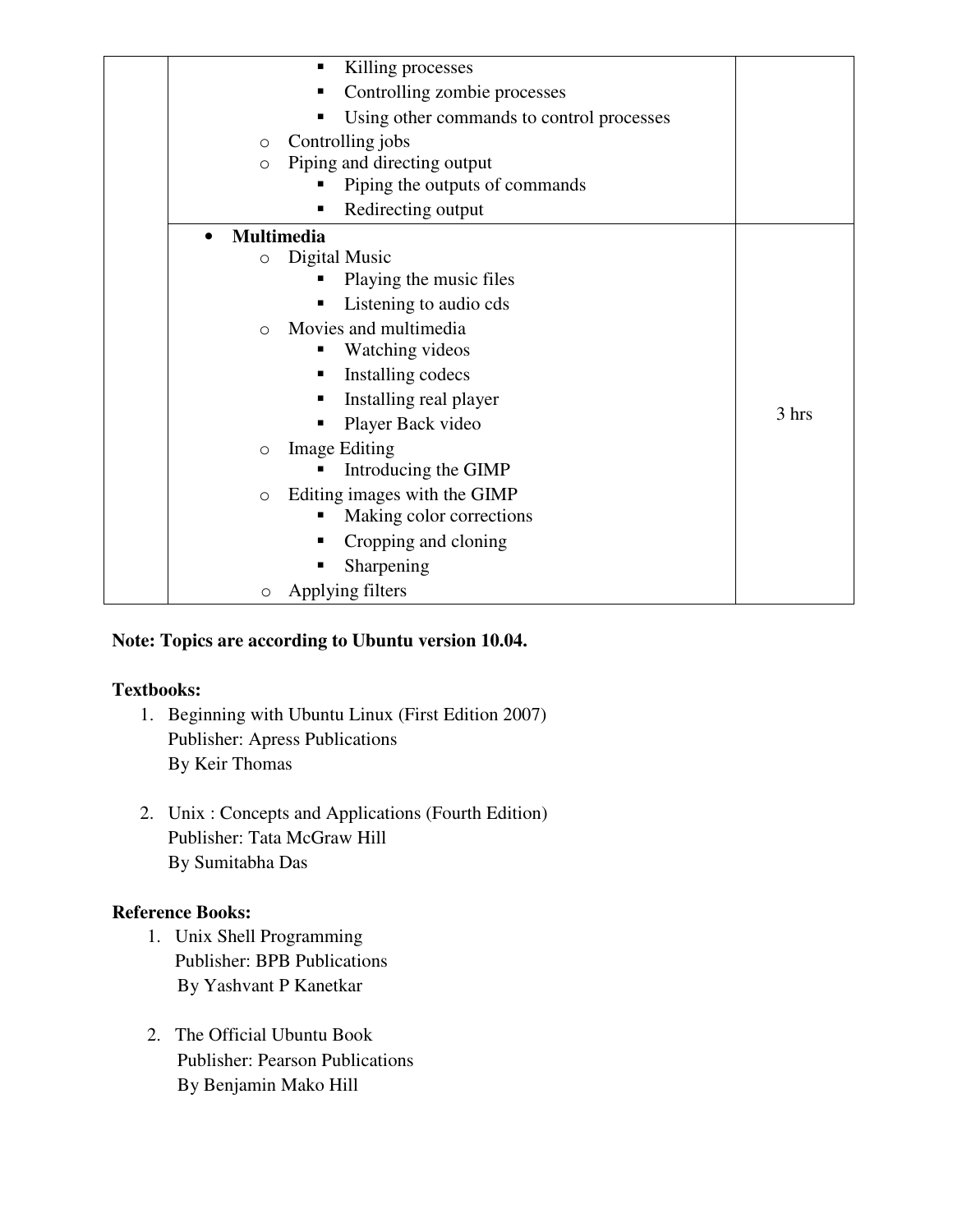- 3. Linux Command Line and Shell Scripting Bible Publisher: Wiley Indian Edition. By Richard Blum
- 4. Introduction to Unix/Linux Publisher: Cengage Learning By Christopher Diaz
- 5. Introduction to UNIX and Shell Programming Publisher: Pearson Education By M.G. Venkateshmurthy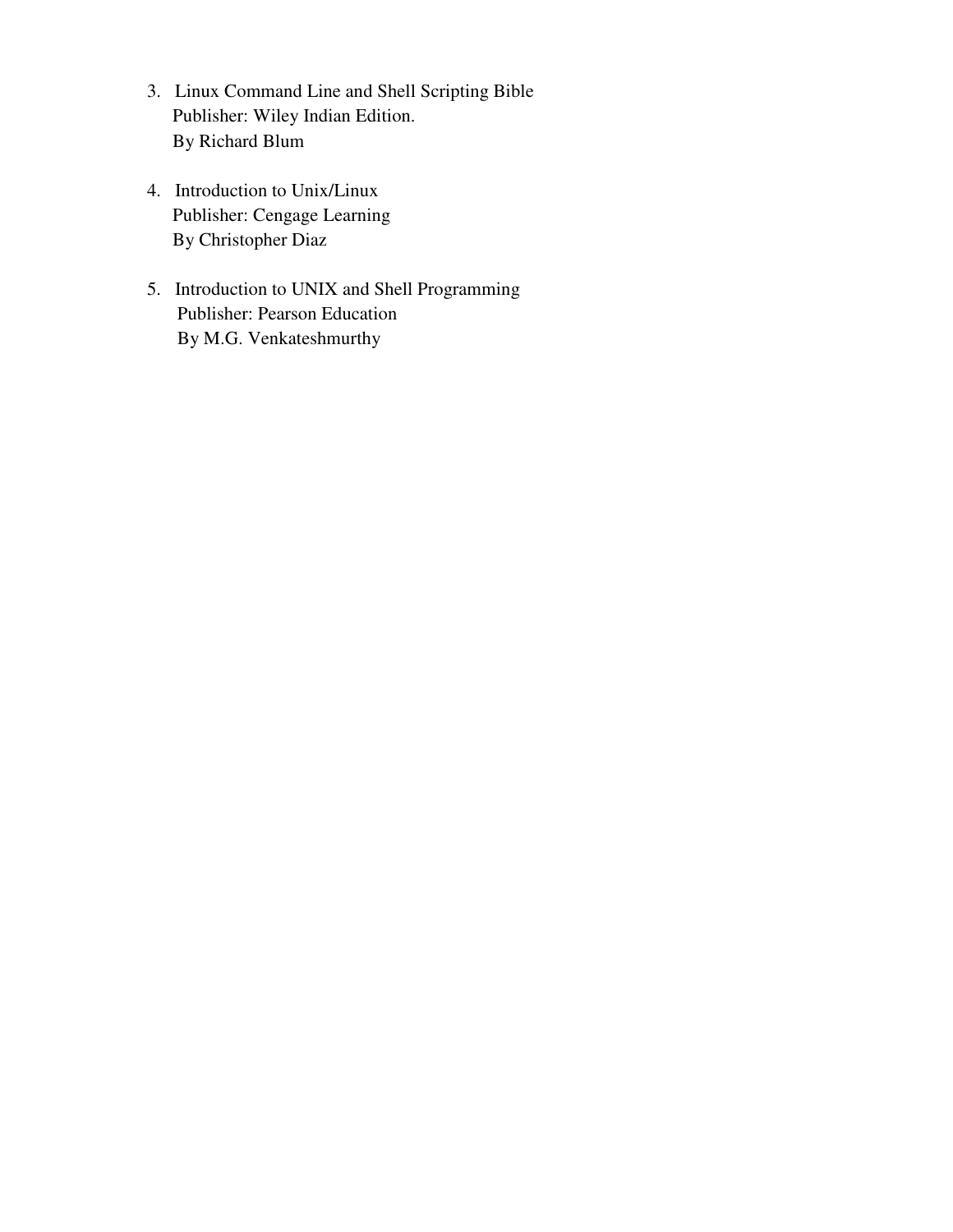# **Core Course CC-302 Advanced Visual and Windows Programming**

### **Course Introduction:**

The course would make students acquainted with the advanced features of VB.NET programming language which will include database controls, .NET classes, crystal report, and object-oriented methods.

## **Objectives:**

The student would be able

- 1) To learn the advanced concepts of the Microsoft Visual Basic.Net Programming language.
- 2) To implement application design specifications with a visual object-oriented, eventdriven programming language.
- 3) To understand ADO.NET
- 4) To use classes, objects, and methods to properly modularize Visual Basic.NET programs.
- 5) To develop programs incorporating the use of strings, Date Time and sequential file access.

## **No. of Credits:** 3 **Theory Sessions per week:** 4 **Teaching Hours:** 40 hours

| <b>UNIT</b>  | <b>TOPICS / SUBTOPICS</b>                                   | <b>TEACHING</b><br><b>HOURS</b> |
|--------------|-------------------------------------------------------------|---------------------------------|
| $\mathbf{1}$ | <b>Object Oriented Programming</b>                          | 10 hours                        |
|              | <b>Basic Skills for creating and using classes</b>          |                                 |
|              | Add a class file to project<br>$\circ$                      |                                 |
|              | Define properties<br>$\circ$                                |                                 |
|              | Define methods<br>$\bigcirc$                                |                                 |
|              | Create and use an object<br>$\circ$                         |                                 |
|              | Basic skills for creating and using your own shared members | 4 hrs                           |
|              | Create and use shared properties and methods<br>$\Omega$    |                                 |
|              | When to use shared properties and methods<br>$\circ$        |                                 |
|              | <b>Explore classes</b>                                      |                                 |
|              | Use the class view window<br>$\bigcap$                      |                                 |
|              | Use the object browser<br>$\Omega$                          |                                 |
|              | To define and use Constructors<br>$\bullet$                 |                                 |
|              | <b>Overload methods</b>                                     | 2 hrs                           |
|              | <b>Introduction to Inheritance</b><br>$\bullet$             |                                 |
|              | Create a base class<br>$\bigcirc$                           | 2 hrs                           |
|              | Create a derived class<br>$\bigcirc$                        |                                 |
|              | <b>To use Structured Exception Handling</b><br>٠            |                                 |
|              | To code Try-Catch-Finally Statements<br>$\circ$             | 2 hrs                           |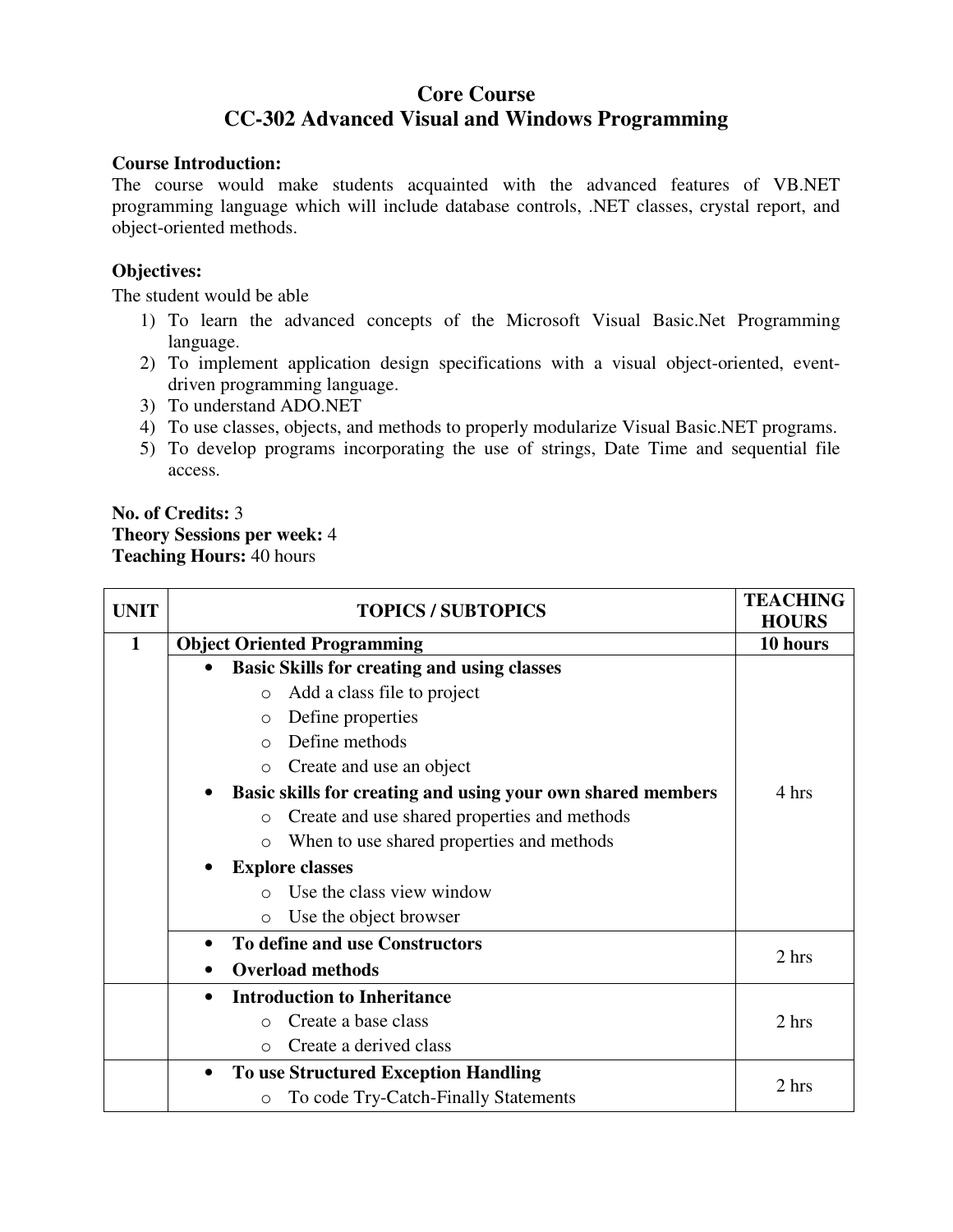|                | To catch specific exception classes<br>$\circ$ |          |
|----------------|------------------------------------------------|----------|
|                | To use the throw statement<br>$\circ$          |          |
| $\overline{2}$ | <b>Advanced Controls in VB.NET</b>             | 10 hours |
|                | <b>Scrollbar</b><br>$\bullet$                  |          |
|                | SmallChange<br>$\circ$                         |          |
|                | LargeChange<br>$\bigcirc$                      |          |
|                | Value<br>$\circ$                               |          |
|                | Minimum<br>$\circ$                             |          |
|                | Maximum<br>$\circ$                             |          |
|                | <b>Trackbar</b>                                |          |
|                | SmallChange<br>$\circ$                         |          |
|                | LargeChange<br>$\circlearrowright$             |          |
|                | TickFrequency<br>$\circ$                       |          |
|                | Minimum<br>$\circ$                             |          |
|                | Maximum<br>$\circ$                             |          |
|                | <b>Timer</b>                                   |          |
|                | Interval<br>$\circ$                            |          |
|                | <b>DateTimePicker</b>                          |          |
|                | Name<br>$\circ$                                |          |
|                | CalendarFont<br>$\circ$                        |          |
|                | CalendarForeColor<br>$\circ$                   |          |
|                | Checked<br>$\circ$                             |          |
|                | Enabled<br>$\circ$                             | 10 hrs   |
|                | Format<br>$\circ$                              |          |
|                | MaxDate<br>$\circ$                             |          |
|                | MinDate<br>$\circ$                             |          |
|                | ShowCheckBox<br>$\circlearrowright$            |          |
|                | ShowUpDown<br>$\circ$                          |          |
|                | Value<br>$\circ$                               |          |
|                | Visible<br>$\circ$                             |          |
|                | <b>Calender</b>                                |          |
|                | SelectedDate<br>$\circ$                        |          |
|                | SelectedDates<br>$\circ$                       |          |
|                | DayStyle<br>$\circ$                            |          |
|                | DayHeaderStyle<br>$\circ$                      |          |
|                | NextPrevStyle<br>$\bigcirc$                    |          |
|                | OtherMonthDayStyle<br>$\circ$                  |          |
|                | SelectedDayStyle<br>$\circ$                    |          |
|                | SelectorStyle<br>$\bigcirc$                    |          |
|                | TitleStyle<br>$\bigcirc$                       |          |
|                | TodayDayStyle<br>$\circ$                       |          |
|                | WeekendDayStyle<br>$\bigcirc$                  |          |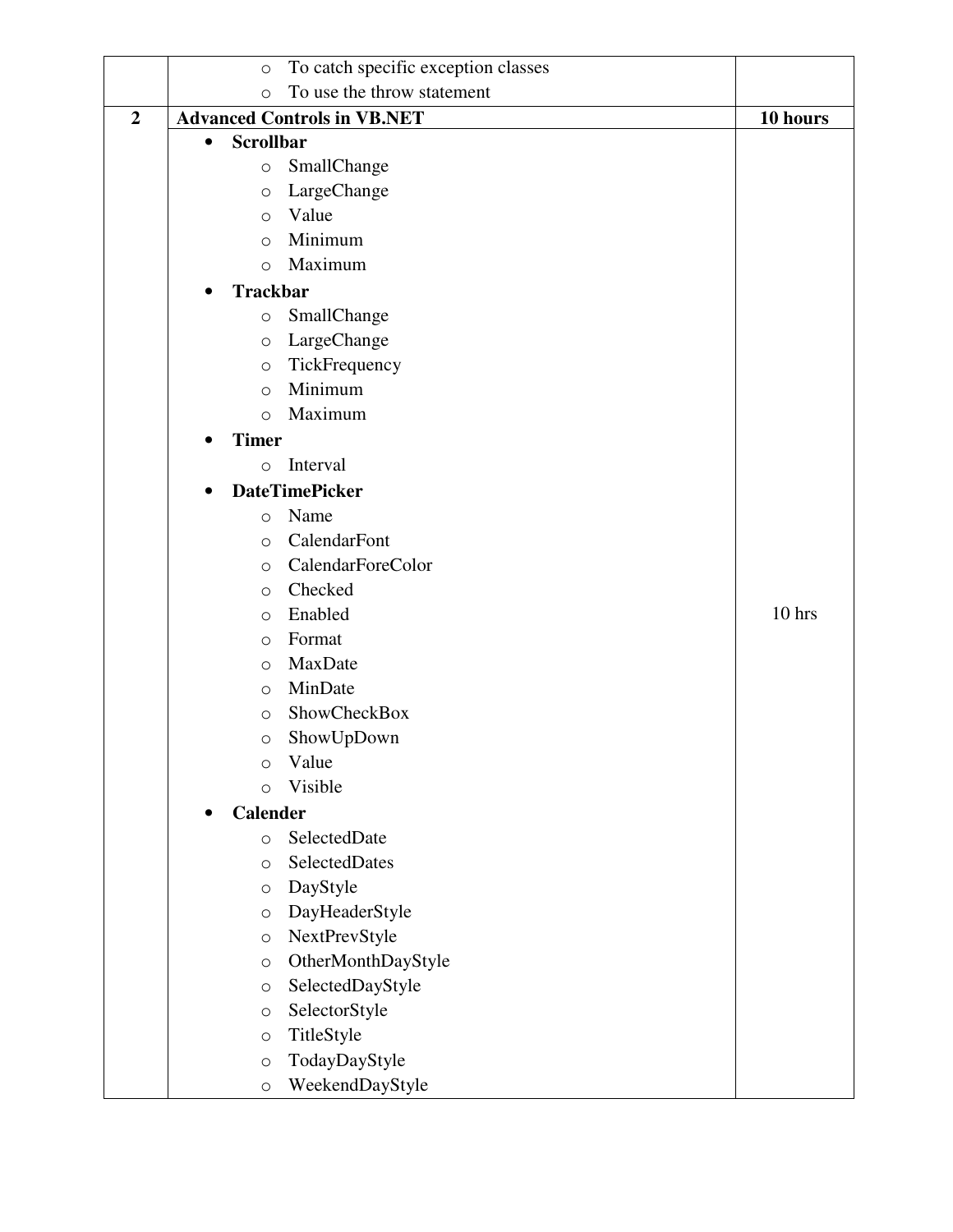|   | ImageList<br>$\bullet$         |                                                         |          |
|---|--------------------------------|---------------------------------------------------------|----------|
|   |                                | <b>RichTextBox</b>                                      |          |
|   | $\circ$                        | SelectedText                                            |          |
|   | $\circ$                        | SelectedRTF                                             |          |
|   | $\circ$                        | SelectionStart                                          |          |
|   | $\circ$                        | SelectionLength                                         |          |
|   | $\circ$                        | SelectionFont                                           |          |
|   | $\circ$                        | SelectionColor                                          |          |
|   | $\circ$                        | SelectionIndent                                         |          |
|   | $\circlearrowright$            | SelectionRightIndent                                    |          |
|   | $\circ$                        | SelectionHangingIndent                                  |          |
|   | $\circlearrowright$            | RightMargin                                             |          |
|   | $\circ$                        | SelectionBullet                                         |          |
|   | $\circ$                        | BulletIndent                                            |          |
|   | <b>TreeView</b>                |                                                         |          |
|   | $\Omega$                       | CheckBoxes                                              |          |
|   | $\circ$                        | FullRowSelect                                           |          |
|   | $\circ$                        | HideSelection                                           |          |
|   | $\circlearrowright$            | HotTracking                                             |          |
|   | $\circ$                        | Indent                                                  |          |
|   | $\circ$                        | ShowLines                                               |          |
|   | $\circ$                        | ShowPlusMinus                                           |          |
|   | $\circ$                        | ShowRootLines                                           |          |
|   | $\circ$                        | Sorted                                                  |          |
|   | $\circ$                        | Text                                                    |          |
|   | $\circlearrowright$            | TopNode                                                 |          |
|   | $\circ$                        | VisibleCount                                            |          |
| 3 | <b>Basic Framework Classes</b> |                                                         | 10 hours |
|   |                                | Work with dates and times                               |          |
|   | $\circ$                        | To get the current date and time                        |          |
|   | $\circ$                        | To format DateTime values                               |          |
|   | O                              | To get information about dates and times                |          |
|   | $\circ$                        | To perform operations on dates and times                |          |
|   | $\Omega$                       | To work with dates and times                            |          |
|   |                                | To work with strings                                    | 10 hrs   |
|   | $\circ$                        | To use the stringbuilder class for working with strings |          |
|   | $\circ$                        | Other ways to work with strings                         |          |
|   |                                | Format numbers, dates and times                         |          |
|   | $\Omega$                       | To format numbers                                       |          |
|   | $\circ$                        | To format date and time                                 |          |
|   |                                | <b>Work with collections</b>                            |          |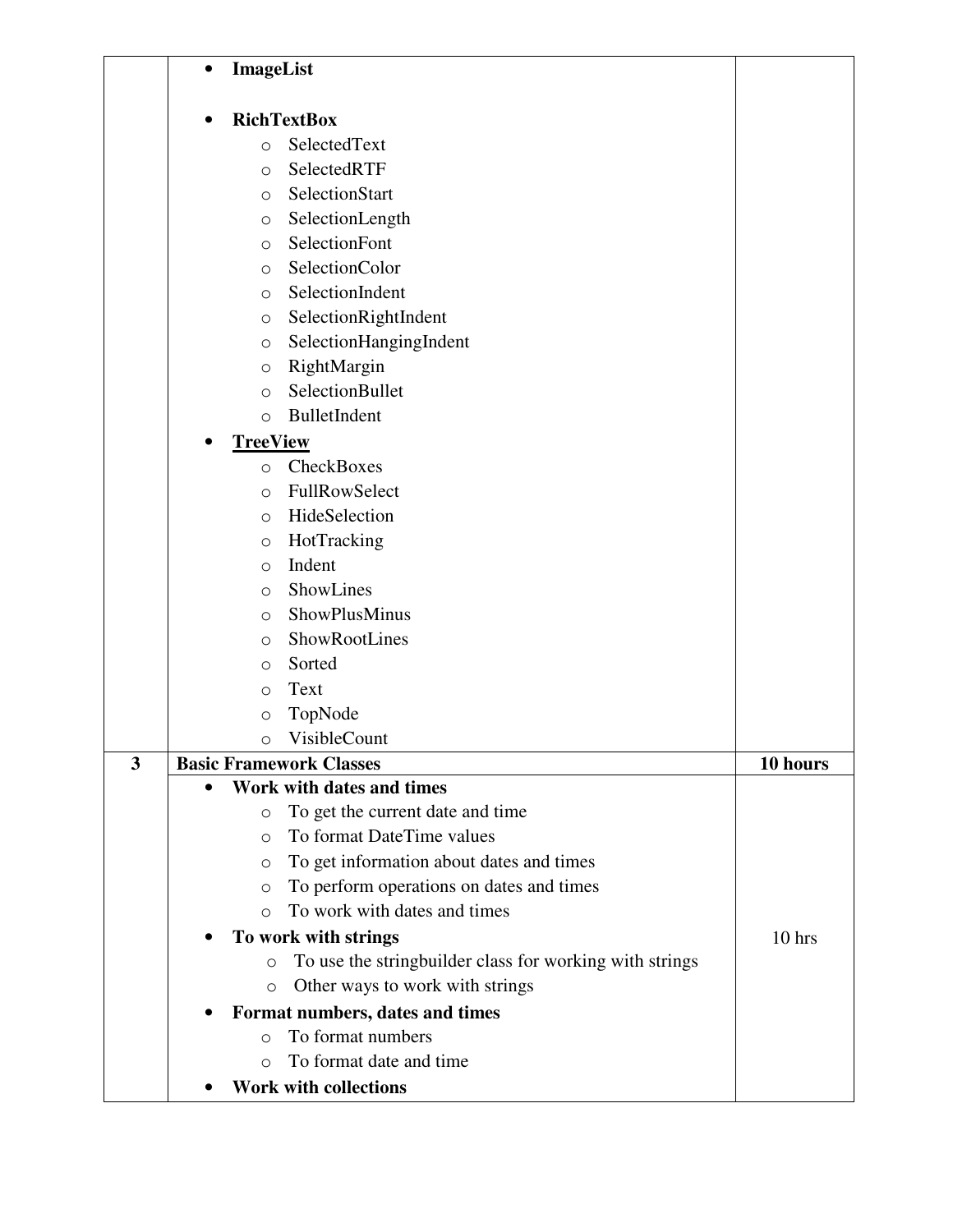|                         | To use the collection class<br>$\bigcirc$                   |          |
|-------------------------|-------------------------------------------------------------|----------|
|                         | To use the ArrayList Class<br>$\Omega$                      |          |
|                         | An Introduction to System.IO classes                        |          |
|                         | The classes for managing directories, Files<br>$\circ$      |          |
|                         | How Files and Streams work<br>$\bigcirc$                    |          |
|                         | To use the FileStream Class<br>$\bigcirc$                   |          |
|                         | To use the System. IO classes for Binary Files              |          |
|                         | To use the System.IO classes for Text Files<br>$\bullet$    |          |
|                         | To use XML with Files<br>$\bullet$                          |          |
|                         | An introduction to XML<br>$\Omega$                          |          |
|                         | XML tags, declarations, comments, elements and<br>$\circ$   |          |
|                         | attributes                                                  |          |
|                         | To work with an XML document in Visual Studio<br>$\bigcirc$ |          |
|                         | To use XML text classes<br>$\circ$                          |          |
|                         | <b>Work with structures</b>                                 |          |
|                         | To declare a structure<br>$\bigcirc$                        |          |
|                         | To use a structure<br>$\bigcirc$                            |          |
| $\overline{\mathbf{4}}$ | <b>Developing a DataBase Application with ADO.NET</b>       | 10 hours |
|                         | <b>An Introduction to ADO.NET</b><br>$\bullet$              |          |
|                         | To use the DataAdapter configuration wizard                 |          |
|                         | To work with a DataSet<br>$\bullet$                         | 7 hrs    |
|                         | To use a DataGrid Control with a DataSet                    |          |
|                         | Other skills for working with ADO.NET objects<br>٠          |          |
|                         | <b>Introduction to Crystal Report</b><br>$\bullet$          |          |
|                         | <b>Creating Crystal Reports</b><br>O                        | 3 hrs    |

**Note: These topics can be covered using any version of .NET framework and Visual Studio. Therefore, there will be NO restriction in using the version available with the institute. Topics which are not available in Textbook should be covered from reference book.**

## **Textbook:**

Murach's Beginning Visual Basic .NET Publisher : BPB Publication By Anne Prince

## **Reference Books:**

1. Mastering Visual Basic.Net Publisher: BPB Publication By Evangelos Petroutsos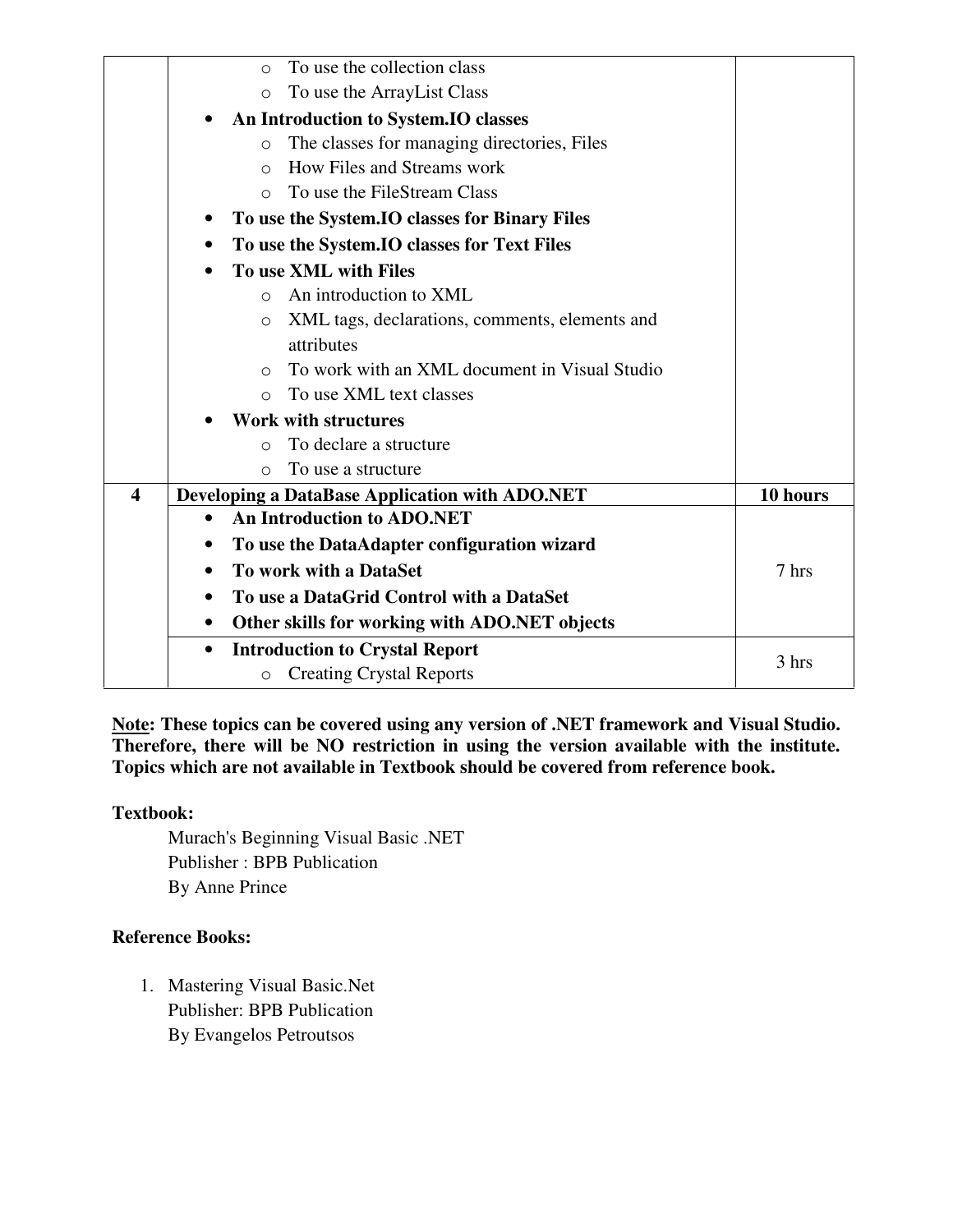2. Programming in Visual Basic .NET Publisher: Mc Graw Hill By Julia Case Bradley and Anita C. Millspaugh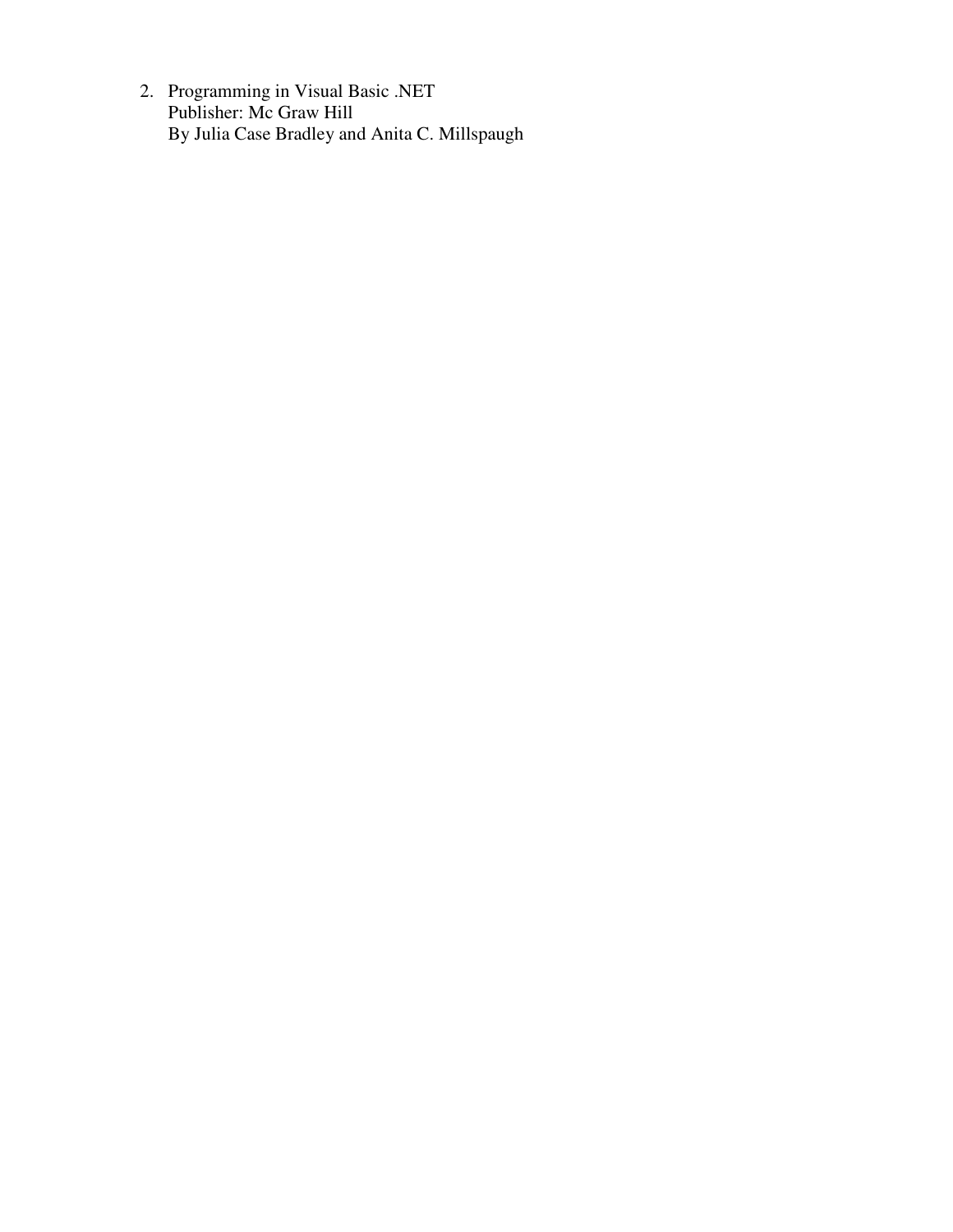# **Core Course CC- 303 Data Communication and Networking**

#### **Course Introduction:**

This course will introduce students to the fundamentals of data and computer communications. It provides the student with a conceptual foundation for the study of data communications and networking. The students will be exposed to communication principles, different types of media, modulation techniques, multiplexing, error detection and correction, switched networks, TCP/IP suite, cellular communication, fiber-optic communications and the state-of-art networking applications. It also reviews the current events in the field of communications so that the student has a sound knowledge in today's competitive environment.

## **Objectives:**

The student would be able

- 1) To become familiar with the fundamentals of data communication and networking.
- 2) To understand different network technologies.
- 3) To get insights into different advanced network technologies that can be used to connect different networks.

**No. of Credits:** 3 **Theory Sessions per week:** 4 **Teaching Hours:** 40 hours

| <b>UNIT</b> | <b>TOPICS / SUBTOPICS</b>                                 | <b>TEACHING</b><br><b>HOURS</b> |
|-------------|-----------------------------------------------------------|---------------------------------|
|             | <b>Introduction to Data communications and Networking</b> |                                 |
|             | Introduction<br>$\bullet$                                 |                                 |
|             | Fundamental concepts                                      |                                 |
|             | Data communications                                       |                                 |
|             | Protocols                                                 | 3 hrs                           |
|             | <b>Standards</b>                                          |                                 |
|             | Signal propagation<br>٠                                   |                                 |
|             | Analog and digital signals<br>٠                           |                                 |
|             | Bandwidth of a signal and a medium<br>$\bullet$           |                                 |
|             | <b>Analog and Digital transmission</b>                    |                                 |
|             | Introduction                                              |                                 |
|             | Analog signal, Analog transmission                        |                                 |
|             | Digital signal, Digital transmission                      |                                 |
|             | Digital signal, Analog transmission                       |                                 |
|             | Baud rate and bits per second<br>$\bullet$                | 4 hrs                           |
|             | Analog signal, Digital transmission<br>$\bullet$          |                                 |
|             | (excluding: Adaptive and Delta modulation)                |                                 |
|             |                                                           |                                 |
|             |                                                           |                                 |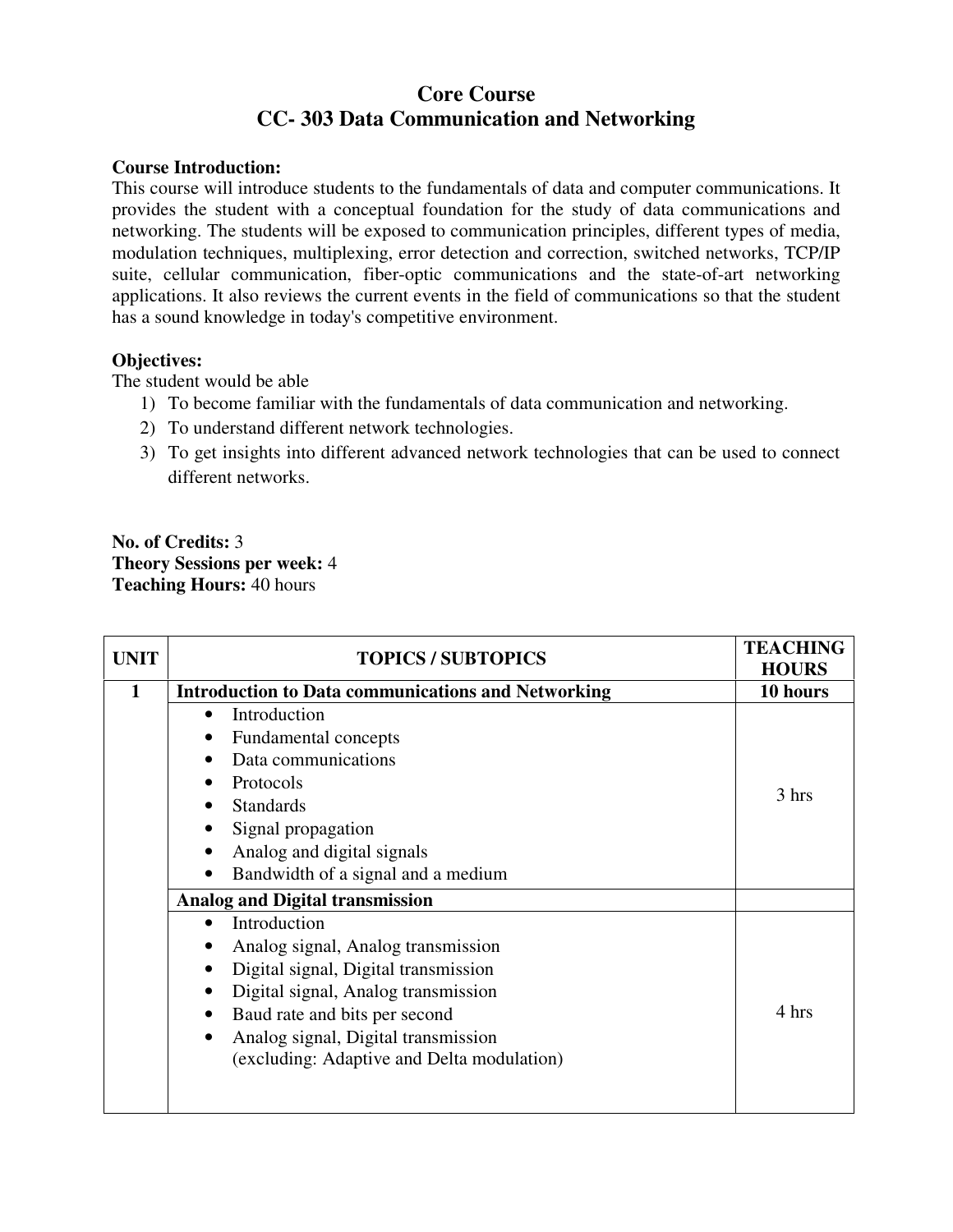|                         | <b>Modes of data transmission</b>                    |          |  |
|-------------------------|------------------------------------------------------|----------|--|
|                         | Introduction<br>$\bullet$                            |          |  |
|                         | Parallel and Serial communication                    |          |  |
|                         | Asynchronous, Synchronous communication              | 3 hrs    |  |
|                         | Simplex, half duplex and full-duplex communication   |          |  |
| $\overline{2}$          | <b>Multiplexing and Demultiplexing</b>               | 10 hours |  |
|                         | Multiplexing and Demultiplexing<br>$\bullet$         |          |  |
|                         | Types of multiplexing                                |          |  |
|                         | FDM versus TDM                                       | 5 hrs    |  |
|                         | <b>WDM</b>                                           |          |  |
|                         | <b>Transmission errors: Detection and correction</b> |          |  |
|                         | Introduction<br>$\bullet$                            |          |  |
|                         | Error classification                                 |          |  |
|                         | Types of Error                                       | 5 hrs    |  |
|                         | Error Detection (Checksum, VRC, LRC, CRC)            |          |  |
|                         | Recovery from errors                                 |          |  |
| $\overline{\mathbf{3}}$ | <b>Transmission Media</b>                            | 10 hours |  |
|                         | Introduction<br>$\bullet$                            |          |  |
|                         | Guided media                                         |          |  |
|                         | Twisted pair<br>$\circ$                              |          |  |
|                         | Coaxial cable<br>$\Omega$                            |          |  |
|                         | Optical fiber<br>$\circ$                             | 5 hrs    |  |
|                         | Unguided media                                       |          |  |
|                         | Microwave<br>$\Omega$                                |          |  |
|                         | Satellite communication<br>$\Omega$                  |          |  |
|                         | Cellular telephones<br>$\circ$                       |          |  |
|                         | <b>Network topologies and Switching</b>              |          |  |
|                         | Introduction<br>$\bullet$                            |          |  |
|                         | Topologies                                           |          |  |
|                         | Mesh                                                 |          |  |
|                         | $\circ$ Star                                         |          |  |
|                         | Tree<br>$\circ$                                      |          |  |
|                         | Ring<br>$\circ$                                      |          |  |
|                         | <b>Bus</b><br>$\circ$                                | 5 hrs    |  |
|                         | Hybrid<br>$\circ$                                    |          |  |
|                         | Basics of switching                                  |          |  |
|                         | Types of switching                                   |          |  |
|                         | o Circuit                                            |          |  |
|                         | Packet<br>$\Omega$                                   |          |  |
|                         | Message<br>$\bigcirc$                                |          |  |
| $\overline{\mathbf{4}}$ | Network protocols, OSI, TCP/IP model                 | 10 hours |  |
|                         | Introduction<br>$\bullet$                            |          |  |
|                         | Protocols in computer communications                 |          |  |
|                         | OSI model and layer functions                        | 4 hrs    |  |
|                         | <b>TCP/IP</b>                                        |          |  |
|                         | Introduction<br>$\circ$                              |          |  |
|                         | <b>TCP/IP</b> basics<br>$\circ$                      |          |  |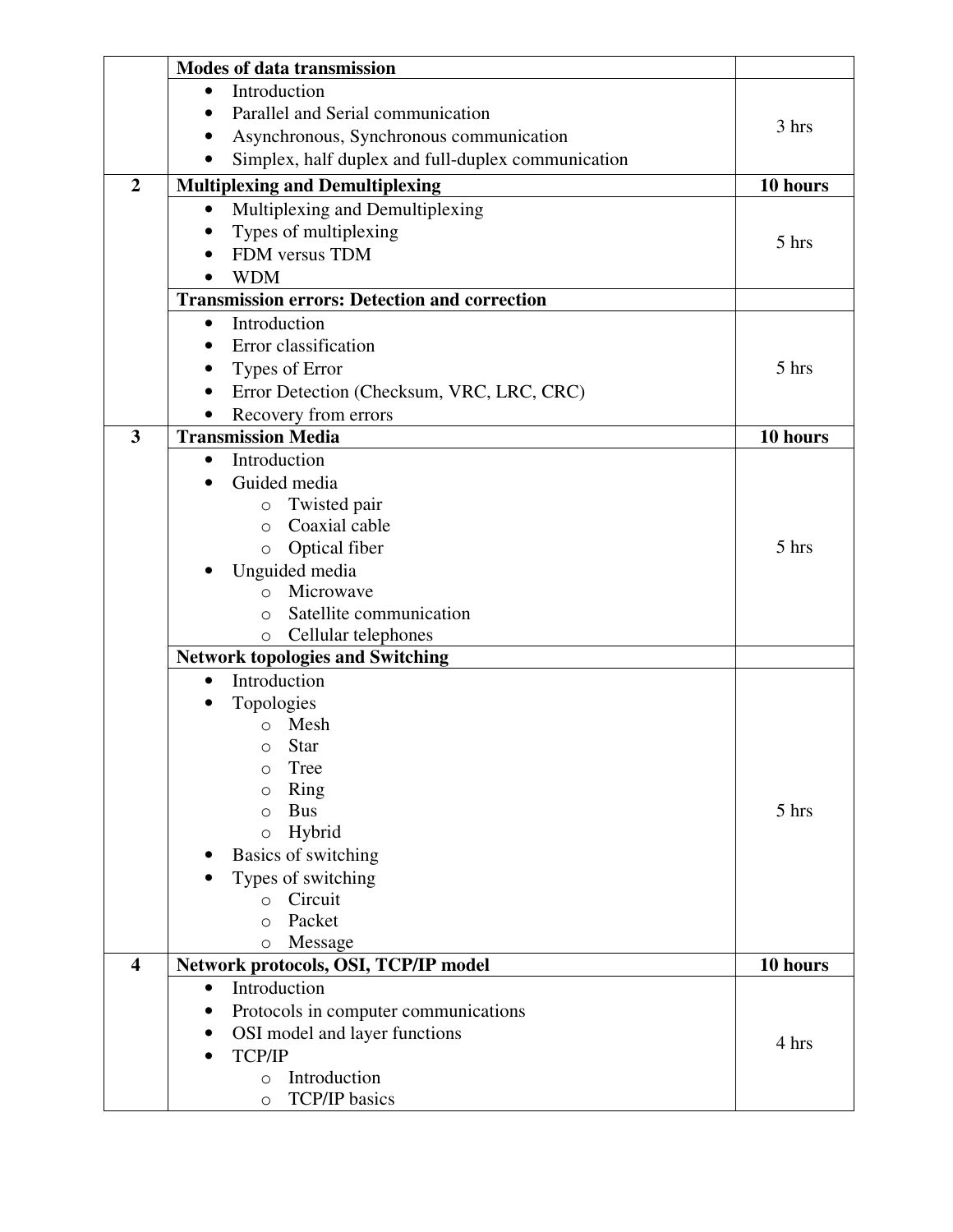| <b>LAN</b> and WAN                                   |       |
|------------------------------------------------------|-------|
| Introduction<br>$\bullet$                            |       |
| <b>LAN</b>                                           |       |
| Ethernet                                             |       |
| Introduction<br>$\circ$                              |       |
| Properties of Ethernet<br>$\circ$                    |       |
| <b>CSMA/CD</b><br>$\Omega$                           |       |
| Introduction to VLAN, Fast and Gigabit Ethernet      |       |
| Token ring                                           | 4 hrs |
| <b>Basics of Token ring</b>                          |       |
| <b>FDDI</b>                                          |       |
| Introduction<br>$\circ$                              |       |
| Properties<br>$\circ$                                |       |
| Operation<br>$\circ$                                 |       |
| Self healing mechanism<br>$\circ$                    |       |
| Introduction to WAN                                  |       |
| <b>Introduction</b>                                  |       |
| ISDN, Architecture, Channel types, interfaces        |       |
| Bluetooth<br>$\bullet$                               |       |
| Infrared communication                               |       |
| <b>Wireless LAN</b><br>$\bullet$                     |       |
| Internetworking devices                              | 2 hrs |
| Repeaters<br>$\circ$                                 |       |
| <b>Bridges</b><br>$\circlearrowright$                |       |
| Routers<br>$\Omega$                                  |       |
| Gateway<br>$\circ$                                   |       |
|                                                      |       |
| Note: Overview of the above topics should be covered |       |

## **Textbook:**

Data Communications and Networks, 2<sup>nd</sup> Edition Publisher: McGraw Hill By Achyut S Godbole, Atul Kahate

- 1. Business data communication Publisher: Cengage publications By Selly Cashman
- 2. Data communications and networking Publisher: McGraw Hill By Behrouz Forouzan
- 3. Computer networks Publisher: Pearson By Andrew S. Tanenbaum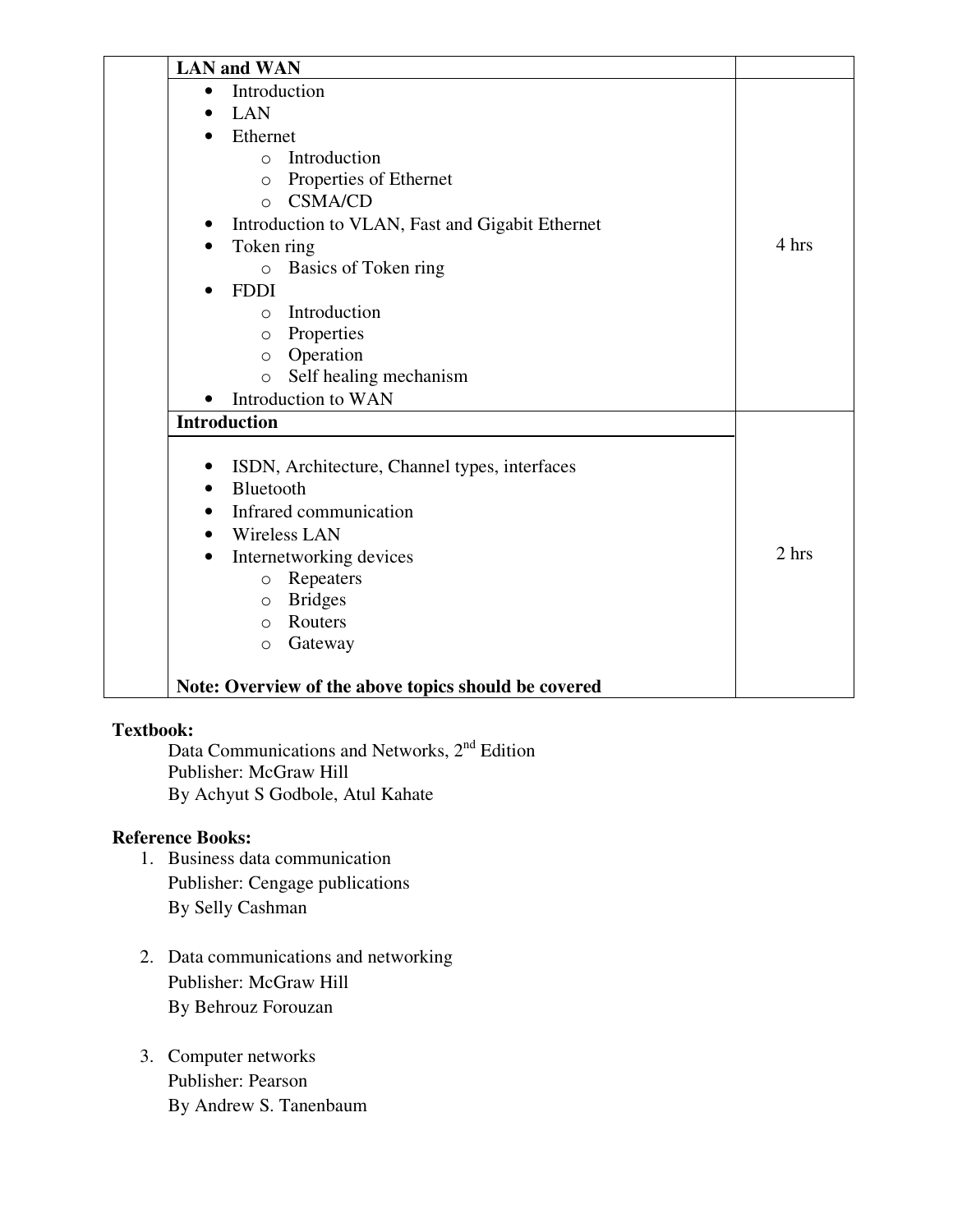# **Core Course CC-304 \*CC-301 Practical**

### **Course Introduction:**

The students using the concepts of filters, special commands in Linux operating system will be able to write efficient shell scripts. It also gives information about process management and communication commands.

## **Objectives:**

The student would be able

- 1) To get knowledge about managing files in Linux system.
- 2) To understand the use of common Linux editors to edit files and manage the contents of the file.
- 3) To learn commands of Linux for manipulating and filtering the contents of the file.
- 4) To develop the skills for writing shell scripts using files and filters.
- 5) To obtain knowledge about compressing files and communication commands.

## **No. of Credits:** 3 **Practical Sessions per week:** 3 **Teaching Hours:** 40 hours

| <b>UNIT</b> | <b>TOPICS / SUBTOPICS</b> |                                                              | <b>TEACHING</b><br><b>HOURS</b> |
|-------------|---------------------------|--------------------------------------------------------------|---------------------------------|
| 1           |                           | <b>General – Purpose Utilities and Files and directories</b> | 10 hours                        |
|             | $\bullet$                 | <b>General Purpose Utilities</b>                             |                                 |
|             | $\Omega$                  | cal                                                          |                                 |
|             | $\Omega$                  | date                                                         |                                 |
|             | $\bigcap$                 | echo                                                         |                                 |
|             | $\Omega$                  | bc                                                           |                                 |
|             | $\circ$                   | script                                                       |                                 |
|             | $\circ$                   | who                                                          |                                 |
|             | $\bigcirc$                | uname                                                        |                                 |
|             | $\circ$                   | tty                                                          |                                 |
|             | $\bigcirc$                | man                                                          |                                 |
|             | $\Omega$                  | info                                                         |                                 |
|             | $\circ$                   | passwd                                                       |                                 |
|             | $\circ$                   | logout                                                       |                                 |
|             | $\Omega$                  | <b>WC</b>                                                    |                                 |
|             |                           | <b>Linux Files and Directories</b>                           |                                 |
|             | $\circ$                   | Current Working Directory- pwd                               |                                 |
|             | $\circ$                   | Listing Files and Directories-ls                             |                                 |
|             | $\circ$                   | Matching Filenames with Patterns.(wildcard                   |                                 |
|             | $\Omega$                  | characters)                                                  |                                 |
|             | $\circ$                   | Simple Simple ways to create a file-touch, cat,              |                                 |
|             | $\circ$                   | echo                                                         |                                 |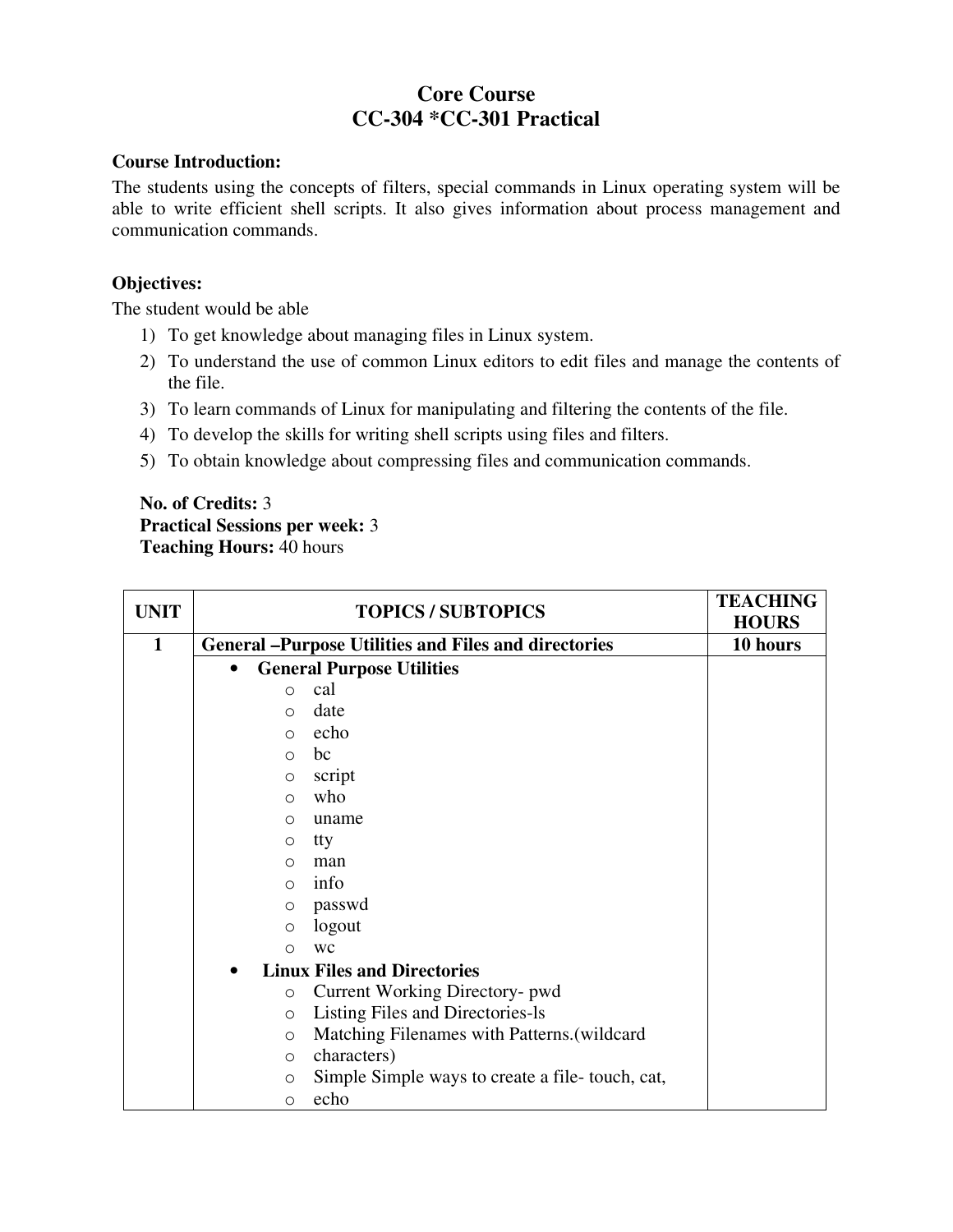|                         | O        | Showing the contents of a file-cat, more, less,            |          |
|-------------------------|----------|------------------------------------------------------------|----------|
|                         | $\circ$  | head,                                                      |          |
|                         | $\circ$  | tail                                                       |          |
| $\overline{2}$          |          | <b>Additional File Management Commands</b>                 | 10 hours |
|                         |          | <b>Additional File Management Commands</b>                 |          |
|                         | $\circ$  | Creating Directories- mkdir                                |          |
|                         | $\circ$  | Removing Empty Directories- rmdir                          |          |
|                         | $\circ$  | Copying Files and Directories-cp                           |          |
|                         | O        | Removing Files and Nonempty Directories-rm                 |          |
|                         | $\circ$  | Renaming Files and Directories-mv                          |          |
|                         | $\circ$  | Comparing Two Files-cmp                                    |          |
|                         | $\circ$  | What is Common-comm                                        |          |
|                         | $\circ$  | Converting One File to Other- diff                         |          |
|                         | $\circ$  | Piping and Redirection and tee                             |          |
|                         | $\circ$  | File and Directory Permission and Privileges               |          |
|                         | chmod    |                                                            |          |
|                         | O        | Locating Files-find                                        |          |
|                         |          | <b>Editing Files</b>                                       |          |
|                         | $\circ$  | Creating and Editing files using vi, pico and              |          |
|                         | $\circ$  | emacs editors.                                             |          |
|                         |          | <b>Basics of Shell Scripting Programming</b>               |          |
|                         | $\circ$  | Creating Shell Scripts using various commands of           |          |
|                         |          | Linux except Filters.                                      |          |
|                         | $\circ$  | Interactive shell script using read and echo               |          |
|                         | $\Omega$ | <b>Decision Statements</b>                                 |          |
|                         |          | if then fi<br>٠                                            |          |
|                         |          | if then else fi<br>٠                                       |          |
|                         |          | if then elif else fi<br>٠                                  |          |
|                         |          | case esac                                                  |          |
|                         |          | Test command                                               |          |
|                         | $\circ$  | <b>Logical Operators</b>                                   |          |
|                         | $\circ$  | Looping statements                                         |          |
|                         |          | for loop                                                   |          |
|                         |          | п                                                          |          |
|                         |          | while loop                                                 |          |
|                         |          | until loop                                                 |          |
|                         | $\circ$  | Break, continue command                                    |          |
|                         | $\circ$  | Arithmetic in Shell script using expr                      |          |
|                         | $\circ$  | Creating Shell Scripts to perform mathematical             |          |
|                         |          | calculations                                               |          |
| $\overline{\mathbf{3}}$ |          | Simple Filters, filters using regular expression, advanced | 10 hours |
|                         | filters  |                                                            |          |
|                         |          | <b>Simple Filters</b>                                      |          |
|                         | $\circ$  | Paginating files - pr                                      |          |
|                         | $\circ$  | Splitting a file vertically -cut                           |          |
|                         | $\circ$  | Pasting files-paste                                        |          |
|                         | $\circ$  | Ordering a file-sort                                       |          |
|                         | $\circ$  | Locate repeated and non repeated lines-uniq                |          |
|                         | O        | Translating characters -tr                                 |          |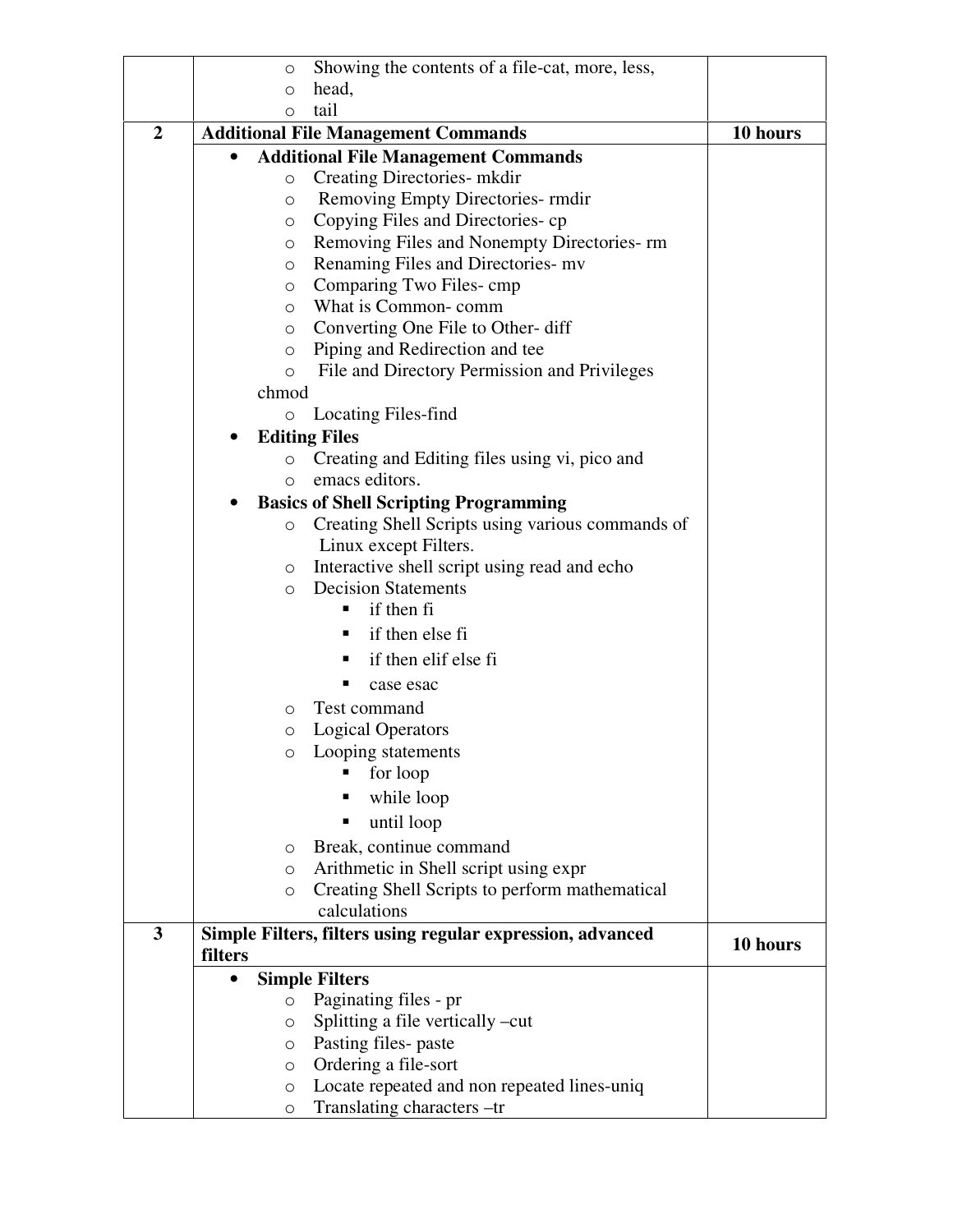|                         | $\bullet$  | <b>Filters using regular expression</b>                 |          |
|-------------------------|------------|---------------------------------------------------------|----------|
|                         | $\circ$    | Searching for pattern-grep, stream editior – sed        |          |
|                         |            | <b>Advanced filters</b>                                 |          |
|                         | $\circ$    | Simple awk filtering                                    |          |
|                         | $\circ$    | Comparison operators                                    |          |
|                         | $\circ$    | Variables                                               |          |
|                         | $\Omega$   | Built in variables                                      |          |
|                         | $\Omega$   | Control flow                                            |          |
|                         | $\circ$    | Looping                                                 |          |
| $\overline{\mathbf{4}}$ |            | Compressing, decompressing and achieving files &        |          |
|                         |            | <b>Customizing environment variables, communication</b> | 10 hours |
|                         | commands   |                                                         |          |
|                         |            | Compressing, decompressing and achieving files          |          |
|                         | $\circ$    | Gzip, gunzip                                            |          |
|                         | $\circ$    | Tar                                                     |          |
|                         | $\circ$    | Zip and unzip                                           |          |
|                         |            | <b>Environment variables</b>                            |          |
|                         | $\Omega$   | <b>Environment</b> variables                            |          |
|                         | $\Omega$   | Alias                                                   |          |
|                         | $\circ$    | Inline command editing                                  |          |
|                         | $\bigcirc$ | Miscellaneous features                                  |          |
|                         | $\circ$    | Initialization script                                   |          |
|                         |            | <b>Communication commands</b>                           |          |
|                         | $\circ$    | Finger                                                  |          |
|                         | $\Omega$   | Talk                                                    |          |
|                         | $\circ$    | Mesg                                                    |          |
|                         | $\circ$    | Mailx                                                   |          |
|                         | $\circ$    | Pine                                                    |          |
|                         | $\Omega$   | Write                                                   |          |
|                         | $\circ$    | Wall                                                    |          |

## **Note:**

The students are expected to write shell scripts unit wise as given below.

The list in each unit is indicative only and **may or may not be asked in the examination.** 

|   | List of shell scripts file based on                                                      |  |  |  |
|---|------------------------------------------------------------------------------------------|--|--|--|
| 1 | Check the output of the following commands: date, ls, who, cal, ps, wc, cat, uname,      |  |  |  |
|   | pwd, mkdir, rmdir, cd, cp, rm, mv, diff, chmod, grep, sed, head, tail, cut, paste, sort, |  |  |  |
|   | find, man                                                                                |  |  |  |
| 2 | Write a script to find the complete path for any file.                                   |  |  |  |
| 3 | Write a shell script to execute following commands                                       |  |  |  |
|   | 1. Sort file abc.txt and save this sorted file in xyz.txt                                |  |  |  |
|   | 2. Give an example of : To execute commands together without affecting result of         |  |  |  |
|   | each other.                                                                              |  |  |  |
|   | 3. How to print "this is                                                                 |  |  |  |
|   | a three -line                                                                            |  |  |  |
|   | 1. Text message"                                                                         |  |  |  |
|   | 4. Which command display version of the UNIX?                                            |  |  |  |
|   | 5. How would u get online help of cat command?                                           |  |  |  |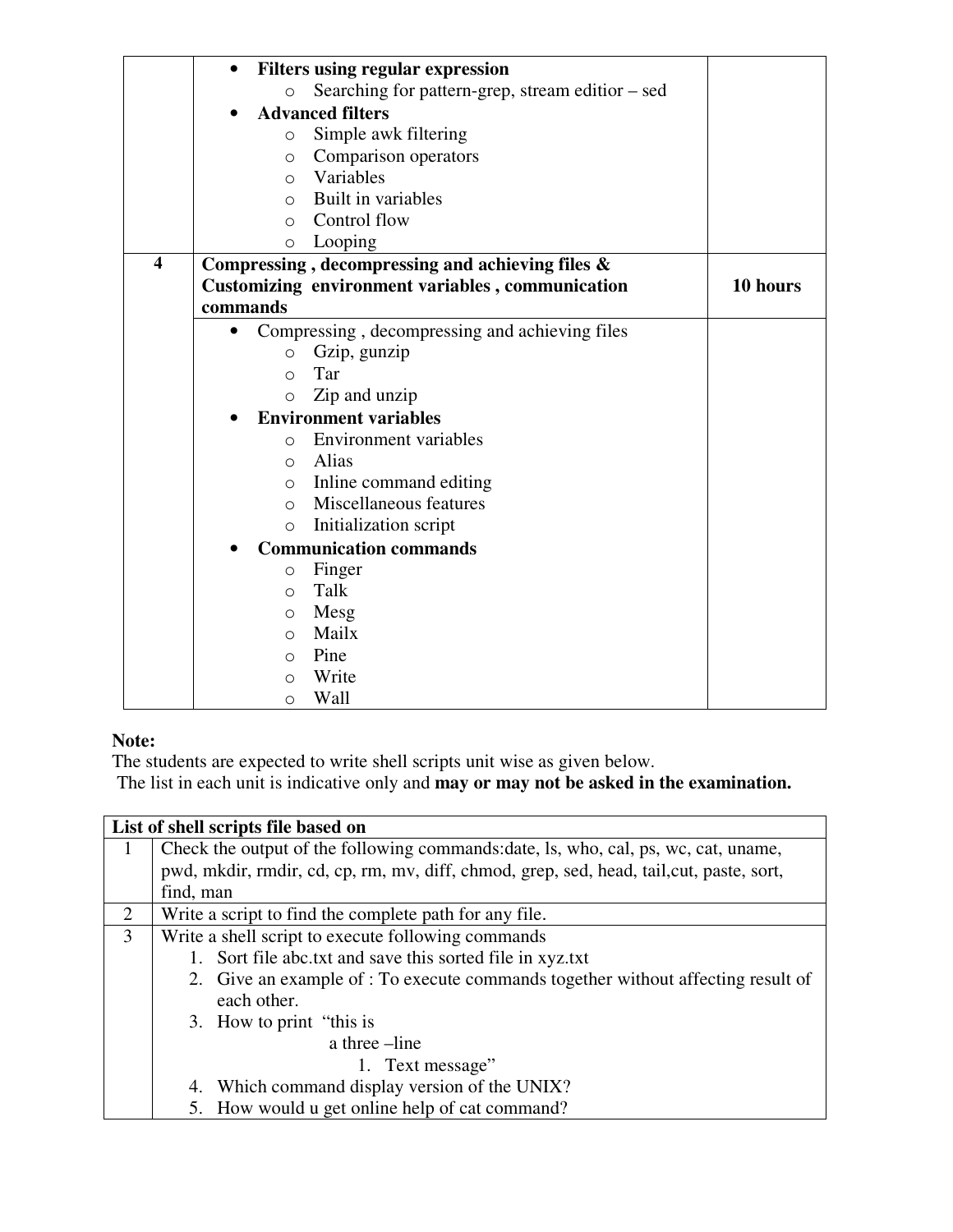| $\overline{4}$ | Write a shell script to execute following commands                                          |
|----------------|---------------------------------------------------------------------------------------------|
|                | 1. How would u display the hidden files?                                                    |
|                | 2. How delete directory with files?                                                         |
|                | 3. How would user can do interactive copying?                                               |
|                | 4. How would user can do interactive deletion of files?                                     |
|                | 5. Explain two functionality of "mv" command with example?                                  |
|                |                                                                                             |
| $\mathfrak{S}$ | Write a shell script to execute following commands                                          |
|                | 1. Create a file called text and store name, age and address in it.                         |
|                | Display the contents of the file text on the screen.<br>2.                                  |
|                | Delete the directories mydir and newdir at one shot.<br>3.                                  |
|                | 4. Sort a numeric file?                                                                     |
|                | 5. Change the permissions for the file newtext to 666.                                      |
|                |                                                                                             |
| 6              | Write shell script that accept filename and displays last modification time if file exists, |
|                | otherwise display appropriate message.                                                      |
| 7              | Write a shell script to display the login names that begin with 's'.                        |
| 8              | Write a shell script to remove the zero sized file from the current directory               |
| 9              | Write a shell script to display the name of all the executable file from the current        |
|                | directory.                                                                                  |
| 10             | Write a shell script that will display welcome message according to time                    |
| 11             | Write a shell script to find number of ordinary files and directory files.                  |
| 12             | Write a shell script that takes a filename from the command line and checks whether         |
|                | the file is an ordinary file or not.                                                        |
|                | If it is an ordinary file then it should display the contents of the file.                  |
|                | If it is not an ordinary file then script should display the message:                       |
|                | " File does not exist or is not ordinary, cannot display. "                                 |
| 13             | Write a shell script that takes a filename from the user and checks whether it is a         |
|                | directory file or not.                                                                      |
|                | If it is a directory, then the script should display the contents of                        |
|                | the directory.                                                                              |
|                | If it is not a directory file then script should display the message:                       |
|                | "File is not a directory file"                                                              |
| 14             | Write a shell script that takes a filename as an argument and checks if the file            |
|                | exists and is executable.                                                                   |
|                | If the file is executable then the shell script should display the message:                 |
|                | "File exists"                                                                               |
|                | If the file does not exists and is not executable then the script should<br>п               |
|                | display the message: "File does not exist or is not executable."                            |
| 15             | Write a shell script that displays all subdirectories in current working directory.         |
| 16             | Write a shell script that calculates the number of ordinary and directory files in your     |
|                | current working directory.                                                                  |
| 17             | Write a shell script that accepts 2 filenames and checks if both exists; if both exist then |
|                | append the content of the second file into the first file.                                  |
| 18             | Write a shell script that takes the name of two files as arguments and performs the         |
|                | following:                                                                                  |
|                | i. Displays the message :                                                                   |
|                | "Displaying the contents of file : (first argument)"                                        |
|                |                                                                                             |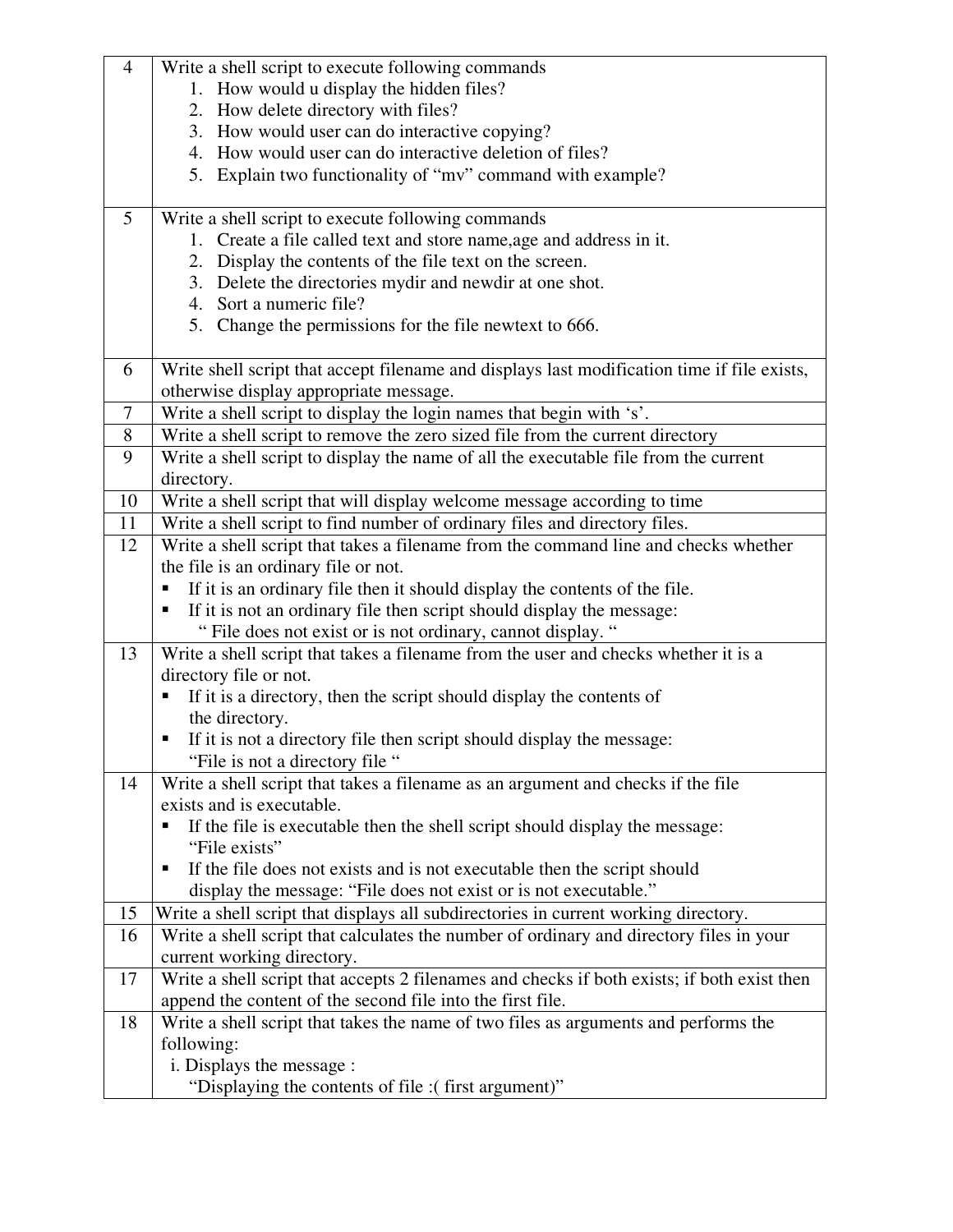|    | and displays the contents page wise.                                                       |
|----|--------------------------------------------------------------------------------------------|
|    | ii. Copies the contents of the first argument to second argument.                          |
|    | iii. Finally displays the message :                                                        |
|    | "File copied successfully."                                                                |
| 19 | Write a shell script to display the following menu and acts accordingly:                   |
|    | i. Calendar of the current month and year.                                                 |
|    | ii. Display "Good Morning/Good Afternoon/Good Evening" according to the                    |
|    | current login time.                                                                        |
|    | iii. User name, Users home directory.                                                      |
|    | iv. Terminal name, Terminal type.                                                          |
|    | v. Machine name.                                                                           |
|    | vi. No. of users who are currently logged in; List of users who are currently              |
|    | logged in.                                                                                 |
| 20 | Write a shell script that displays the following menu and acts accordingly                 |
|    | 1. Concatenates two strings                                                                |
|    | 2. Renames a file                                                                          |
|    | 3. Deletes a file.                                                                         |
|    | 4. Copy the file to specific location                                                      |
| 21 | Write a shell script to change the suffix of all your *.txt files to .dat.                 |
| 22 | Write a shell script to accept a directory-name and display its contents. If input is not  |
|    | given then HOME directory's contents should be listed. (Make use of command line           |
|    | argument)                                                                                  |
| 23 | Write a shell script to get all files of home directory and rename them if their names     |
|    | start with c.                                                                              |
|    | Newname = $\alpha$ dename 111                                                              |
| 24 | Write a shell script that takes two filename as arguments. It should check whether the     |
|    | contents of two files are same or not, if they are same then second file should be         |
|    | deleted.                                                                                   |
| 25 | Write a shell script that accepts two directory names from the command line and copies     |
|    | all the files of one directory to another. The script should do the following              |
|    | If the source directory does not exist, flash a error message                              |
|    | If destination directory does not exist create it                                          |
|    | Once both exist copy all the files from source directory to                                |
|    | destination directory.                                                                     |
| 26 | Write a shell script that displays the following menu                                      |
|    | List home directory                                                                        |
|    | Date                                                                                       |
|    | Print working directory                                                                    |
|    | Users logged in                                                                            |
|    | Read the proper choice. Execute corresponding command. Check for invalid choice.           |
| 27 | Write a shell script that displays all hidden files in current directory.                  |
| 28 | Write a shell script that Combine two files in the third file horizontally and vertically. |
| 29 | Write a shell script to delete all the spaces from a given file.                           |
| 30 | Write a shell script to find a given date fall on a weekday or a weekend.                  |
| 31 | Write a shell script to search for a given word in all the files given as the arguments on |
|    | the command line.                                                                          |
| 32 | Write a shell script that display last modified file in the current directory.             |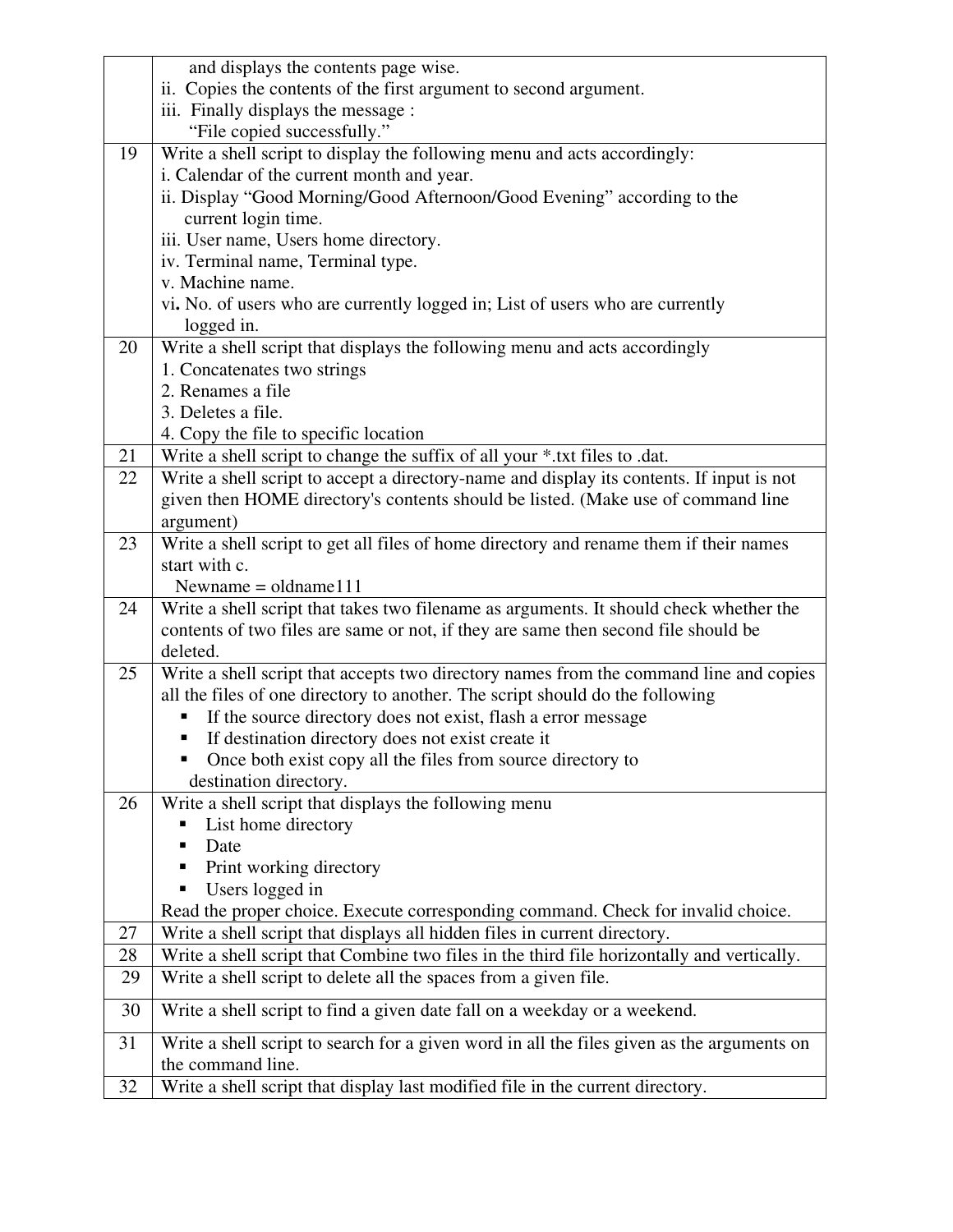| 33 | Write a script to display the permissions of the particular file.                                                           |  |  |  |  |  |
|----|-----------------------------------------------------------------------------------------------------------------------------|--|--|--|--|--|
| 34 | Write a shell script to display the calendar in the following manner:                                                       |  |  |  |  |  |
|    | i. Display the calendar of months m1 and m2 by 'CAL m1, m2' command file.                                                   |  |  |  |  |  |
|    | ii. Display the calendar of the months from m1 to m2 by 'CAL m1-m2' command file.                                           |  |  |  |  |  |
| 35 | Write a shell script to display the following menu for a particular file :                                                  |  |  |  |  |  |
|    | i. Display all the words of a file in ascending order.                                                                      |  |  |  |  |  |
|    | ii. Display a file in descending order.                                                                                     |  |  |  |  |  |
|    | iii. Toggle all the characters in the file.                                                                                 |  |  |  |  |  |
|    | iv. Display type of the file.                                                                                               |  |  |  |  |  |
| 36 | Write a shell script to check whether the named user is currently logged in or not.                                         |  |  |  |  |  |
| 37 | Write a shell script to display the following menu for a particular file:                                                   |  |  |  |  |  |
|    | i. Display all the words of a file in ascending order.                                                                      |  |  |  |  |  |
|    | ii.Display a file in descending order.                                                                                      |  |  |  |  |  |
|    | iii.Display a file in reerse order.                                                                                         |  |  |  |  |  |
|    | iv.Toggle all the characters in the file                                                                                    |  |  |  |  |  |
|    | v.Display type of the file.                                                                                                 |  |  |  |  |  |
| 38 | Write a shell script to find total no. Of users and finds out how many of them are                                          |  |  |  |  |  |
|    | currently logged in.                                                                                                        |  |  |  |  |  |
| 39 | Write a shell script that displays the directory information in the following format-                                       |  |  |  |  |  |
|    | <b>Filename</b><br><b>Size</b><br>Date Protection<br>Owner                                                                  |  |  |  |  |  |
|    |                                                                                                                             |  |  |  |  |  |
| 40 | Write a shell script to display five largest files from the current directory                                               |  |  |  |  |  |
| 41 | Write a shell script that toggles contents of the file                                                                      |  |  |  |  |  |
| 42 |                                                                                                                             |  |  |  |  |  |
|    | Write a shell script that report whether your friend has currently logged in or not. If he                                  |  |  |  |  |  |
|    | has logged in then the shell script should send a message to his terminal suggesting a                                      |  |  |  |  |  |
|    | dinner tonight. If you do have write permission to his terminal or if he hasn't logged in                                   |  |  |  |  |  |
|    | then such a message should be mailed to him about your dinner proposal.                                                     |  |  |  |  |  |
|    |                                                                                                                             |  |  |  |  |  |
| 43 | Write a shell script for the performing the write and mail.                                                                 |  |  |  |  |  |
| 44 | Write a shell script to accept any character using command line and list all the files                                      |  |  |  |  |  |
|    | starting with that character in the current directory.                                                                      |  |  |  |  |  |
| 45 | Create a file called student containing roll-no, name and marks.                                                            |  |  |  |  |  |
|    | a. Display the contents of the file sorted by marks in descending order                                                     |  |  |  |  |  |
|    | b. Display the names of students in alphabetical order ignoring the case.                                                   |  |  |  |  |  |
|    | c. Display students according to their roll nos.<br>d. Sort file according to the second field and save it to file 'names'. |  |  |  |  |  |

## **Note: Shell Script based on Files and filters should only to be asked in exam**

### **Textbooks:**

- 1. Beginning with Ubuntu Linux (First Edition 2007) Publisher : Apress Publications By Keir Thomas
- 2. Unix : Concepts and Applications (Fourth Edition) Publisher: Tata McGraw Hill By Sumitabha Das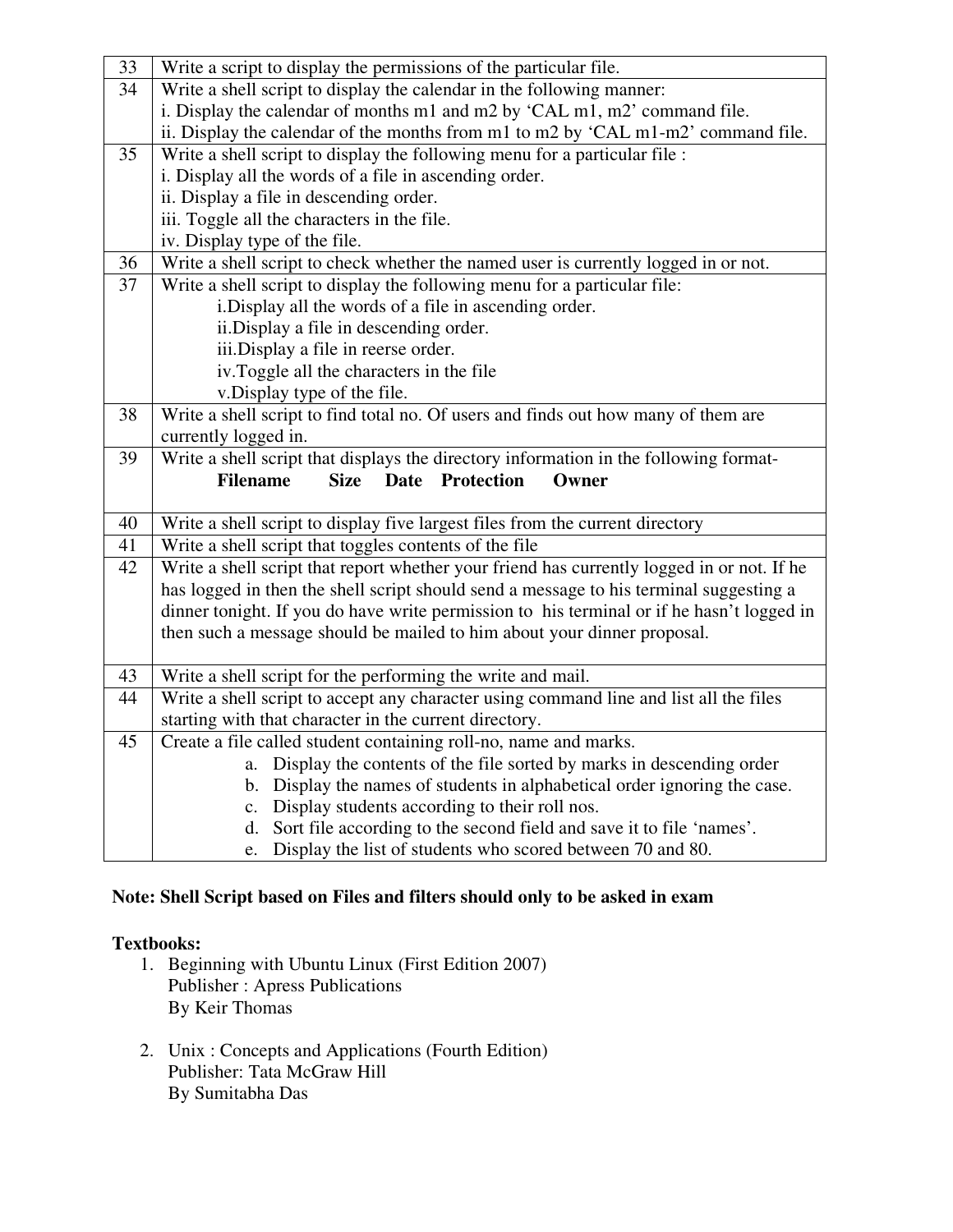- 1. Unix Shell Programming Publisher : BPB Publications By Yashvant P Kanetkar
- 2. The Official Ubuntu Book Publisher : Pearson Publications By Benjamin Mako Hill
- 3. Linux Command Line and Shell Scripting Bible-Publisher : Wiley Indian Edition. By Richard Blum
- 4. Introduction to Unix/Linux Publisher: Cengage Learning By Christopher Diaz
- 5. Introduction to UNIX and Shell Programming Publisher: Pearson Education By M.G. Venkateshmurthy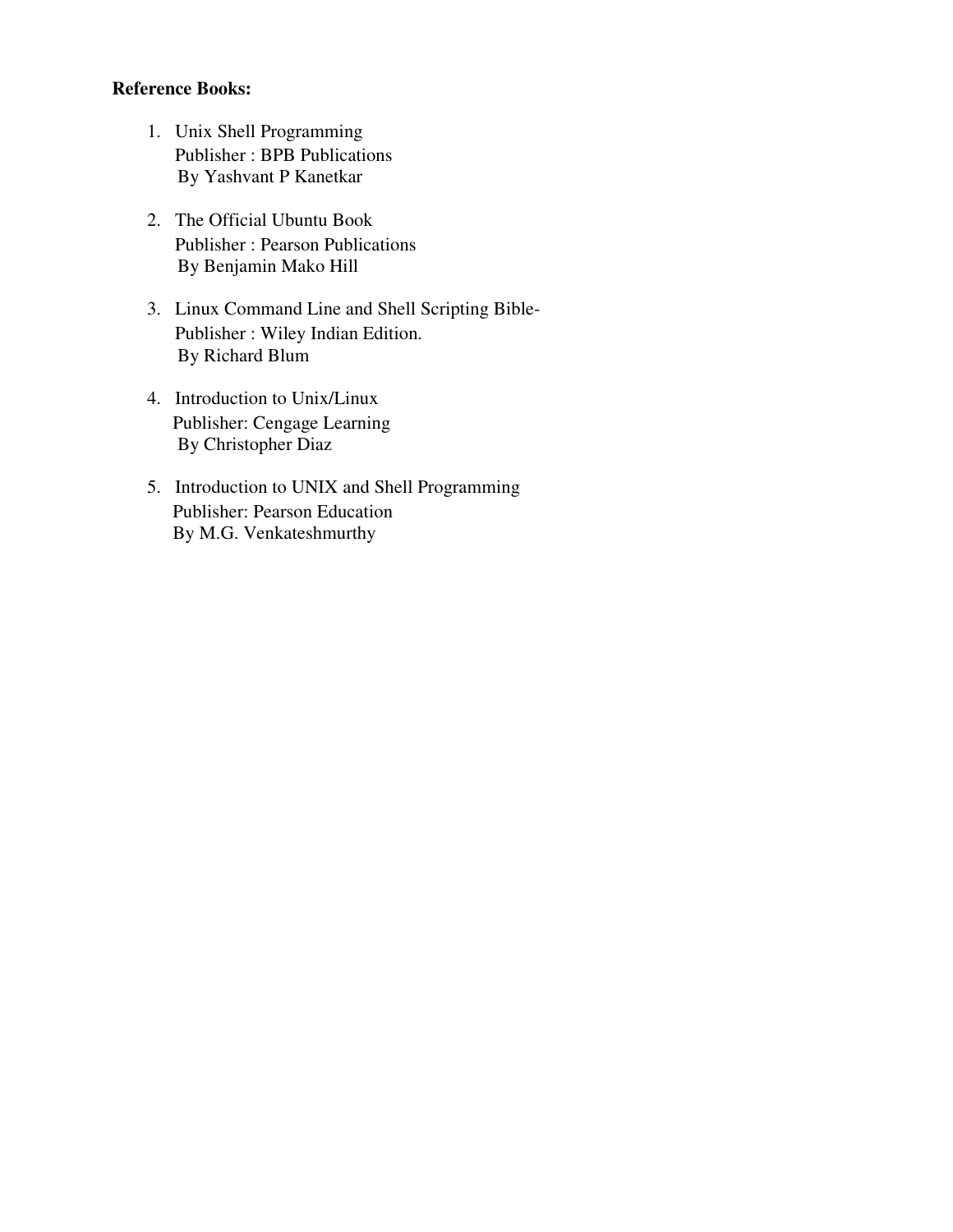## **Core Course CC-305 \*CC-302 Practical**

#### **Course Introduction:**

Students will be provided with practical knowledge of vb.net programming language which includes object-oriented concepts, ADO.NET, file handling, inbuilt .net framework classes, advanced framework controls etc.

#### **Objectives:**

The students would be able

- 1) To get in-depth practical knowledge of vb.net programming.
- 2) To understand practical knowledge of programming in real-life application.
- 3) To explore the use of the Crystal Reports capabilities.

#### **No. of Credits:** 3 **Practical Sessions per week:** 3 **Teaching Hours:** 40 hours

The students are expected to write program in 'VB.NET' language unit wise as given below. The list in each unit is **indicative only and may or may not be asked in the examination.** 

| <b>UNIT</b>  | <b>TOPICS / SUBTOPICS</b>          |                                                                                                                                                                                                                                                                                                                                                                                                          | <b>TEACHIN</b><br><b>G HOURS</b> |
|--------------|------------------------------------|----------------------------------------------------------------------------------------------------------------------------------------------------------------------------------------------------------------------------------------------------------------------------------------------------------------------------------------------------------------------------------------------------------|----------------------------------|
| $\mathbf{1}$ | <b>Object Oriented Programming</b> |                                                                                                                                                                                                                                                                                                                                                                                                          | 10 hours                         |
|              | $\mathbf{1}$                       | Create shape class as abstract class having area function. Create<br>rectangle, triangle, square class based on this class.                                                                                                                                                                                                                                                                              |                                  |
|              | $\overline{2}$                     | Write a program to create class Person. Make at least five<br>properties and one method "show detail" of this class. Now<br>inherit class Student and Faculty from class Person and override<br>method "show detail". Create objects of Student and Faculty class<br>and call show detail function for both objects to show details in<br>appropriate text boxes.                                        |                                  |
|              | 3                                  | Write a program to implement the class Employee. Show<br>Constructor Overloading.                                                                                                                                                                                                                                                                                                                        |                                  |
|              | $\overline{4}$                     | Write a program to implement the class Book. Show Method<br>Overloading.                                                                                                                                                                                                                                                                                                                                 |                                  |
|              | 5                                  | Create an Invoice application in which user enters the customer<br>name, description, unit price and quantity for the item ordered,<br>then clicks the add item button. The application calculates the<br>order total by multiplying the unit price by the quantity. And<br>calculates a discount based on the order total. The user can then<br>add another item to the order by using all information. |                                  |
|              | 6                                  | Create the Inventory class. This class represents the collection of<br>product object. It has following members: code, description, price<br>and quantity on hand. Create a property to get the product with<br>the specified code. Create a method to add the product to the<br>collection of products.                                                                                                 |                                  |
|              | $\overline{7}$                     | Create one class student which stores information of student's<br>Roll no, Name, Total marks, which can not be used from outside                                                                                                                                                                                                                                                                         |                                  |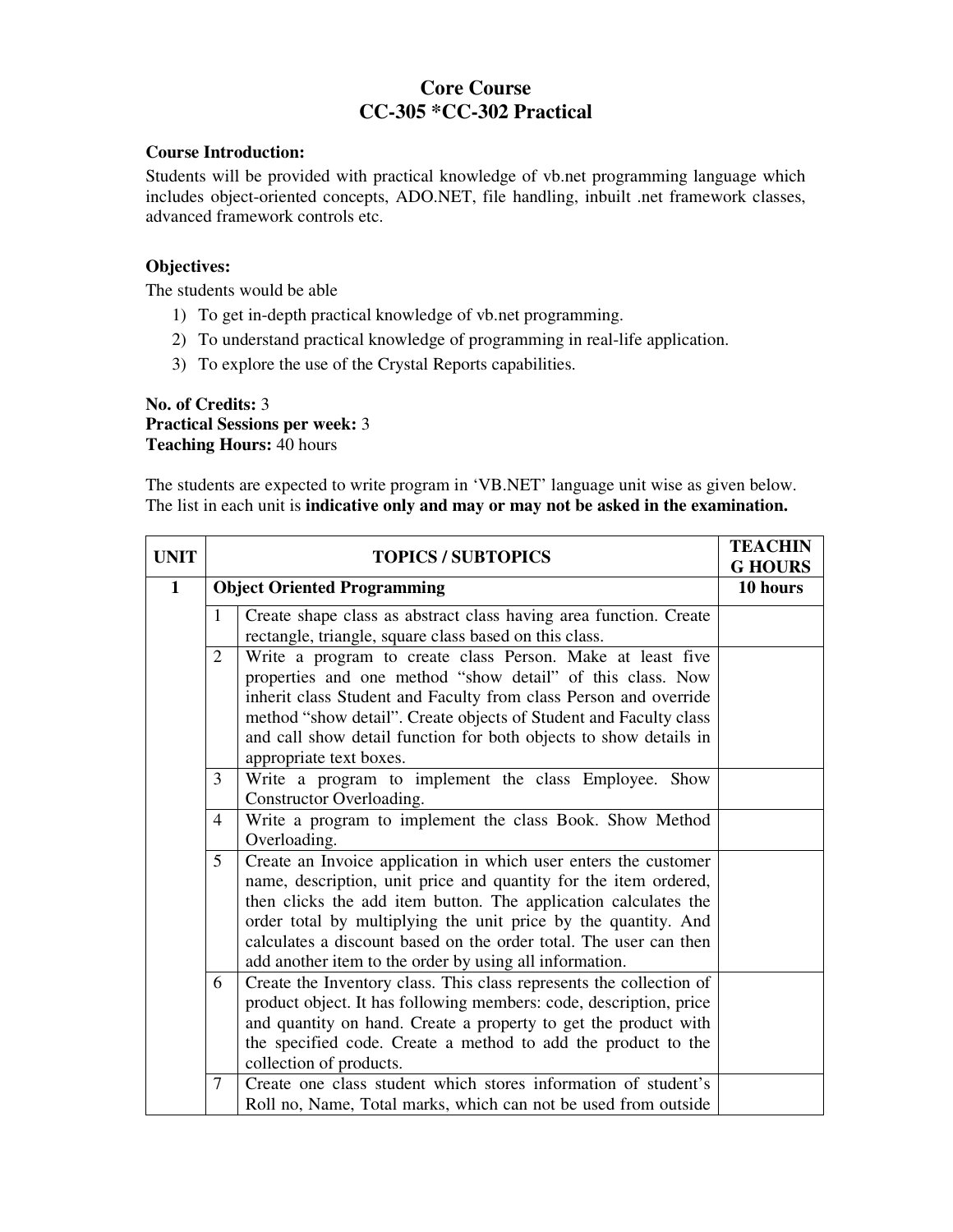|                |                | the class. Student class must provide properly methods to read                   |          |  |
|----------------|----------------|----------------------------------------------------------------------------------|----------|--|
|                |                | and write this information. Student class should provide one                     |          |  |
|                |                | function called percentage. Create the other classes from student                |          |  |
|                |                | class FYBCA, SYBCA, TYBCA, which stores marks of different                       |          |  |
|                |                | subjects in array marks having no. of elements equal to no. of                   |          |  |
|                |                | subjects respectively. The child class must provide function for                 |          |  |
|                |                | calculating the total which should be stored in Total Marks of                   |          |  |
|                |                | base class. The child classes must have the correct method for                   |          |  |
|                |                | calculating percentage according to no. of subjects. Demonstrate                 |          |  |
|                |                | the use of these classes.                                                        |          |  |
| $\overline{2}$ |                | <b>Advanced Controls in VB.NET</b>                                               | 10 hours |  |
|                | $\mathbf{1}$   | Create a windows application as a word finder, which finds &                     |          |  |
|                |                | replace the occurrence of that word with another word.                           |          |  |
|                |                |                                                                                  |          |  |
|                | $\overline{2}$ | Create an application in which a user can enter a numeric value                  |          |  |
|                |                | using one scroll bar between 0 to 100 and displays conversion of                 |          |  |
|                |                | the value into Fahrenheit.                                                       |          |  |
|                | 3              | There are 3 Track Bars on the Form. The first Track Bar is stands                |          |  |
|                |                | for Red, second for Green and third for Blue, depends on the                     |          |  |
|                |                | position of indicator the background color of label is display on<br>Mouse Move. |          |  |
|                | 4              | Write a program to create a Treeview dynamically with buttons                    |          |  |
|                |                | Add To Root, Add To Selected Node, Remove and Scan buttons.                      |          |  |
|                |                | On click of Scan button all the nodes of the Treeview should be                  |          |  |
|                |                | listed in the Listbox placed in side by.                                         |          |  |
|                | 5              | Write a Program to Implement a MDI application. It should have                   |          |  |
|                |                | File menu with option New, Close, Close All and Exit. It should                  |          |  |
|                |                | also have window menu to arrange the child forms like Tile                       |          |  |
|                |                | Horizontal, Tile Vertical, Cascade and Arrange Icons.                            |          |  |
|                |                | There are 3 Scroll Bars on the Form. The first Track Bar is stands               |          |  |
|                | 6              |                                                                                  |          |  |
|                |                | for Red, second for Green and third for Blue, depends on the                     |          |  |
|                |                | position of indicator the background color of form should be                     |          |  |
|                |                | changed.                                                                         |          |  |
|                | 7              | Demonstrate the DateTime Picker control.                                         |          |  |
| 3              |                | <b>Basic Framework Classes</b>                                                   | 10 hours |  |
|                | $\mathbf{I}$   | Write a program to Read and Write the data in Binary Mode                        |          |  |
|                |                | using Binary Reader and Binary Writer. The program will have                     |          |  |
|                |                | One Textbox (Multiline) and Two Button Read and Write. Write                     |          |  |
|                |                | button write the data in file and read button read the data from file            |          |  |
|                |                | and display into textbox.                                                        |          |  |
|                | 2              | Write an application which works like a Windows explorer using                   |          |  |
|                |                | combo box and list box.                                                          |          |  |
|                |                | The combo box should display the list of drives.<br>a.                           |          |  |
|                |                | The list box should display the list of files and directories.<br>b.             |          |  |
|                | 3              | Create a stop watch using timer control.                                         |          |  |
|                | $\overline{4}$ | Accept user id & password from user and check that user id must                  |          |  |
|                |                | contain one "@" sign and one "." Symbol and password should                      |          |  |
|                |                | not contain any special character but contains at least one digit.               |          |  |
|                |                | Password should start with small character and length of                         |          |  |
|                |                | password must be greater than 5 characters.                                      |          |  |
|                | 5              | Create following type of arrays.                                                 |          |  |
|                |                | · integer                                                                        |          |  |
|                |                | • string                                                                         |          |  |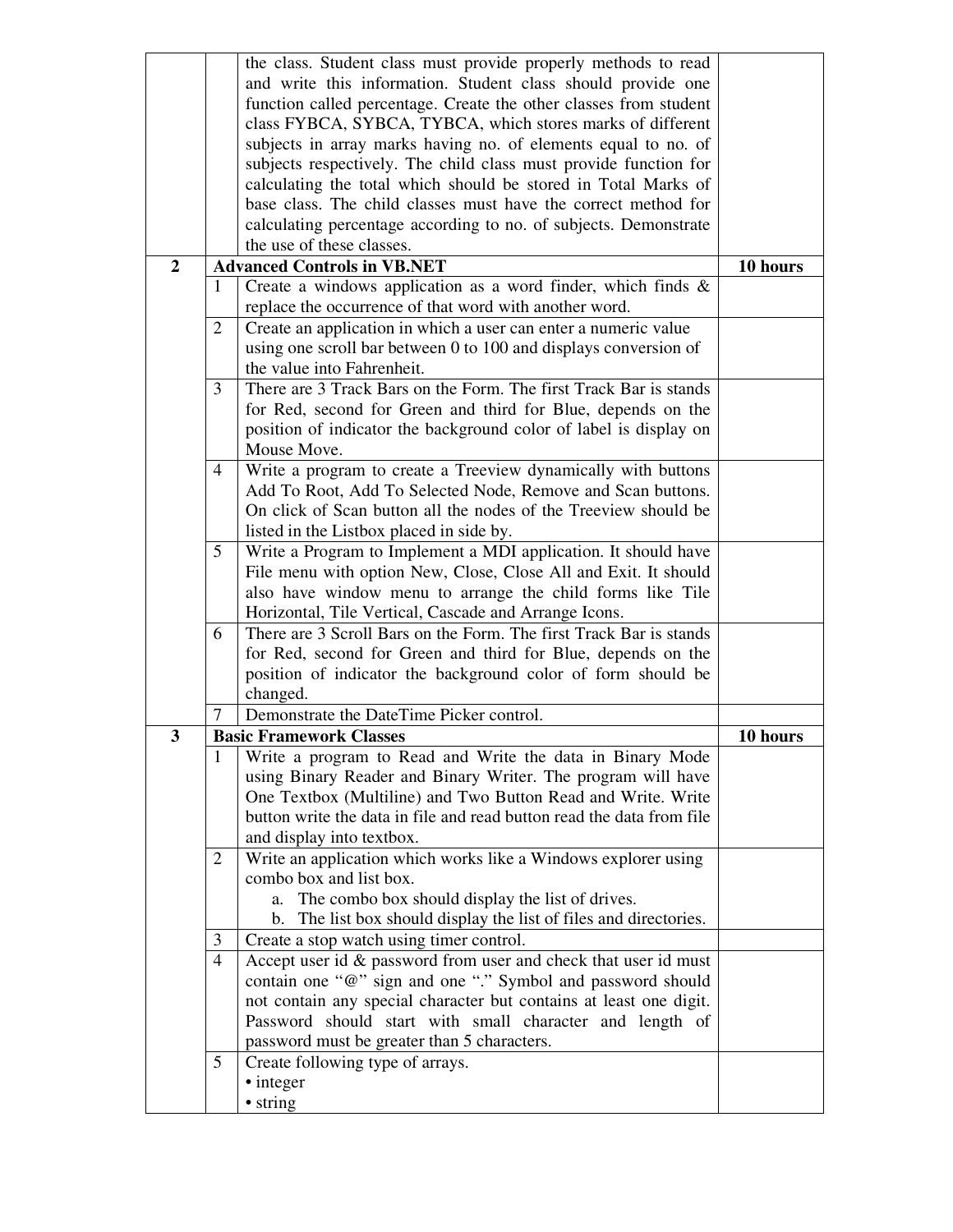|                         |              | Use System.ArrayList class to perform following operations on             |          |
|-------------------------|--------------|---------------------------------------------------------------------------|----------|
|                         |              | them                                                                      |          |
|                         |              | Copy Sort Clear Reverse                                                   |          |
|                         |              | Accept input from user                                                    |          |
|                         | 6            | Design a form to accept a text from user and then put two text            |          |
|                         |              | boxes to input word to find and replace.                                  |          |
|                         |              |                                                                           |          |
|                         |              | If user clicks on find button, show index of the first occurrence of      |          |
|                         |              | the word given in find textbox.                                           |          |
|                         |              |                                                                           |          |
|                         |              | If user clicks replace button, found word should be replaced with         |          |
|                         |              | the word given for replace.                                               |          |
|                         | 7            | Create a file for employee information and call it Employee.txt           |          |
|                         |              | which stores employee details.                                            |          |
|                         |              |                                                                           |          |
|                         |              | Take information from the user and write it in file. Also display         |          |
|                         |              | records from file when user clicks on Read button.                        |          |
| $\overline{\mathbf{4}}$ |              | <b>ADO.NET</b>                                                            | 10 hours |
|                         | $\mathbf{1}$ | Write a Program to develop a Database Application with                    |          |
|                         |              | ADO.NET with Record Navigation and Add, Delete, Save and                  |          |
|                         |              | Update Facility for Books table (bid, bname, qty, priceperunit,           |          |
|                         |              | total price).                                                             |          |
|                         |              |                                                                           |          |
|                         | 2            | Take two combo boxes, store roll no in one combo box and name             |          |
|                         |              | in another combo box. If we change roll no, the corresponding             |          |
|                         |              | name will appear in another combo box and vice versa.                     |          |
|                         |              |                                                                           |          |
|                         | 3            | Use ADO.net for above application.<br>Design a following table in Access. |          |
|                         |              | Table name $=$ College,                                                   |          |
|                         |              | Field(col_code, col_name, Address, year, course = "B.C.A,                 |          |
|                         |              | B.Com, B.B.A, PTC")                                                       |          |
|                         |              | Design Form that Display Above detail.                                    |          |
|                         |              | Provide Add, Update, Delete, Next, first, last, pervious                  |          |
|                         |              | functionalities.                                                          |          |
|                         |              | Create Crystal Report for above application.                              |          |
|                         | 4            | Write a program to create a table emp with the following fields:          |          |
|                         |              | <b>Field Name</b><br><b>Datatype</b>                                      |          |
|                         |              | Integer<br>eno                                                            |          |
|                         |              | Varchar(20)<br>ename                                                      |          |
|                         |              | Float<br>salary                                                           |          |
|                         |              | birthdate<br>Date                                                         |          |
|                         |              | designation<br>Varchar $(20)$                                             |          |
|                         |              | Design a form which perform Select, Insert, Update and Delete             |          |
|                         |              | operations on the table emp.                                              |          |
|                         | 5            | Crystal Reports for the<br>Create<br>below<br>mentioned<br>above          |          |
|                         |              | application.                                                              |          |
|                         |              | List all the Employees having salary more than 25000                      |          |
|                         |              | List all the Employees who are above the age 35.<br>$\bullet$             |          |
|                         |              | List all the Employees designation wise.                                  |          |
|                         | 6            | Create table CANDIDATE with the following columns and data                |          |
|                         |              | types.                                                                    |          |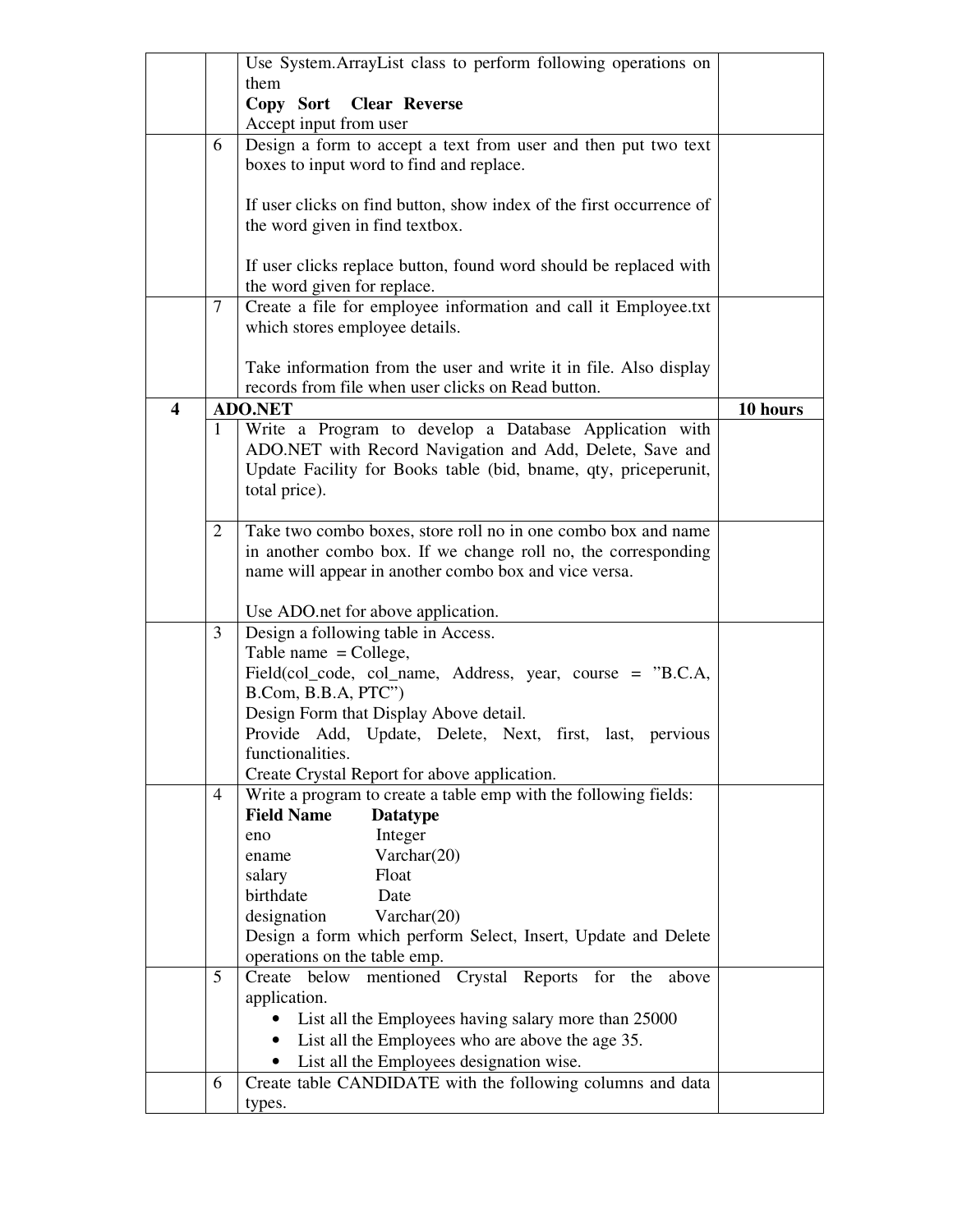|   | <b>Column name</b>                  | <b>Datatype</b>                                               |
|---|-------------------------------------|---------------------------------------------------------------|
|   | Ccode                               | Int                                                           |
|   | Name                                | Char(20)                                                      |
|   | <b>DOJ</b>                          | Date                                                          |
|   | operations on the table emp.        | Design a form which perform Select, Insert, Update and Delete |
| 7 | Design a following table in Access. |                                                               |
|   | Table name $=$ Book                 |                                                               |
|   | Field(Bookcode, booktype,           | bookauther,<br>bookpublisher,                                 |
|   | bookpage, bprice)                   |                                                               |
|   |                                     | Design Form that Display Above detail.                        |
|   |                                     | Provide Add, Update, Delete, Next, first, last, pervious      |
|   | functionalities.                    |                                                               |
|   |                                     | Create Crystal Report for above application.                  |

**Note: These topics can be covered using any version of .NET framework and Visual Studio. Therefore, there will be NO restriction in using the version available with the institute. Topics which are not available in Textbook should be covered from reference books.**

#### **Textbook:**

Murach's Beginning Visual Basic .NET Publisher: BPB Publication By Anne Prince

- 1. Mastering Visual Basic.Net Publisher: BPB Publication By Evangelos Petroutsos
- 2. Programming in Visual Basic .NET Publisher: Mc Graw Hill By Julia Case Bradley and Anita C. Millspaugh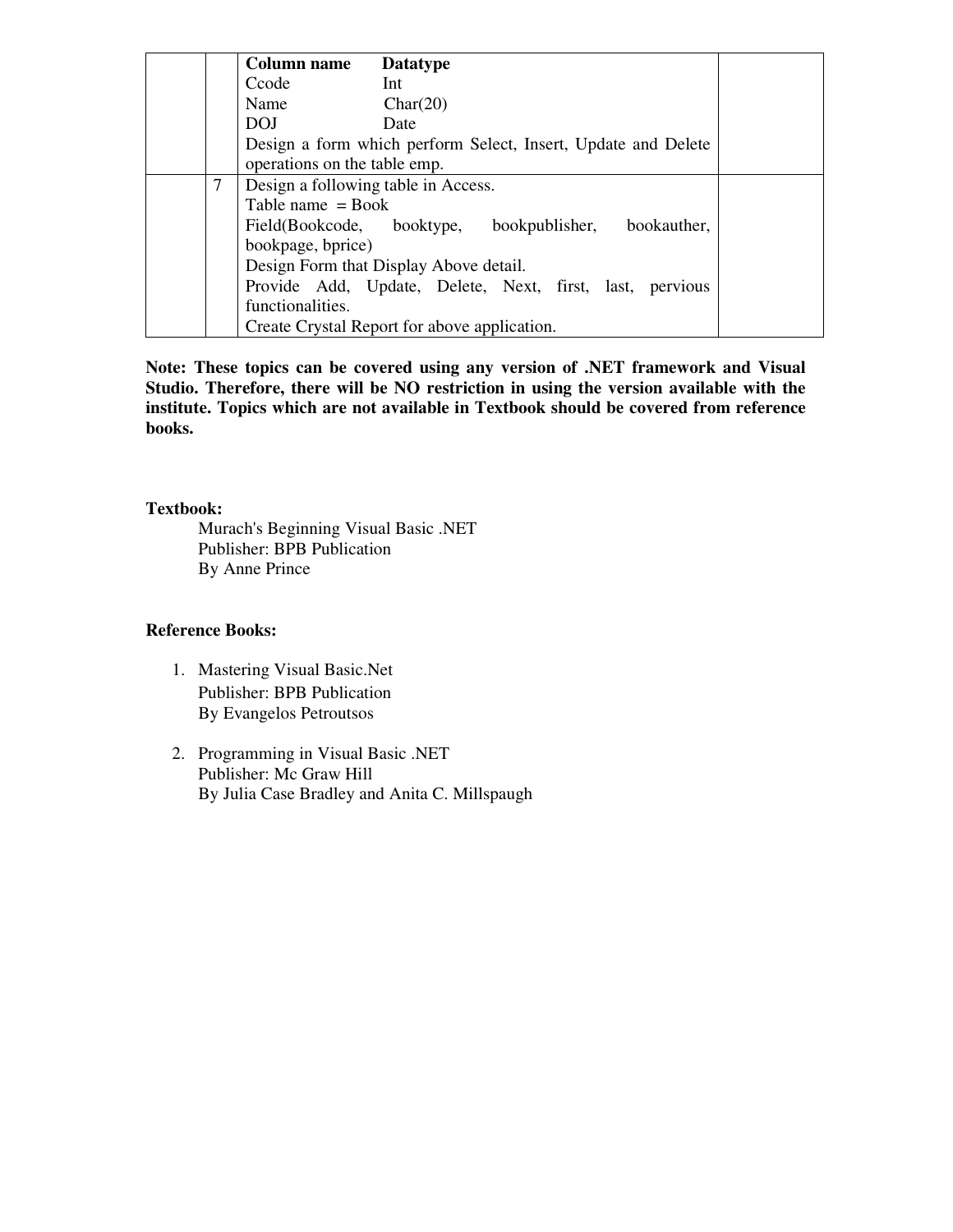# **Core Course CC-306 Software Development Project-PART I**

## **Course Introduction:**

This course provides an opportunity for students to apply the knowledge and skills acquired in the core courses to larger and more complex problems and to gain experience in working in teams.

## **Objectives:**

- Students will be exposed to software development process by choosing a typical business/scientific/administrative/system application.
- Define project scope, assess feasibility, and establish a project schedule.
- Get some experience in working with a client organization.
- Gain experience in working in a group for successfully developing the deliverables.

#### **No. of Credits:** 5

**Mode of study**: Half / One day off to work on the project in a week. (Atleast three hours must be allotted in weekly timetable for discussion/preparation of deliverables)

## **Course Contents:**

Students are expected to work on the following during the semester.

- 1. Doing System Analysis
- 2. Preparing System Flow Diagram
- 3. Developing Entity Relationship Diagram
- 4. Developing Data Flow Diagram / UML Diagram
- 5. Building Data Dictionary

#### **Guidelines:**

• **Group Size:** 2 or 3 students.

#### • **Where to look for Project?**

- o Government Organizations
- o Local Self Government (Municipalities, Panchayats, Urban Development Authorities etc.) or public / private bodies or NGOs.
- o Public Sector Organizations
- o Educational institutes
- o Trading/Business houses
- o Private Organizations
- o Software Consultancy companies (only if the project work seem to be original and beneficial)
- o A challenging in-house software project.
- o The location of the organization is immaterial. It can be
	- Local in the city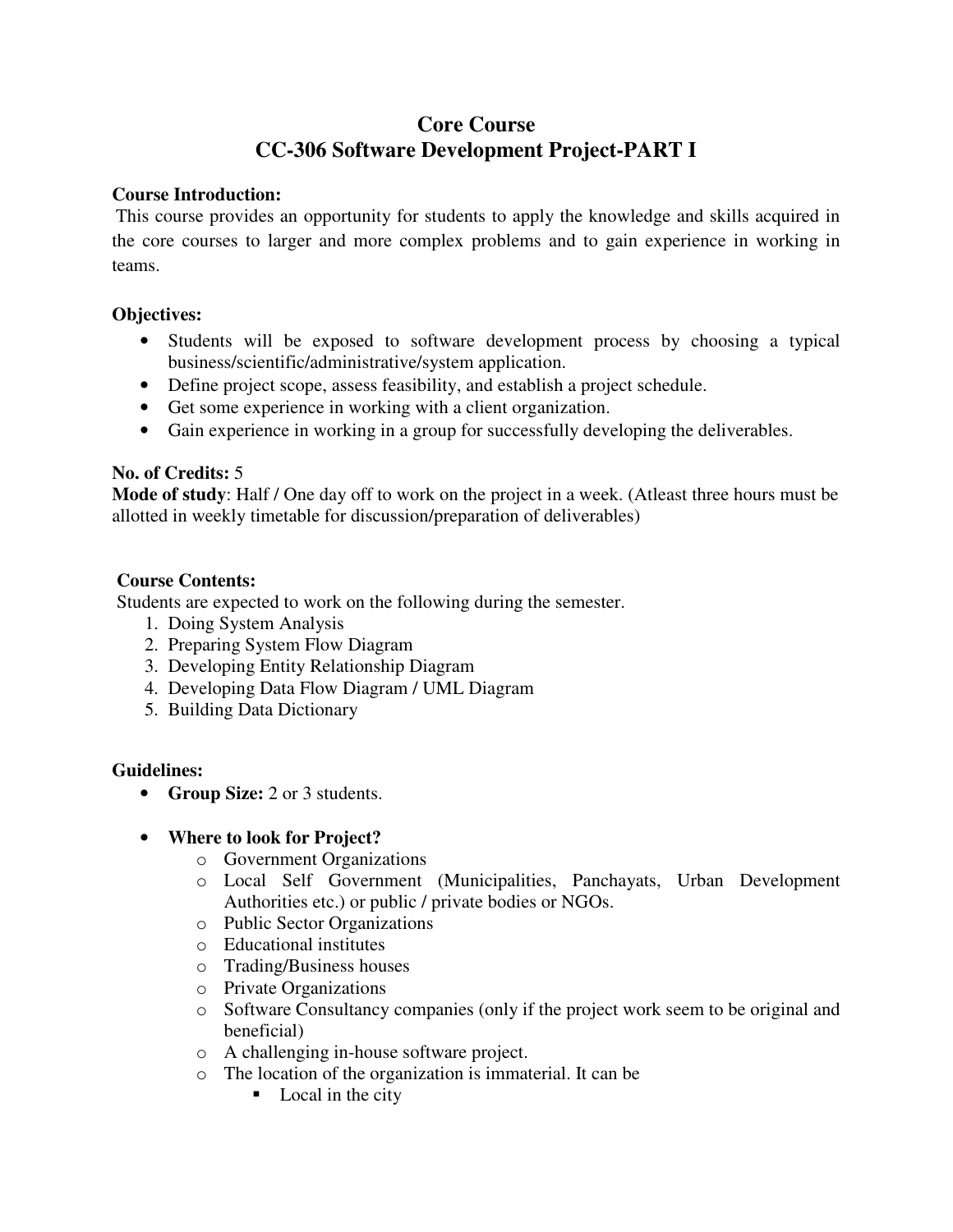- $\blacksquare$  In the vicinity of the city
- o Mostly the work will have to be done at home or the institute.

## • **Which Project to Avoid?**

- o The project of system study
- o Involves only modification in existing software, such as porting of software or few updates
- o Involves only data storage and retrieval without any processing.
- o Conventional small applications such as
	- **Library Management**
	- Examination (conduct or Results)
	- Educational Institute Management
	- **Payroll**
	- Accounting system or inventory
	- Human Resource

**Note:** Students can take up any of the above only if the application would handle real volume and will have substantial complexities.

#### • **Preferred Projects:**

- o Will be such as that caters to
	- Innovative areas/ideas
- o Use of emerging technology
	- RFID
	- **GPS**
	- **Biometrics**
	- Bioinformatics, GIS etc.
- o Challenging uses of Communication and Internet
- o Scientific applications
- o Graphics applications
- o Systems software and utilities
- o Embedded software
- o ERP modules

#### • **Preferred Tools:**

- o Students should feel free to use the tools of their choice subject to permission of the organization.
- o Working on any acceptable project would give good exposure to use of analytical tools, programming skills and development tools. Hence, any programming or development environment should be acceptable.

#### **Deliverables by the students:**

At the end of the semester, the student should be able to work on the identified the project and submit the documentation (hard copy) and the presentation.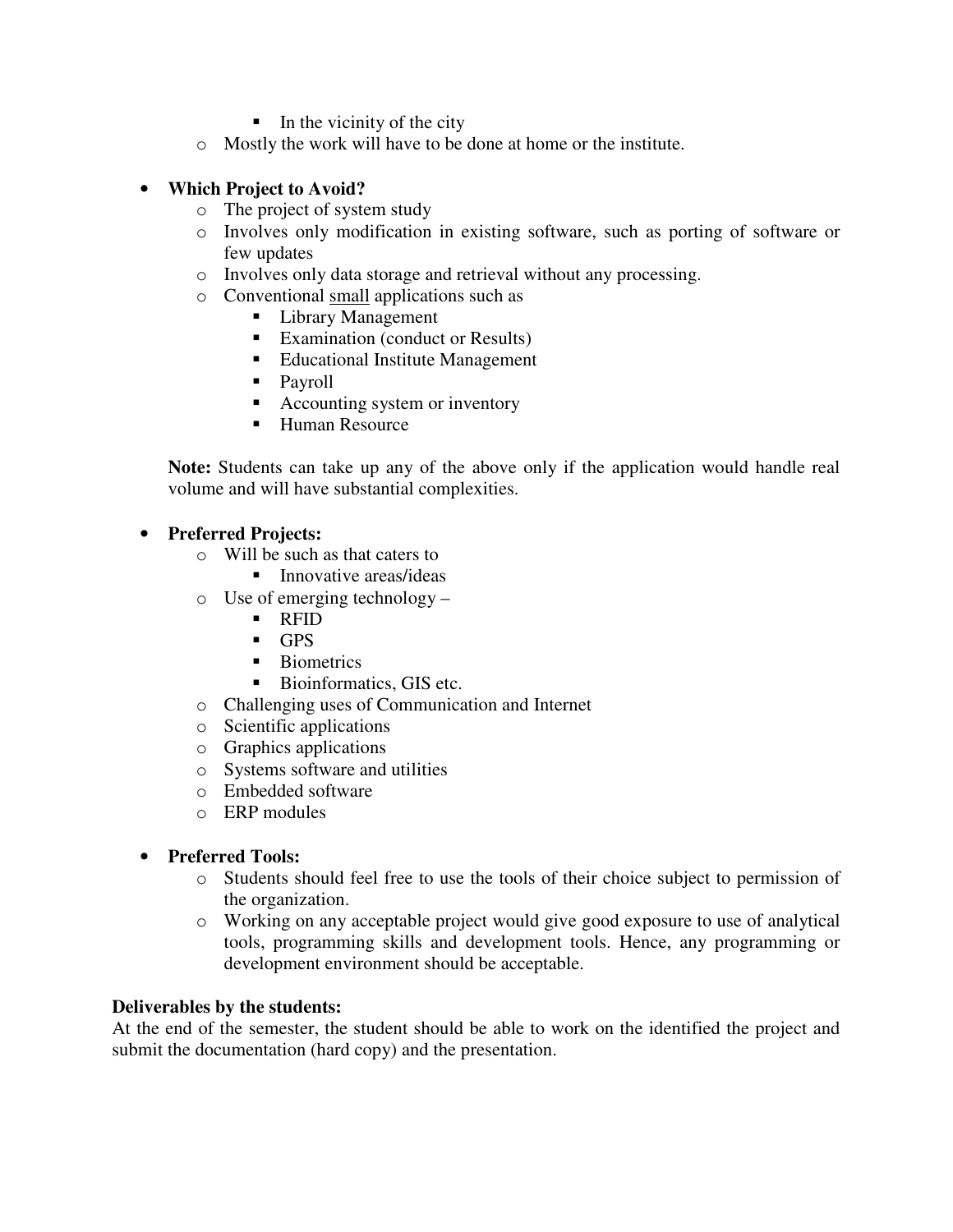## • **Documentation:**

A hard copy of the documentation should consist of the following:

- Cover Page
- Company Certificate
- College Certificate
- Acknowledgement
- Index (with page nos.)
- Organization / Company Profile
- Project Profile
	- **Existing System**
	- Proposed System
	- Development Tools and Technology used
- System Flow Diagram (if applicable)
- UML Diagram
- Data Flow Diagram<sup>\*</sup>
- Entity Relationship Diagram<sup>\*</sup>
- Data Dictionary / Table Design<sup>\*</sup>

\* In applications which uses database.

## • **Presentation:**

- Presentations can be prepared through slides using any Open Source / PowerPoint /Flash or any other multimedia tool, covering the work shown in the documentation.
- During viva examination, students will be expected to satisfactorily answer questions pertaining to the project profile, diagrams and tables/data dictionary prepared by them.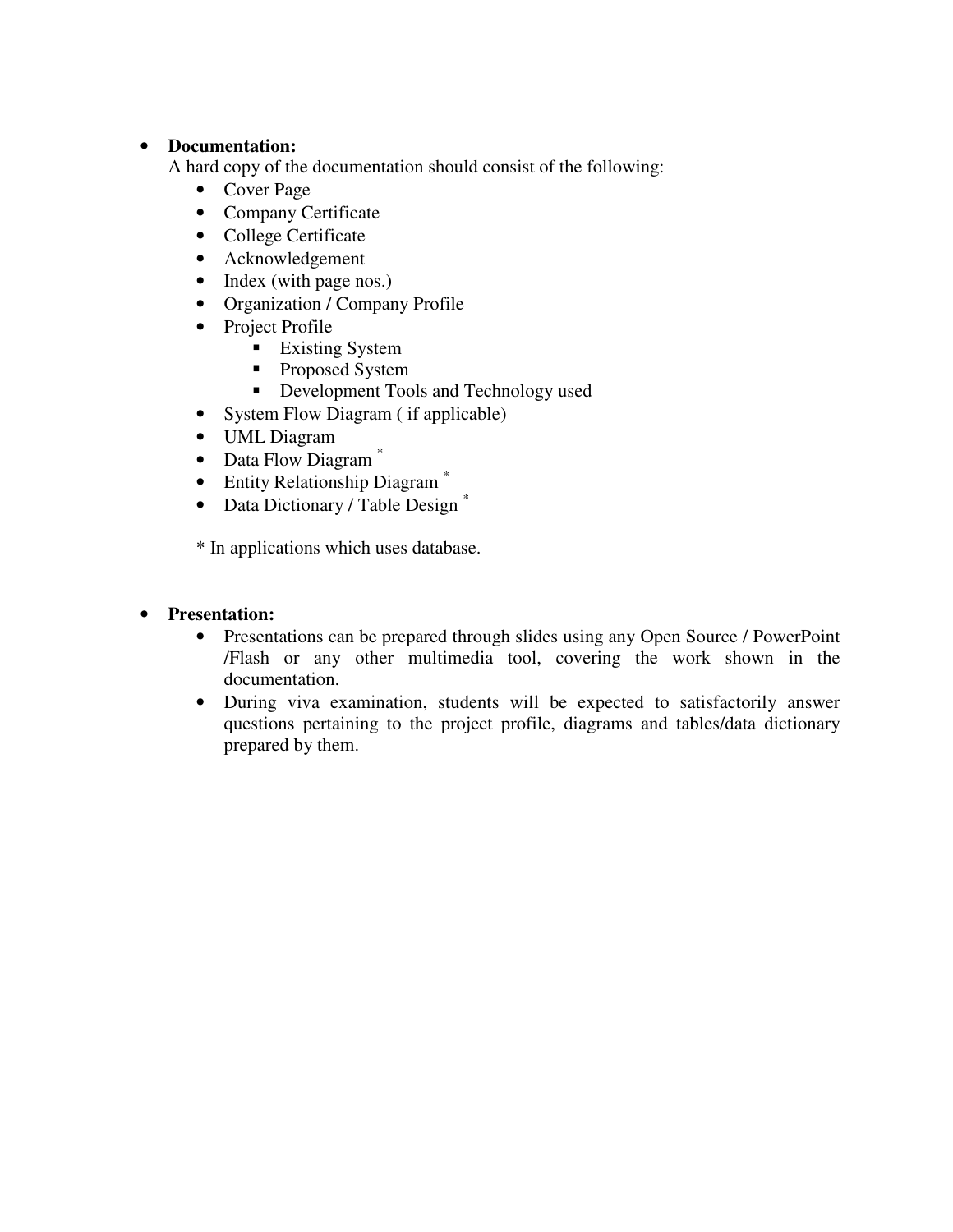# **Foundation Course FC-301(1) Operation Research**

## **Course Introduction:**

This course aims to equip the students with the basic knowledge of Operations research like Linear Programming, Transportation, and Assignment Problems, Sequencing problems and PERT – CPM Simulations.

## **Objectives:**

The student would be able

- 1) To understand general concept of Operation Research Techniques.
- 2) To know the Phases and processes of OR.
- 3) To easily identify the application area of Operation Research given the problem area.

## **No. of Credits:** 2 **Theory Sessions per week:** 3 **Teaching Hours:** 40 hours

| <b>UNIT</b>    | <b>TOPICS / SUBTOPICS</b> |                                                     | <b>TEACHING</b><br><b>HOURS</b> |
|----------------|---------------------------|-----------------------------------------------------|---------------------------------|
| $\mathbf{1}$   |                           | <b>Operations Research and Linear Programming</b>   | 10 hours                        |
|                | $\bullet$                 | <b>Operations Research</b>                          |                                 |
|                | $\circ$                   | <b>History of Operations Research</b>               |                                 |
|                | $\circ$                   | <b>Decision Making</b>                              |                                 |
|                | $\circ$                   | <b>Framework for Decision Making</b>                |                                 |
|                | $\Omega$                  | <b>Classification of Operations Research Models</b> |                                 |
|                | $\bullet$                 | <b>Linear Programming</b>                           |                                 |
|                | $\circ$                   | Listing the Common Linear Programming Problems      |                                 |
|                | O                         | <b>Basic Terminology</b>                            |                                 |
|                | $\circ$                   | Assumptions of a Linear Programming Model           |                                 |
|                | O                         | Introduction of Graphical Solution                  |                                 |
|                | O                         | Simplex Method and its strategy                     |                                 |
|                | $\circ$                   | <b>Big M Method</b>                                 |                                 |
|                | $\circ$                   | Solving problem using excel solver                  |                                 |
| $\overline{2}$ | <b>Transportation</b>     |                                                     | 10 hours                        |
|                | $\bullet$                 | <b>Transportation Problems</b>                      |                                 |
|                | $\circ$                   | Transportation Problem and Its Solution             |                                 |
|                | $\Omega$                  | <b>Northwest Corner Rule</b>                        |                                 |
|                | $\Omega$                  | <b>Least Cost Method</b>                            |                                 |
|                |                           | <b>Assignment Problem</b>                           |                                 |
|                | $\circ$                   | Assignment problem and its solution                 |                                 |
|                |                           |                                                     |                                 |
|                |                           |                                                     |                                 |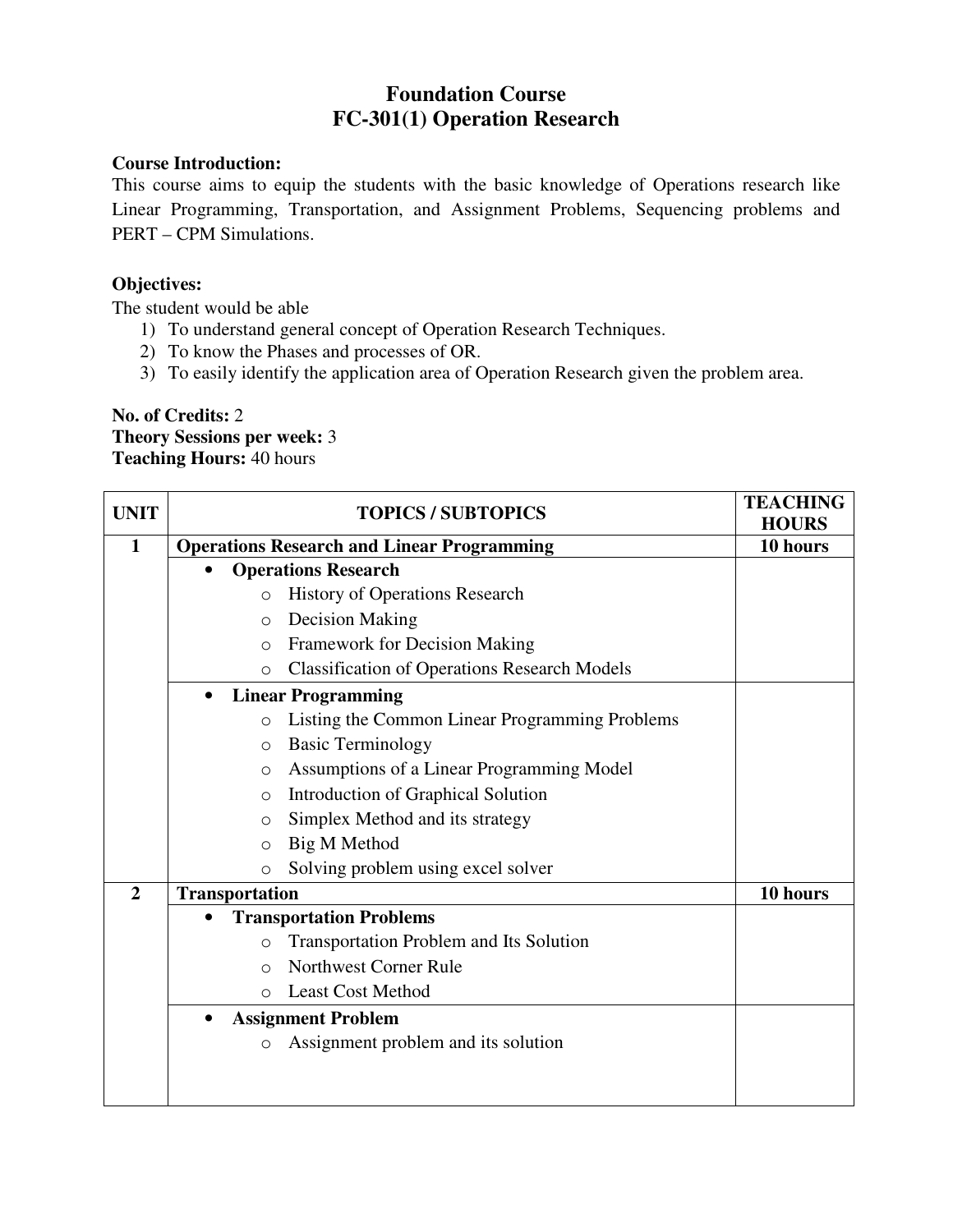| 3                       | <b>Sequencing Problems</b> | 10 hours                                                     |          |
|-------------------------|----------------------------|--------------------------------------------------------------|----------|
|                         | $\bullet$                  | Methods to Solve Single Machine Scheduling Problems          |          |
|                         | ٠                          | Johnson's Algorithm for Solving N jobs and Two/Three Machine |          |
|                         |                            | Problem                                                      |          |
|                         | $\bullet$                  | Three Machine And N Jobs Scheduling Problems using           |          |
|                         |                            | Johnson's Algorithm Extension                                |          |
|                         | $\bullet$                  | Job Shop Scheduling: Two Jobs and M Machines                 |          |
| $\overline{\mathbf{4}}$ |                            | <b>Network Models, Simulation</b>                            | 10 hours |
|                         | $\bullet$                  | <b>Network Model</b>                                         |          |
|                         |                            | <b>Network Minimization</b><br>$\bigcirc$                    |          |
|                         |                            | <b>Maximum Flow Problem</b><br>$\bigcirc$                    |          |
|                         |                            | Linear Programming Approach to Network Problems<br>$\circ$   |          |
|                         | $\bullet$                  | <b>Simulation</b>                                            |          |
|                         |                            | Introduction<br>$\bigcirc$                                   |          |
|                         |                            | Monte-Carlo Simulation and its Application<br>$\circ$        |          |

## **Textbook:**

Operations Research Publisher: Cengage Learning By M.V.Durga Prasad

**Chapter – 1** (1.1, 1.2, 1.3, 1.4) **Chapter – 2** (2.1, 2.2, 2.3, 2.5(Overview), 2.6, 2.7, 2.8, 2.11) **Chapter – 4** (4.1, 4.1.1 (Except Vogel's Approximation Method), 4.3) **Chapter – 8** (8.1, 8.2, 8.3, 8.4) **Chapter – 9** (9.1, 9.2, 9.3) **Chapter – 15** (15.1, 15.2, 15.3)

- 1. Operations Research (Edition 2008) Publisher : McGraw Hill By P Sankara Iyar
- 2. Operation Research (Edition- 2010) Publisher: Jaico Publishing House By Aditham B. Rao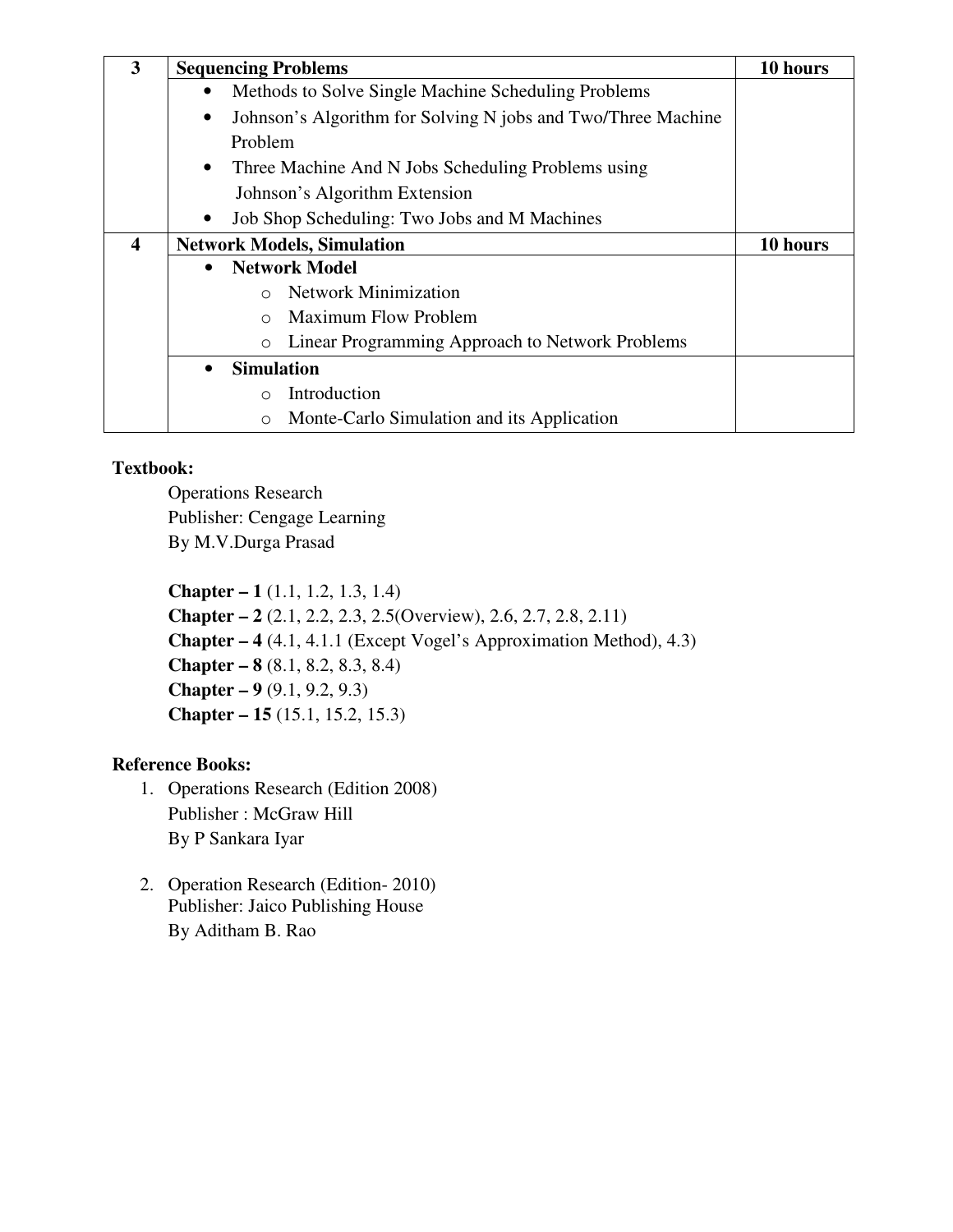# **Foundation Course FC-301(2) Management Information System**

## **Course Introduction:**

This course aims to familiarize students with concepts in management information system and to initiate interest in MIS. This course also aims to introduce the students to apply various concepts of MIS in existing systems. Students will be familiarized with different functional areas and systems where MIS is applied.

## **Objectives:**

The student would be able

- 1) To familiarize with the concepts, tools and practices of management information system.
- 2) To understand what is need of decision support system and knowledge management system in an enterprise.
- 3) To have experience of real world problems through case studies.

### **No. of Credits:** 2 **Theory Sessions per week:** 3 **Teaching Hours:** 40 hours

| <b>UNIT</b>  | <b>TOPICS / SUBTOPICS</b>                                                              | <b>TEACHING</b><br><b>HOURS</b> |
|--------------|----------------------------------------------------------------------------------------|---------------------------------|
| $\mathbf{1}$ | Management Information System, Strategic Information system and<br><b>Types of MIS</b> | 10 hours                        |
|              | <b>Management Information system - An Introduction</b><br>$\bullet$                    |                                 |
|              | Management<br>$\circ$                                                                  |                                 |
|              | <b>Key Aspects</b>                                                                     |                                 |
|              | As a Control System<br>٠                                                               |                                 |
|              | Levels of Management                                                                   |                                 |
|              | Information<br>$\circ$                                                                 |                                 |
|              | Property and cost of information<br>п                                                  |                                 |
|              | Cost of Information<br>п                                                               |                                 |
|              | Information economics<br>٠                                                             |                                 |
|              | Types of Information<br>п                                                              |                                 |
|              | Classification<br>п                                                                    |                                 |
|              | Characteristics                                                                        |                                 |
|              | System<br>$\circ$                                                                      |                                 |
|              | Characteristics                                                                        |                                 |
|              | Element                                                                                |                                 |
|              | <b>Information System</b><br>$\circ$                                                   |                                 |
|              | Classification                                                                         |                                 |
|              | <b>Management Information System</b><br>$\circ$                                        |                                 |
|              | Definition                                                                             |                                 |
|              | Scope                                                                                  |                                 |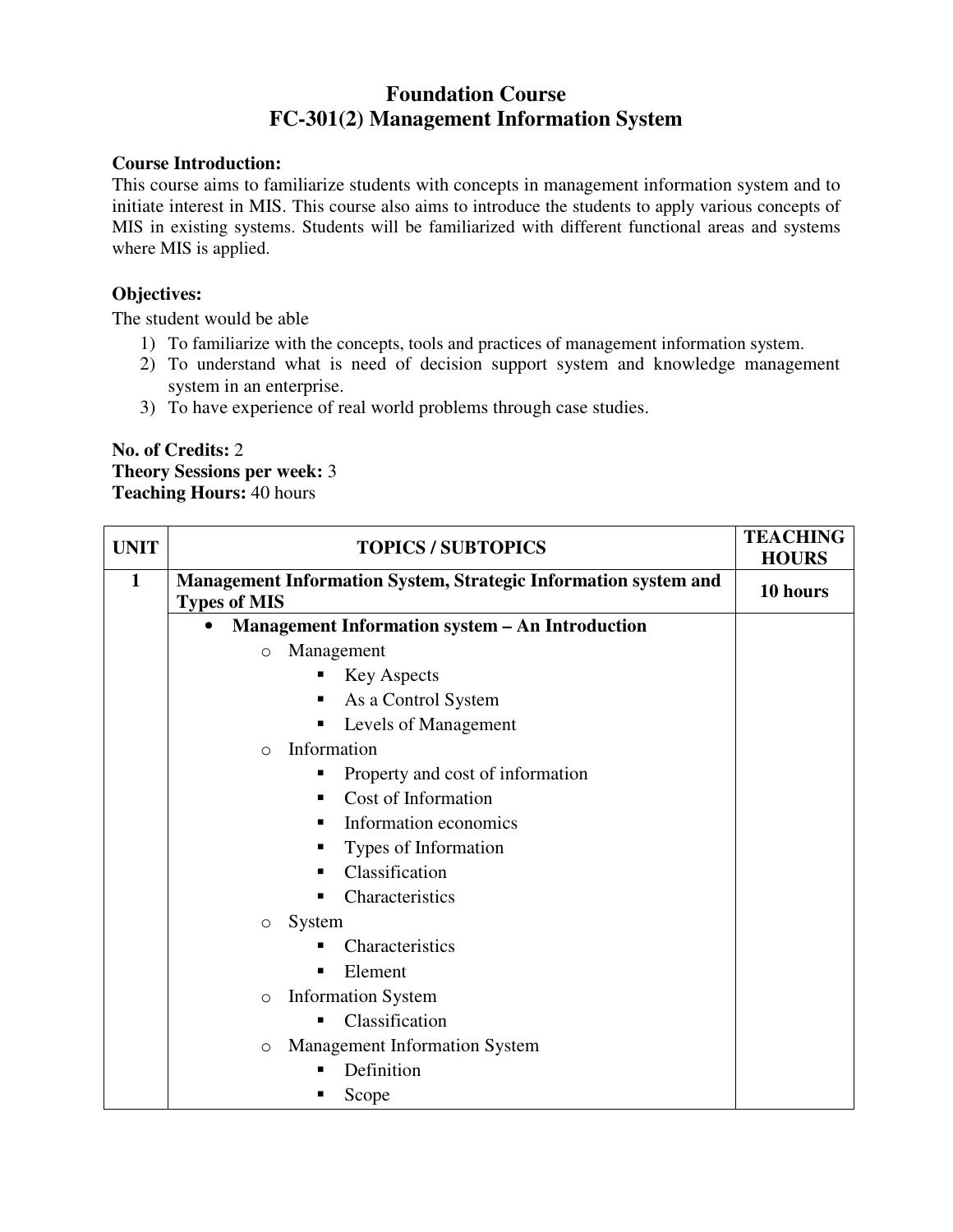|                | Characteristics<br>п                                            |          |
|----------------|-----------------------------------------------------------------|----------|
|                | Role                                                            |          |
|                | Impact<br>п                                                     |          |
|                | Applications                                                    |          |
|                | <b>Benefits</b><br>п                                            |          |
|                | Success and failure<br>п                                        |          |
|                | <b>Strategic Management Information System</b><br>O             |          |
|                | <b>Strategic Information system - An Introduction</b>           |          |
|                | <b>Competitive Strategy Concept</b><br>O                        |          |
|                | The value Chain and Strategy<br>$\circ$                         |          |
|                | Using Information Technology for Strategic advantage<br>$\circ$ |          |
|                | <b>Types of MIS</b>                                             |          |
|                | Introduction<br>$\circ$                                         |          |
|                | <b>Transaction Processing System</b><br>O                       |          |
|                | <b>Management Information System</b><br>O                       |          |
|                | <b>Decision Support System</b><br>O                             |          |
|                | <b>Executive Support System for Senior Management</b><br>O      |          |
|                | System That Span the Organizational Management<br>O             |          |
|                | <b>Enterprise System</b>                                        |          |
|                | Supply chain management system<br>Е                             |          |
|                | <b>Customer Relationship Management System</b><br>п             |          |
|                |                                                                 |          |
|                | Knowledge Management System                                     |          |
| $\overline{2}$ | MIS in Functional Areas and Data warehouse & Data Miming        | 10 hours |
|                | <b>MIS in Functional Areas</b>                                  |          |
|                | Accounting Information system<br>$\circ$                        |          |
|                | Geographical Information System<br>O                            |          |
|                | Human resource Information System<br>$\circ$                    |          |
|                | <b>Inventory Information System</b><br>O                        |          |
|                | Manufacturing Information System<br>O                           |          |
|                | Marketing Information System<br>$\circ$                         |          |
|                | <b>Quality Information System</b><br>O                          |          |
|                | R&D Information System<br>$\circ$                               |          |
|                | <b>Data Warehousing and Data Mining</b><br>$\bullet$            |          |
|                | Characteristics of data warehouse<br>$\Omega$                   |          |
|                | Benefits of data warehouse<br>$\Omega$                          |          |
|                | Criteria of data warehouse<br>$\Omega$                          |          |
|                | The Data warehouse Model<br>O                                   |          |
|                | Data Mining Model                                               |          |
|                | Discovery, Relationship, Pattern and Data Mining                |          |
|                | <b>Element of Data Mining</b>                                   |          |
|                | <b>Benefits of Data Mining</b>                                  |          |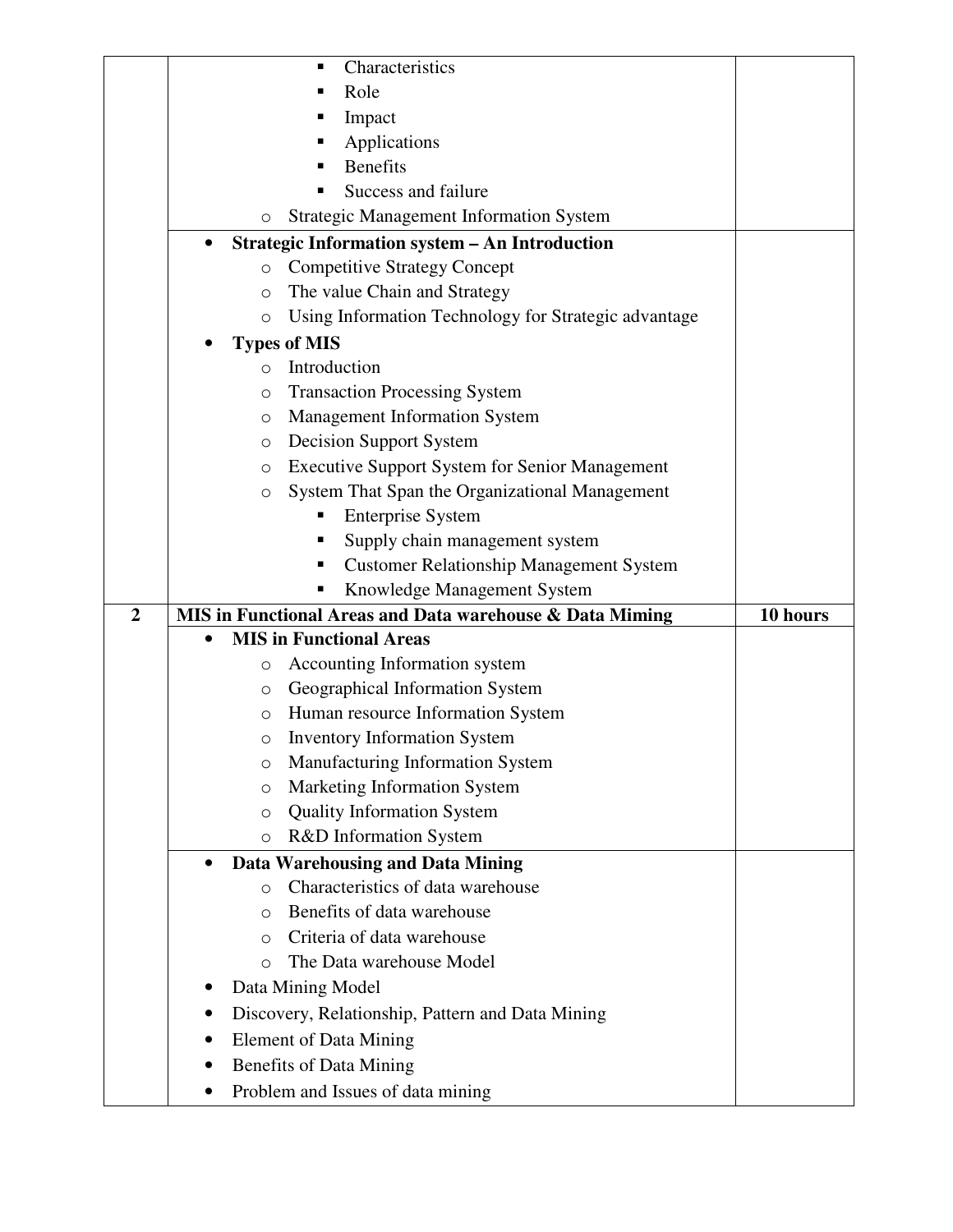| $\overline{\mathbf{3}}$ | <b>ERP system and Customer Relationship Management</b>        | 10 hours |  |  |
|-------------------------|---------------------------------------------------------------|----------|--|--|
|                         | <b>ERP</b> system<br>$\bullet$                                |          |  |  |
|                         | Introduction<br>$\circ$                                       |          |  |  |
|                         | <b>Sales and Distribution</b><br>$\circ$                      |          |  |  |
|                         | Finance<br>$\circ$                                            |          |  |  |
|                         | <b>Materials Management</b><br>O                              |          |  |  |
|                         | Manufacturing<br>$\circ$                                      |          |  |  |
|                         | Human Resource<br>$\Omega$                                    |          |  |  |
|                         | <b>Quality Management</b><br>O                                |          |  |  |
|                         | <b>Customer Relationship Management</b><br>$\bullet$          |          |  |  |
|                         | Overview<br>$\circ$                                           |          |  |  |
|                         | Electronic customer Relationship Management system<br>$\circ$ |          |  |  |
|                         | e-CRM versus CRM<br>٠                                         |          |  |  |
|                         | Key e-CRM features<br>Е                                       |          |  |  |
|                         | Evolving to e-CRM<br>п                                        |          |  |  |
|                         | Technological and business issues involved in e-<br>Е         |          |  |  |
|                         | <b>CRM</b>                                                    |          |  |  |
|                         | <b>E-CRM</b> business drivers<br>п                            |          |  |  |
|                         | <b>E-CRM</b> assessment<br>п                                  |          |  |  |
|                         | Issues on Implementing e-CRM system<br>п                      |          |  |  |
|                         | <b>E-CRM</b> Architecture<br>п                                |          |  |  |
|                         | eCRM components<br>п                                          |          |  |  |
|                         | The five Engines of e-CRM<br>п                                |          |  |  |
|                         | Implementing of E-CRM<br>п                                    |          |  |  |
|                         | Challenges in delivering true E-CRM                           |          |  |  |
| $\overline{\mathbf{4}}$ | Knowledge Management System and Decision support system       | 10 hours |  |  |
|                         | <b>Knowledge Management System</b>                            |          |  |  |
|                         | Knowledge Management<br>$\circ$                               |          |  |  |
|                         | Knowledge Management system<br>О                              |          |  |  |
|                         | Types of Knowledge Management System<br>O                     |          |  |  |
|                         | Knowledge Network System                                      |          |  |  |
|                         | Knowledge work system<br>п                                    |          |  |  |
|                         | Artificial intelligence Management System<br>п                |          |  |  |
|                         | Expert system<br>п                                            |          |  |  |
|                         | <b>Decision support system</b><br>$\bullet$                   |          |  |  |
|                         | Introduction<br>$\circ$                                       |          |  |  |
|                         | Decision making and MIS<br>O                                  |          |  |  |
|                         | Decision support system<br>$\circ$                            |          |  |  |
|                         | Group decision Support System<br>$\bigcirc$                   |          |  |  |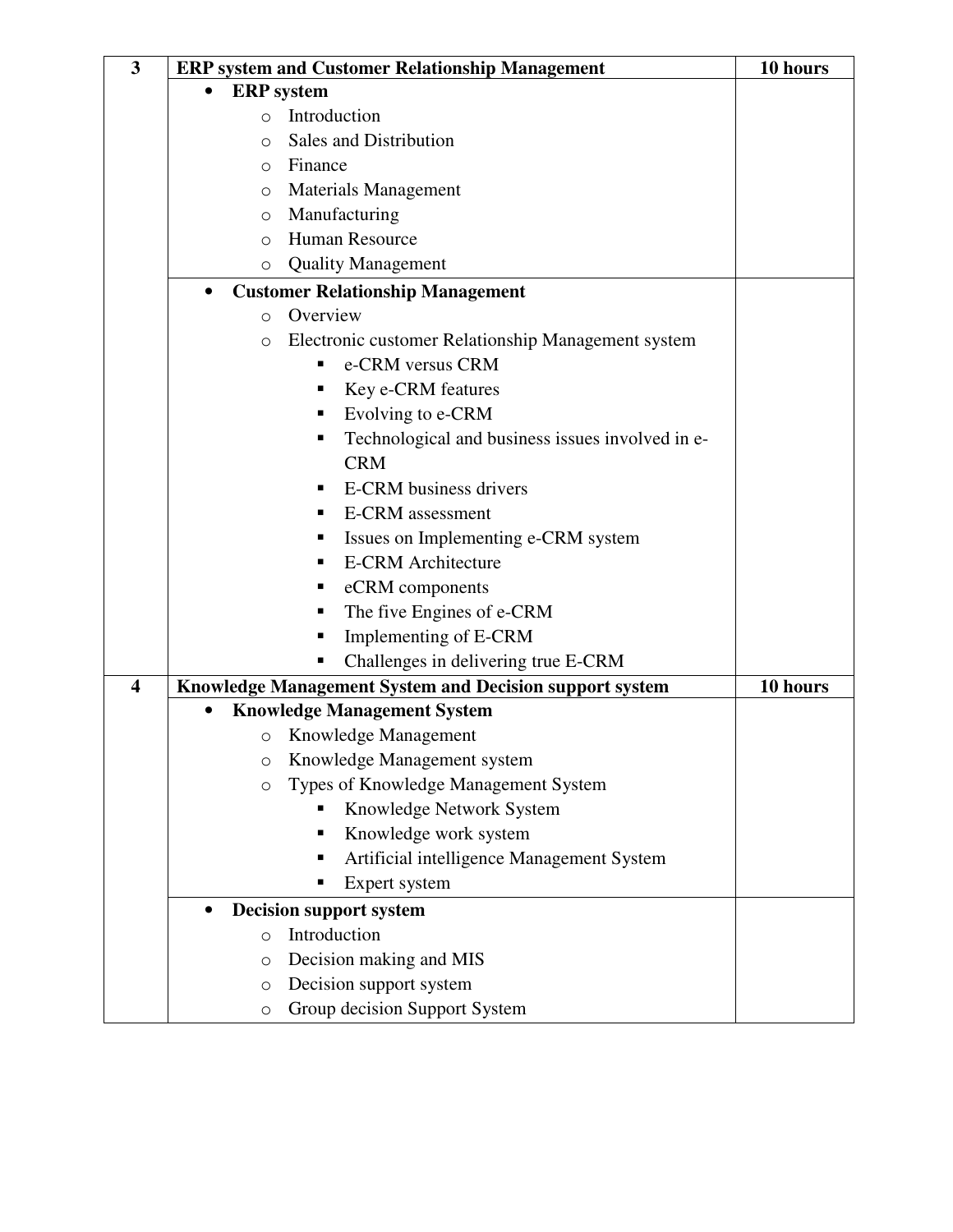## **Textbook:**

Management Information System: An Insight Publisher: International Book House Pvt. Ltd. By Hitesh Gupta

- 1. Management Information Systems $(4<sup>th</sup> Edition)$ Publisher: Mc Graw Hill By Waman S Jawadekar
- 2. Management Information System Publisher: PHI By Indrajit Chatterjee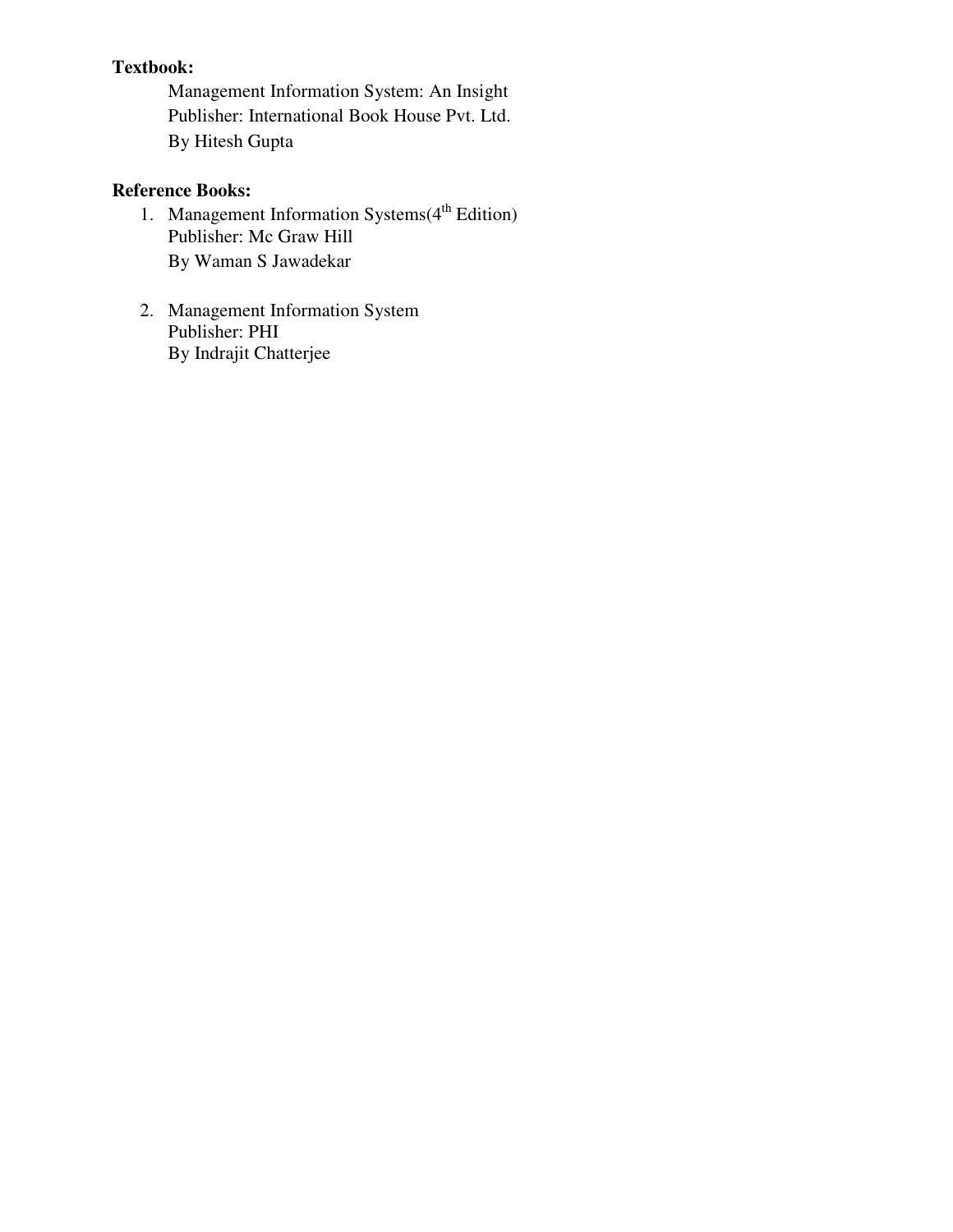# **Subject Elective Course SEC-301(1) Software Project Management**

#### **Course Introduction:**

This course introduces students to the necessary concepts to manage software projects successfully. Mostly all phases of project life cycle are covered including project initiating, project planning and control, project reporting, risk management and software quality. The tradeoffs among the five critical factors affecting project success, i.e., scope, time, cost, productivity, and quality are covered from a number of perspectives. The course also reinforces the importance of software quality and the use of disciplined software development processes in managing successful projects.

## **Objectives:**

The student would be able

- 1) To get familiar with the characteristics of a project, project management overview, risk in environment and the management of challenges for effective project management.
- 2) To understand and use the project planning principles across all phases of a project.
- 3) To demonstrate competency in the management of a project plan, especially in monitor and controlling a project schedule and budget, tracking project progress.
- 4) To understand how to manage the quality of project.

## **No. of Credits:** 3 **Theory Sessions per week:** 3 **Teaching Hours:** 40 hours

| <b>UNIT</b> | <b>TOPICS / SUBTOPICS</b>                                                                                                           | <b>TEACHING</b><br><b>HOURS</b> |
|-------------|-------------------------------------------------------------------------------------------------------------------------------------|---------------------------------|
| 1           | <b>Introduction to Software Project Management, Project Evaluation</b><br>and Programme Management, An Overview of Project Planning | 10 hours                        |
|             | <b>Introduction to Software Project Management</b><br>$\bullet$                                                                     |                                 |
|             | Introduction<br>$\bigcap$                                                                                                           |                                 |
|             | Why is Software Project Management?<br>$\circ$                                                                                      |                                 |
|             | What is Project?<br>$\circ$                                                                                                         |                                 |
|             | Software Projects versus Other Types of Project<br>$\circ$                                                                          | 3 hrs                           |
|             | Activities Covered by Software Project Management<br>$\circ$                                                                        |                                 |
|             | <b>Stakeholders</b><br>$\bigcap$                                                                                                    |                                 |
|             | What is Management? (Only definition)<br>$\circ$                                                                                    |                                 |
|             | <b>Project Evaluation and Programme Management</b><br>$\bullet$                                                                     |                                 |
|             | Introduction<br>$\bigcap$                                                                                                           | 2 hrs                           |
|             | <b>Evaluation of Individual Projects</b><br>$\circ$                                                                                 |                                 |
|             | Programme Management<br>$\circ$                                                                                                     |                                 |
|             | <b>An Overview of Project Planning</b><br>$\bullet$                                                                                 |                                 |
|             | Introduction<br>$\bigcirc$                                                                                                          | 5 hrs                           |
|             | Select Project<br>$\circ$                                                                                                           |                                 |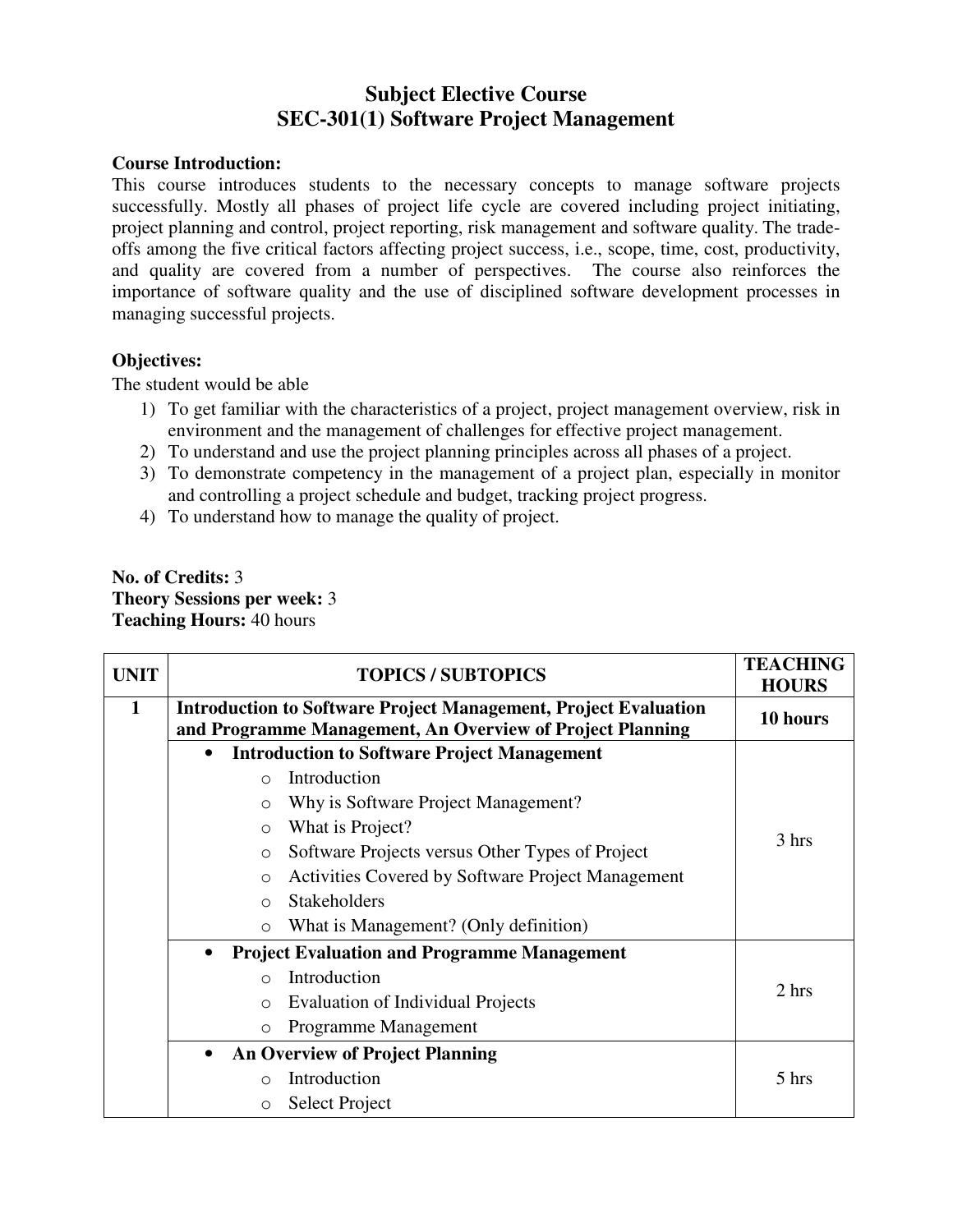|                         | <b>Identify Project Scope and Objectives</b><br>O                              |          |
|-------------------------|--------------------------------------------------------------------------------|----------|
|                         | <b>Identify Project Infrastructure</b><br>$\circ$                              |          |
|                         | Analyze Project Characteristics<br>O                                           |          |
|                         | <b>Identify Project Product and Activities</b><br>$\circ$                      |          |
|                         | <b>Estimate Effort for Each Activity</b><br>$\circ$                            |          |
|                         | <b>Identify Activity Risks</b><br>$\circ$                                      |          |
|                         | <b>Allocate Resources</b><br>$\circ$                                           |          |
|                         | Review/Publicize Plan<br>$\Omega$                                              |          |
|                         | Execute Plan, Lower level of Planning<br>O                                     |          |
| $\overline{2}$          | Selection of an Appropriate Project Approach, Software Effort                  |          |
|                         | <b>Estimation</b>                                                              | 10 hours |
|                         | <b>Selection of an Appropriate Project Approach</b><br>$\bullet$               |          |
|                         | Introduction<br>$\Omega$                                                       |          |
|                         | The Waterfall Model<br>$\Omega$                                                |          |
|                         | The Spiral Model<br>O                                                          | 4 hrs    |
|                         | Software Prototyping<br>O                                                      |          |
|                         | <b>Incremental Delivery</b><br>$\circ$                                         |          |
|                         | Atern/Dynamic Systems Development Method<br>O                                  |          |
|                         | <b>Software Effort Estimation</b><br>$\bullet$                                 |          |
|                         | Introduction<br>O                                                              |          |
|                         | Where are Estimates Done?<br>O                                                 |          |
|                         | Problems with Over-and-Under-Estimates<br>$\Omega$                             |          |
|                         | The Basis for Software Estimating<br>$\circ$                                   |          |
|                         | <b>Software Effort Estimation Techniques</b><br>O                              | 6 hrs    |
|                         | <b>Bottom-Up Estimating</b><br>O                                               |          |
|                         | The Top-down Approach and Parametric Models<br>$\circ$                         |          |
|                         | <b>Expert Judgment</b><br>$\circ$                                              |          |
|                         | <b>Estimating by Analogy</b><br>$\bigcirc$                                     |          |
|                         | <b>Albrecht Function Point Analysis</b><br>O                                   |          |
| $\overline{\mathbf{3}}$ | <b>Activity Planning, Risk Management</b>                                      | 10 hours |
|                         | <b>Activity Planning</b>                                                       |          |
|                         | Introduction<br>$\circ$                                                        |          |
|                         | Projects and Activities (Defining Activities)<br>O                             |          |
|                         | <b>Network Planning Models</b><br>O                                            |          |
|                         | Formulating a Network Model<br>$\circ$                                         |          |
|                         | Adding the Time Dimension<br>$\circ$                                           |          |
|                         | The Forward Pass<br>$\Omega$                                                   | 7 hrs    |
|                         | The Backward Pass<br>O                                                         |          |
|                         | Identifying the Critical Path<br>O                                             |          |
|                         | <b>Activity Float</b><br>$\circ$<br>Shortening the Project Duration<br>$\circ$ |          |
|                         | <b>Identifying Critical Activities</b><br>$\circ$                              |          |
|                         |                                                                                |          |
|                         | <b>Risk Management</b><br>$\bullet$                                            | 3 hrs    |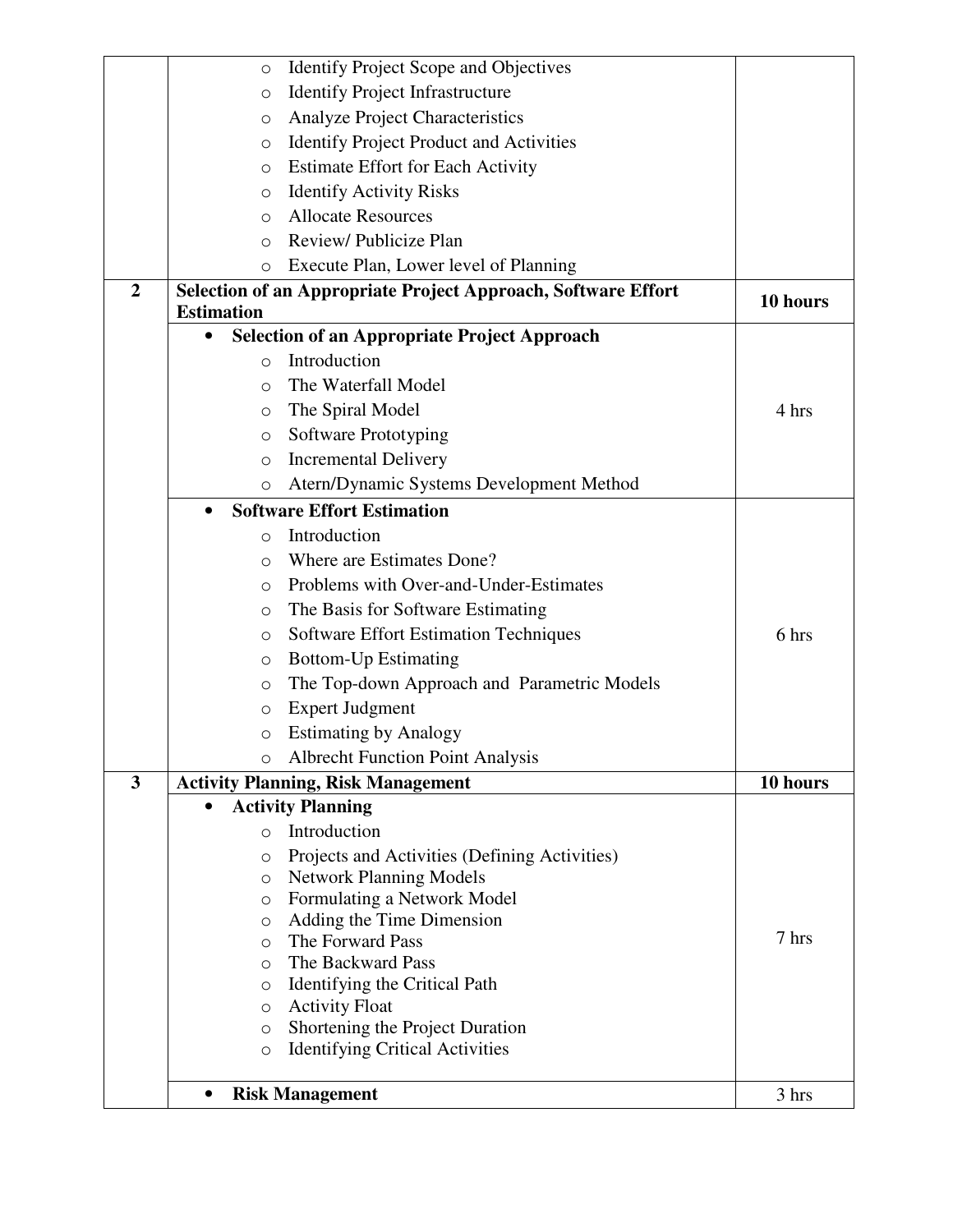|                         |           | $\circ$                 | Introduction                                                            |          |
|-------------------------|-----------|-------------------------|-------------------------------------------------------------------------|----------|
|                         |           | $\Omega$                | <b>Risk</b>                                                             |          |
|                         |           | $\Omega$                | Categories of Risk                                                      |          |
|                         |           | $\circ$                 | A Framework for Dealing with Risk                                       |          |
|                         |           | $\bigcirc$              | <b>Risk Identification</b>                                              |          |
|                         |           | $\bigcirc$              | <b>Risk Assessment</b>                                                  |          |
|                         |           | $\circ$                 | <b>Risk Planning</b>                                                    |          |
| $\overline{\mathbf{4}}$ |           |                         | <b>Resource Allocation, Monitoring and Control, Managing Contracts,</b> | 10 hours |
|                         |           | <b>Software Quality</b> |                                                                         |          |
|                         | $\bullet$ |                         | <b>Resource Allocation</b>                                              |          |
|                         |           | $\Omega$                | Introduction                                                            | 2 hrs    |
|                         |           | $\bigcirc$              | The Nature of Resources                                                 |          |
|                         |           | $\circ$                 | <b>Cost Schedules</b>                                                   |          |
|                         | $\bullet$ |                         | <b>Monitoring and Control</b>                                           |          |
|                         |           | $\circ$                 | Introduction                                                            | 3 hrs    |
|                         |           | $\circ$                 | <b>Visualizing Progress</b>                                             |          |
|                         |           | $\circ$                 | Earned Value Analysis                                                   |          |
|                         | $\bullet$ |                         | <b>Managing Contracts</b>                                               |          |
|                         |           | $\bigcirc$              | Introduction                                                            |          |
|                         |           | $\circ$                 | <b>Types of Contracts</b>                                               | 3 hrs    |
|                         |           | $\circ$                 | <b>Stages in Contract Placement</b>                                     |          |
|                         | $\bullet$ |                         | <b>Software Quality</b>                                                 |          |
|                         |           | $\bigcirc$              | Introduction                                                            | 2 hrs    |
|                         |           | $\circ$                 | Defining Software Quality                                               |          |

## **Textbook:**

Software Project Management  $(5<sup>th</sup> Edition)$ Publisher: Mc Graw Hill By Bob Hughes, Mike Cotterell, Rajib Mall

**Chapter - 1** (1.1, 1.2, 1.3, 1.4, 1.6, 1.9, 1.13 (only definition)) **Chapter - 2** (2.1, 2.4, 2.7) **Chapter - 3** (3.1, 3.2, 3.3, 3.4, 3.5, 3.6, 3.7, 3.8, 3.9, 3.10, 3.11) **Chapter - 4** (4.1, 4.7, 4.8, 4.9, 4.11, 4.12) **Chapter - 5** (5.1, 5.2, 5.3, 5.4, 5.5, 5.6, 5.7, 5.8, 5.9, 5.10) **Chapter - 6** (6.1, 6.5(Defining Activities), 6.7, 6.8, 6.9, 6.10, 6.11, 6.12, 6.13, 6.14, 6.15) **Chapter - 7** (7.1, 7.2, 7.3, 7.4, 7.5, 7.6, 7.7) **Chapter - 8** (8.1, 8.2, 8.9) **Chapter - 9** (9.1, 9.6, 9.8) **Chapter - 10** (10.1, 10.2, 10.3) **Chapter - 13** (13.1, 13.4)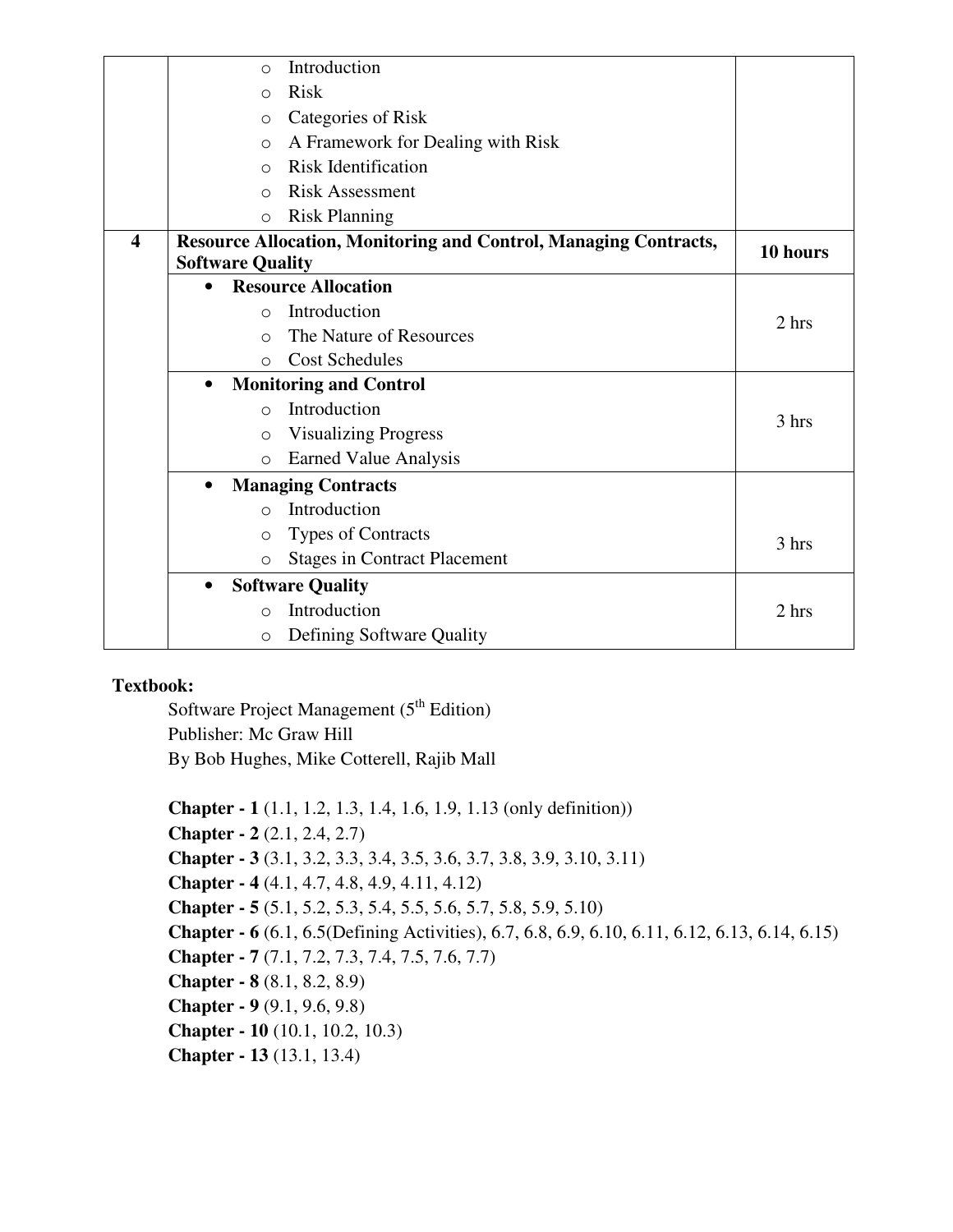- 1. Elements of Software Project Management Publisher : PHI By G.P.Sudhakar
- 2. Software Project Management Publisher : Cengage By Sanjay Mohapatra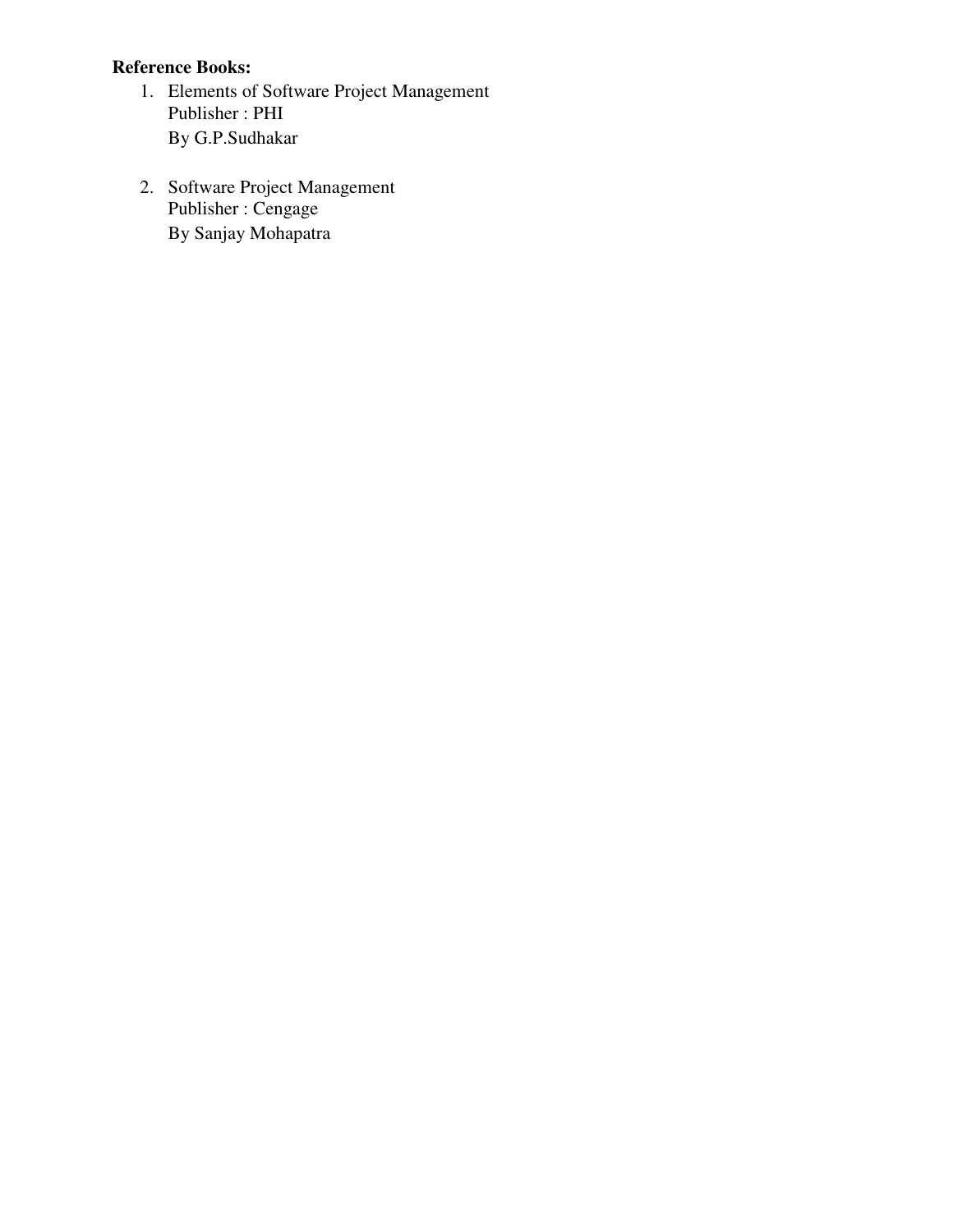# **Subject Elective Course SEC-301(2) Advanced Java**

## **Course Introduction:**

The course helps the students to gain the knowledge of advance concepts in Java programming language like File IO, JApplet, GUI controls, layout management in GUI, event handling, socket programming and java database connectivity.

## **Objectives:**

The student would be able

- 1) To create their own logic and implement using java programming.
- 2) To develop Graphical User Interface based software using advanced java.
- 3) To know database connectivity through the JDBC-ODBC.
- 4) To develop a minor application of networking through socket programming.

#### **No. of Credits:** 3 **Theory Sessions per week:** 3 **Teaching Hours:** 40 hours

| <b>UNIT</b>    | <b>TOPICS / SUBTOPICS</b>                   | <b>TEACHING</b><br><b>HOURS</b> |
|----------------|---------------------------------------------|---------------------------------|
| $\mathbf{1}$   | <b>File Input and Output</b>                | 10 hrs                          |
|                | File class<br>$\bullet$                     |                                 |
|                | File Organization and Streams               |                                 |
|                | Writing to and Reading from a file.         | $10$ hrs                        |
|                | Reading and Writing formatted File Data     |                                 |
|                | Reading and Writing Random Access File      |                                 |
|                | Reading and Writing Object to and from File |                                 |
| $\overline{2}$ | <b>Japplet and Swing</b>                    | $10$ hrs                        |
|                | <b>Jlabel</b>                               |                                 |
|                | JTextField/JPasswordField/JTextArea         |                                 |
|                | <b>JButton</b>                              |                                 |
|                | <b>Event Driven Programming</b>             |                                 |
|                | Adding and Removing JApplet Components      |                                 |
|                | <b>Additional Applet Methods</b>            |                                 |
|                | JFrame                                      | $10$ hrs                        |
|                | Jpanel                                      |                                 |
|                | <b>JCheckBox</b>                            |                                 |
|                | <b>JComboBox</b>                            |                                 |
|                | <b>JScrollPanes</b>                         |                                 |
|                |                                             |                                 |
|                |                                             |                                 |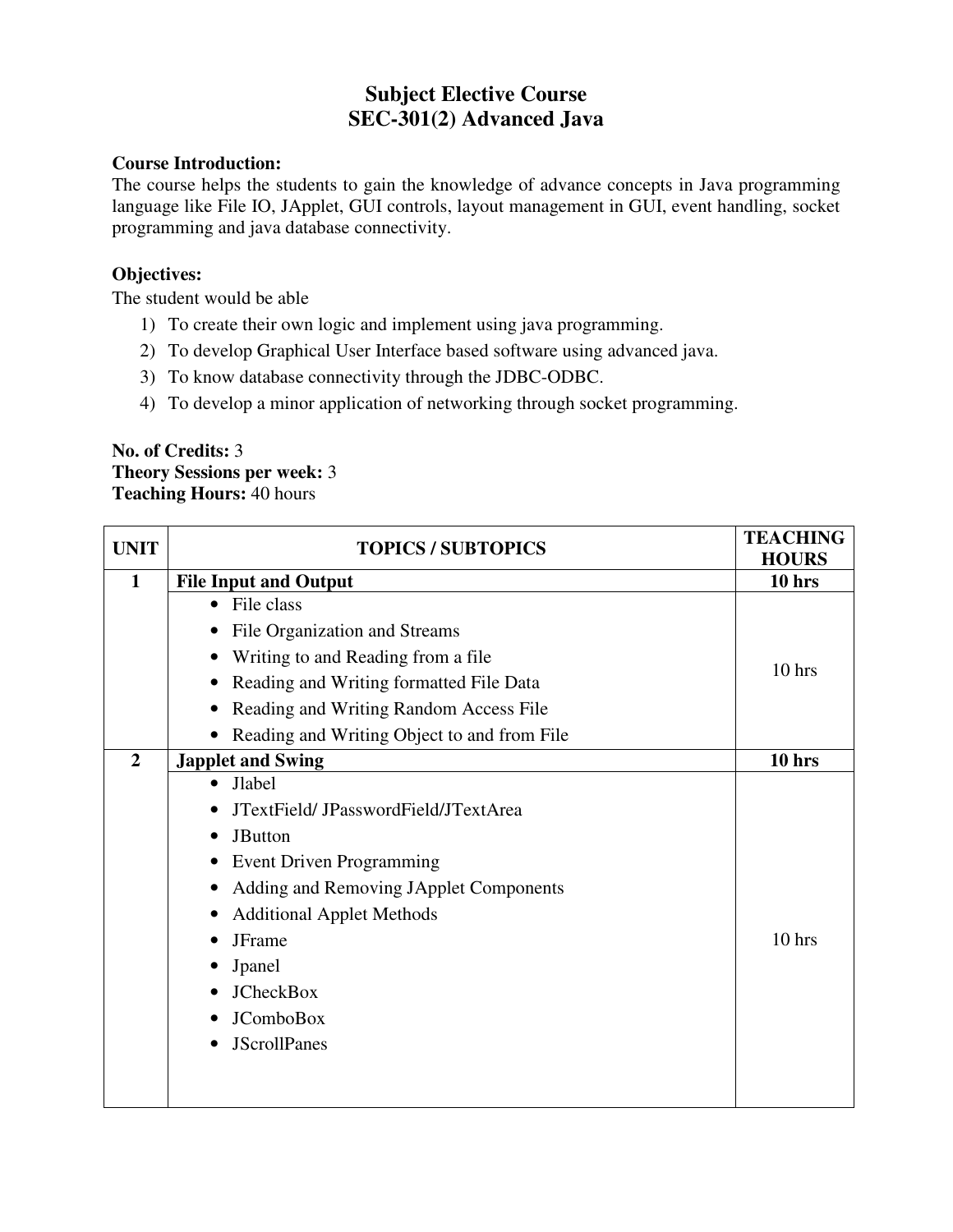| $\overline{\mathbf{3}}$ | <b>Layout Managers and Events &amp; Networking</b>                  | 10 <sub>hrs</sub> |
|-------------------------|---------------------------------------------------------------------|-------------------|
|                         | <b>Layout Managers Events</b><br>$\bullet$                          |                   |
|                         | <b>Layout Managers</b><br>$\circ$                                   |                   |
|                         | <b>Layout Options</b><br>$\circlearrowright$                        | 4 hrs             |
|                         | <b>Understanding Events and Events Handling</b><br>$\circ$          |                   |
|                         | <b>AWT</b> Event class methods<br>$\bigcirc$                        |                   |
|                         | <b>Networking</b><br>$\bullet$                                      |                   |
|                         | Overview of java.net package<br>$\circ$                             |                   |
|                         | Socket Programming (TCP/IP) (Using ServerSocket class<br>$\circ$    | 6 hrs             |
|                         | Socket class)                                                       |                   |
|                         | Overview of Socket programming using Datagram (UDP)<br>$\circ$      |                   |
|                         | Approach)                                                           |                   |
| $\overline{\mathbf{4}}$ | <b>JDBC</b>                                                         | 10 <sub>hrs</sub> |
|                         | Overview of JDBC and ODBC                                           |                   |
|                         | Types of Drivers                                                    |                   |
|                         | <b>Creating Database Connection</b><br>$\bullet$                    | 10 hrs            |
|                         | Executing Statements (insert, update, delete, select to/from table) |                   |
|                         | <b>Note:</b> Database should be any version of <b>Ms Access</b>     |                   |

## **Note : Practical Demo of each unit should be given during class teaching.**

## **Textbook:**

JAVA for Beginners 4e Publication: Cengage Learning By Joyce Farrell

- 1. Advanced Programming in JAVA2 Publication: Jaico By K.Somasundaram
- 2. Programming in JAVA Publication: S.Chand By S.S.Khandare
- 3. Object Oriented Programming in java Publication: Dreamtech By Dr. G.T.Thampi
- 4. JAVA Programming Publication: Pearson By Hari Mohan Pandey